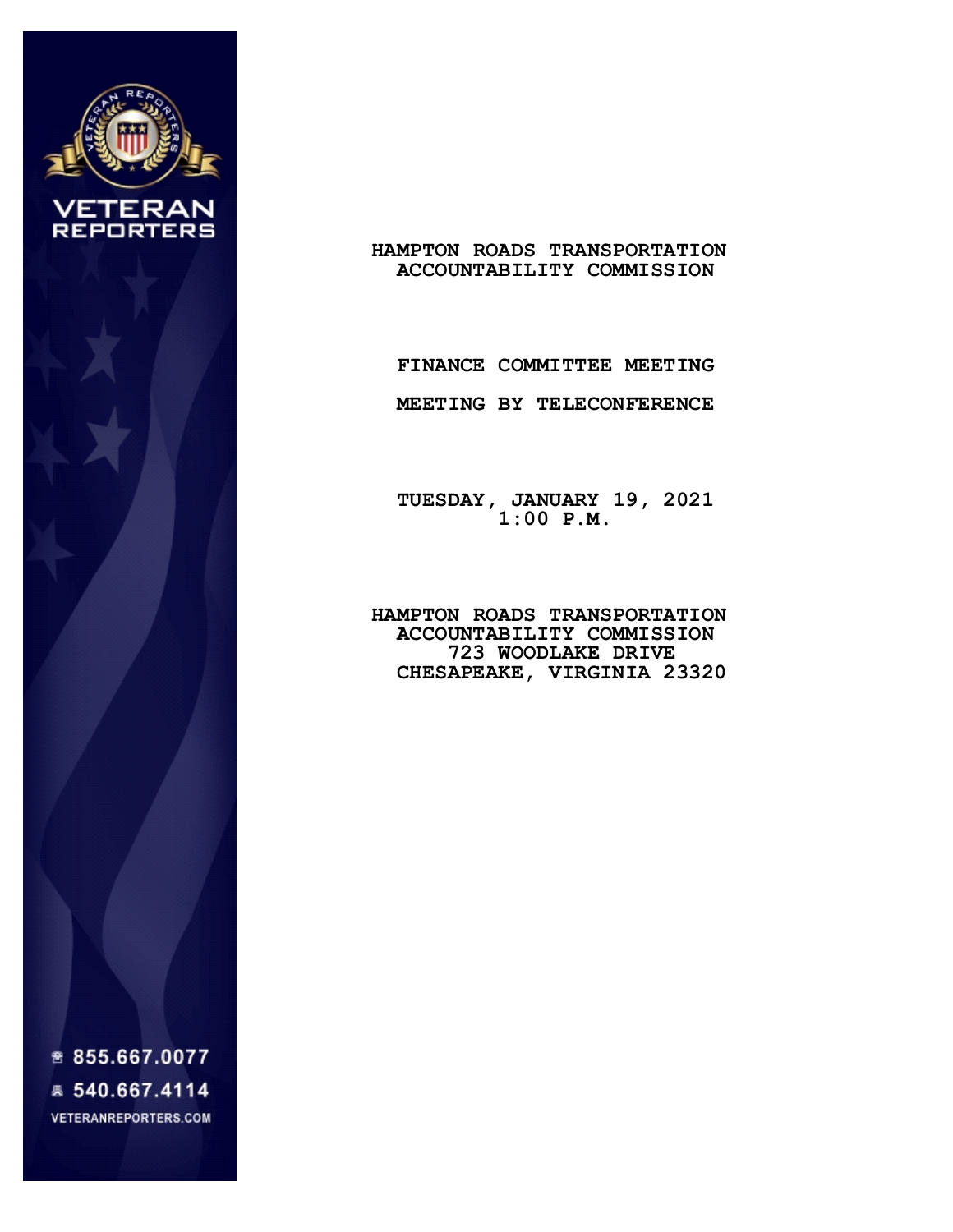| $\mathbf 1$     | <b>APPEARANCES</b>                            |
|-----------------|-----------------------------------------------|
| $\overline{2}$  | HAMPTON ROADS TRANSPORTATION                  |
| 3               | ACCOUNTABILITY COMMISSION:                    |
| 4               | JENNIFER COLEMAN-HODNETT                      |
| 5               | HAMPTON ROADS TRANSPORTATION                  |
| 6               | ACCOUNTABILITY COMMISSION                     |
| 7               | 723 WOODLAKE DRIVE                            |
| 8               | CHESAPEAKE, VIRGINIA 23320                    |
| 9               | TELEPHONE: 757.420.8300                       |
| 10 <sub>l</sub> | E-MAIL: JHODNETT@HRTAC.ORG                    |
| 11              |                                               |
| 12              | KEVIN B. PAGE, HRTAC EXECUTIVE DIRECTOR       |
| 13              | MICHAEL J. HIPPLE, JAMES CITY COUNTY BOARD OF |
| 14              | SUPERVISORS                                   |
| 15              | THOMAS G. SHEPPERD, JR., YORK COUNTY BOARD OF |
| 16              | SUPERVISORS                                   |
|                 | 17 DONNIE R. TUCK, MAYOR OF HAMPTON           |
| 18              | DAVID MILLER, PFM FINANCIAL MANAGING DIRECTOR |
| 19              |                                               |
| 20              |                                               |
| 21              |                                               |
| 22              |                                               |
| 23              |                                               |
| 24              |                                               |
| 25              |                                               |
|                 | 855.667.0077<br><b>VETERAN</b>                |



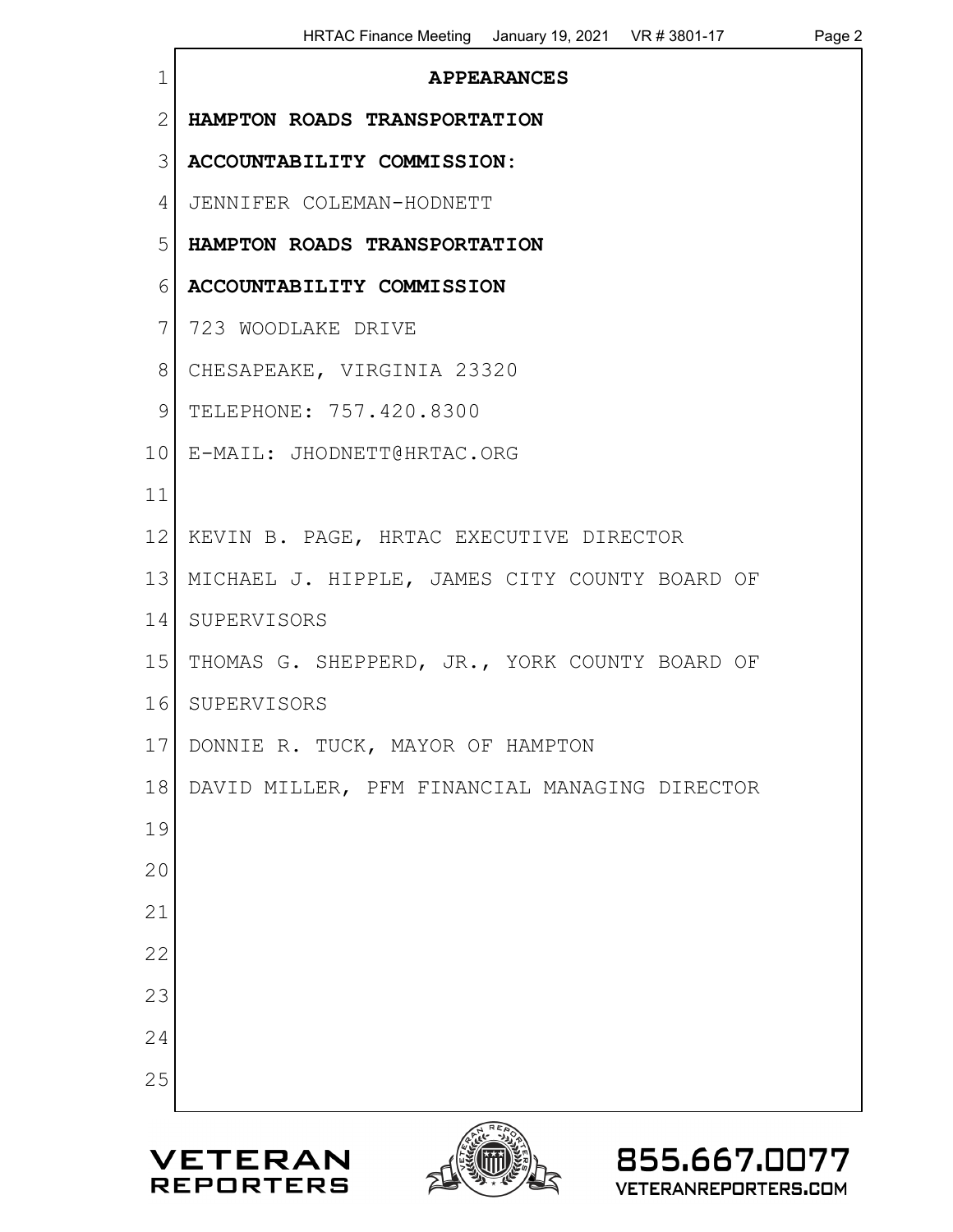1 **HAMPTON ROADS TRANSPORTATION** 2 **ACCOUNTABILITY COMMISSION** 3 **FINANCE COMMITTEE MEETING** 4 **TUESDAY, JANUARY 19, 2021** 5 **1:00 P.M.** 6 **MR. HIPPLE:** All right, let's have 7 a call to order of the Hampton Roads Finance 8 Committee. 9 MR. IGLIMA: Mr. Hipple, you're 10 breaking up on me, but I assume you want me to 11 read the declaration? The declaration is in 12 light of the Governor's declared state of 13 emergency due to Covid-19, it is impractical and 14 unsafe for the committee to assemble in the 15 location, so the meeting will be held 16 electronically by telephone pursuant to the 2020 17 Appropriation Act. The purpose of the meeting is 18 to discuss or transact the business statutorily 19 required or necessary to continue operations of 20 the Commission and the Committee and the 21 discharge of their lawful purposes, duties, and 22 responsibilities. The public is welcome to use 23 the number above to attend the meeting 24 electronically. The Commission will make 25 available recording or transcript of the meeting

/FTFR/ REPORTERS

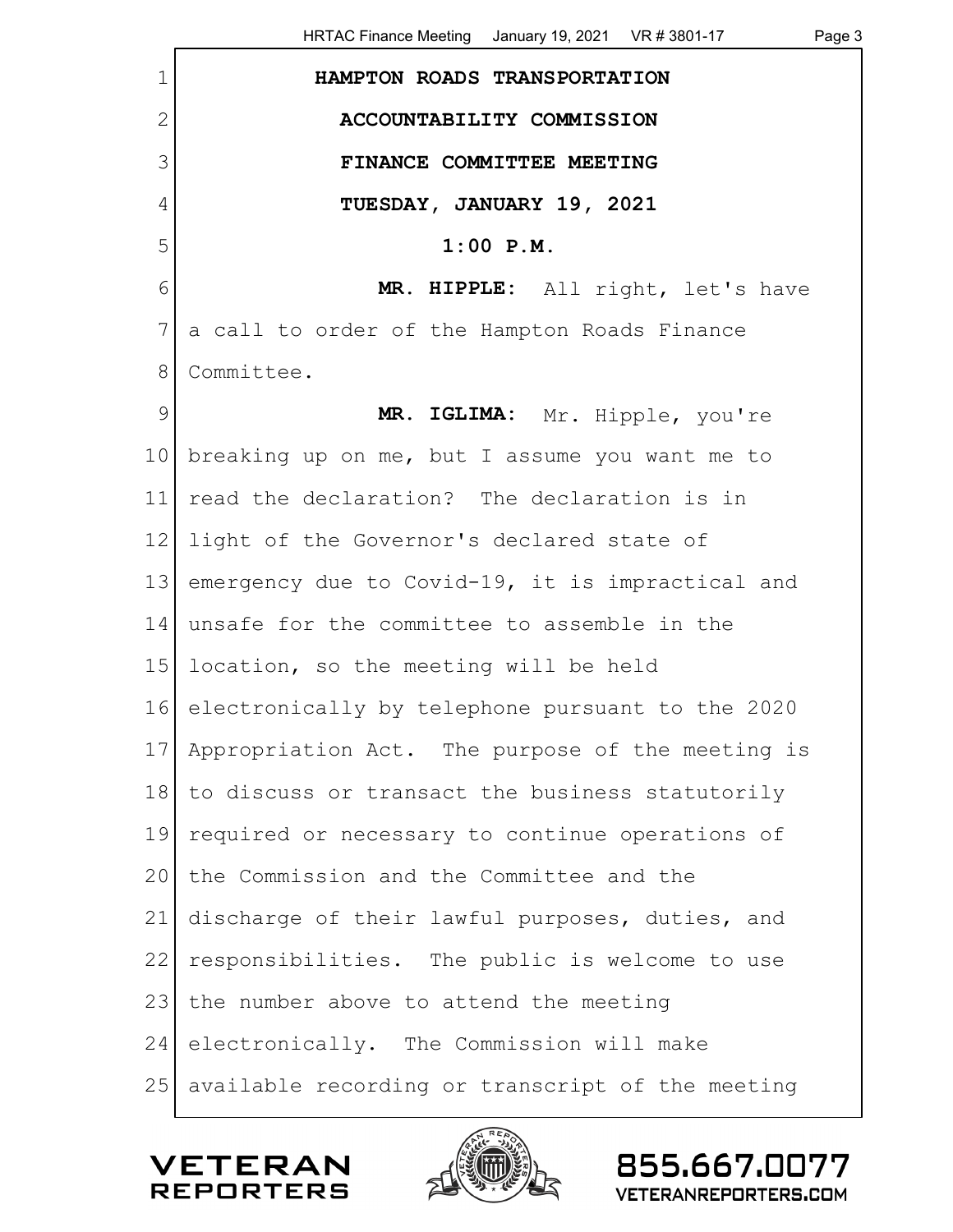|                 | HRTAC Finance Meeting January 19, 2021 VR # 3801-17<br>Page 4 |
|-----------------|---------------------------------------------------------------|
| $\mathbf 1$     | on its website in accordance with the timeframes              |
| $\mathbf{2}$    | established in Sections 2.2-3707 and 2.2-3707.1               |
| 3               | of the code of Virginia. The roll call is Chair               |
| 4               | Hipple?                                                       |
| 5               | MR. HIPPLE: Here.                                             |
| 6               | MR. INGLIMA: Senator Mason? Mr.                               |
| 7               | Shepperd?                                                     |
| 8               | MR. SHEPPERD: Here.                                           |
| 9               | MR. INGLIMA: Mr. Tuck, Mayor                                  |
| 10              | Tuck?                                                         |
| 11              | MR. TUCK: Present.                                            |
| 12              | MR. INGLIMA: We have a quorum.                                |
| 13              | MR. HIPPLE: Thank you. All                                    |
| 14              | right, next on the agenda is approval of the                  |
| 15              | agenda. Do I hear a motion?                                   |
| 16              | MR. INGLIMA: Chair Hipple, did                                |
| 17 <sup>1</sup> | you want to amend it or are you good with what we             |
| 18              | have?                                                         |
| 19              | MR. HIPPLE: I'm sorry, yeah, I                                |
| 20              | jumped over that. I'd like to go ahead and amend              |
| 21              | the agenda and add 5D to the action items. And                |
| 22              | let me pull that up here on the screen I have in              |
| 23              | front of me. And action item 5D is to review the              |
| 24              | executive director's compensation and a closed                |
| 25              | session may be needed. And before Mayor Johnson               |

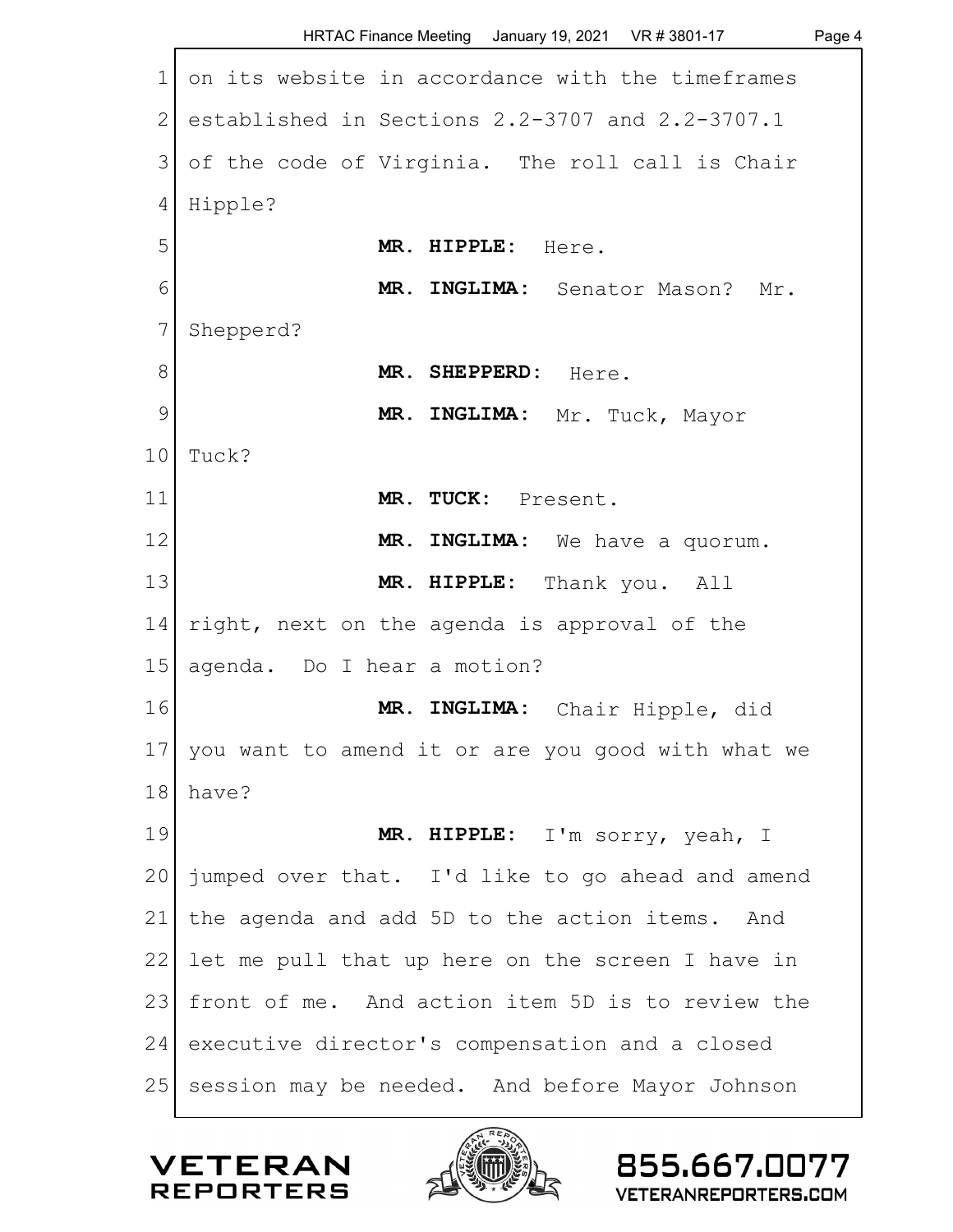| $\mathbf 1$   | left her seat as chair, she asked the Finance     |
|---------------|---------------------------------------------------|
| $\mathbf{2}$  | Committee if they would review the director's pay |
| 3             | in the contract and consideration of a judgment,  |
| 4             | of adjustments to his compensation in light of    |
| 5             | his broader duties that he serves in now. So if   |
| 6             | I could have a motion with the 5D added to the    |
| 7             | agenda, or to the, yeah, to the agenda. Can I     |
| $8\,$         | have a motion on it?                              |
| $\mathcal{G}$ | MR. TUCK: This is Mayor Tuck, I                   |
| 10            | move approval of the amended agenda with the      |
| 11            | added item 5D.                                    |
| 12            | COURT REPORTER: Who is talking,                   |
| 13            | please?                                           |
| 14            | MR. HIPPLE: Thank you, sir.                       |
| 15            | MR. TUCK: I said Mayor Tuck. I                    |
| 16            | move approval of the amended agenda with the      |
| 17            | addition of item 5D as in David.                  |
| 18            | MR. HIPPLE: All right, do I have                  |
| 19            | a second.                                         |
| 20            | MR. SHEPPERD: Second.<br>This is                  |
| 21            | Shepperd.                                         |
| 22            | MR. HIPPLE: Second. Tom, do we                    |
| 23            | need a roll call?                                 |
| 24            | MR. INGLIMA: Yeah, I'll read the                  |
| 25            | roll. Chair Hipple?                               |
|               |                                                   |



855.667.0077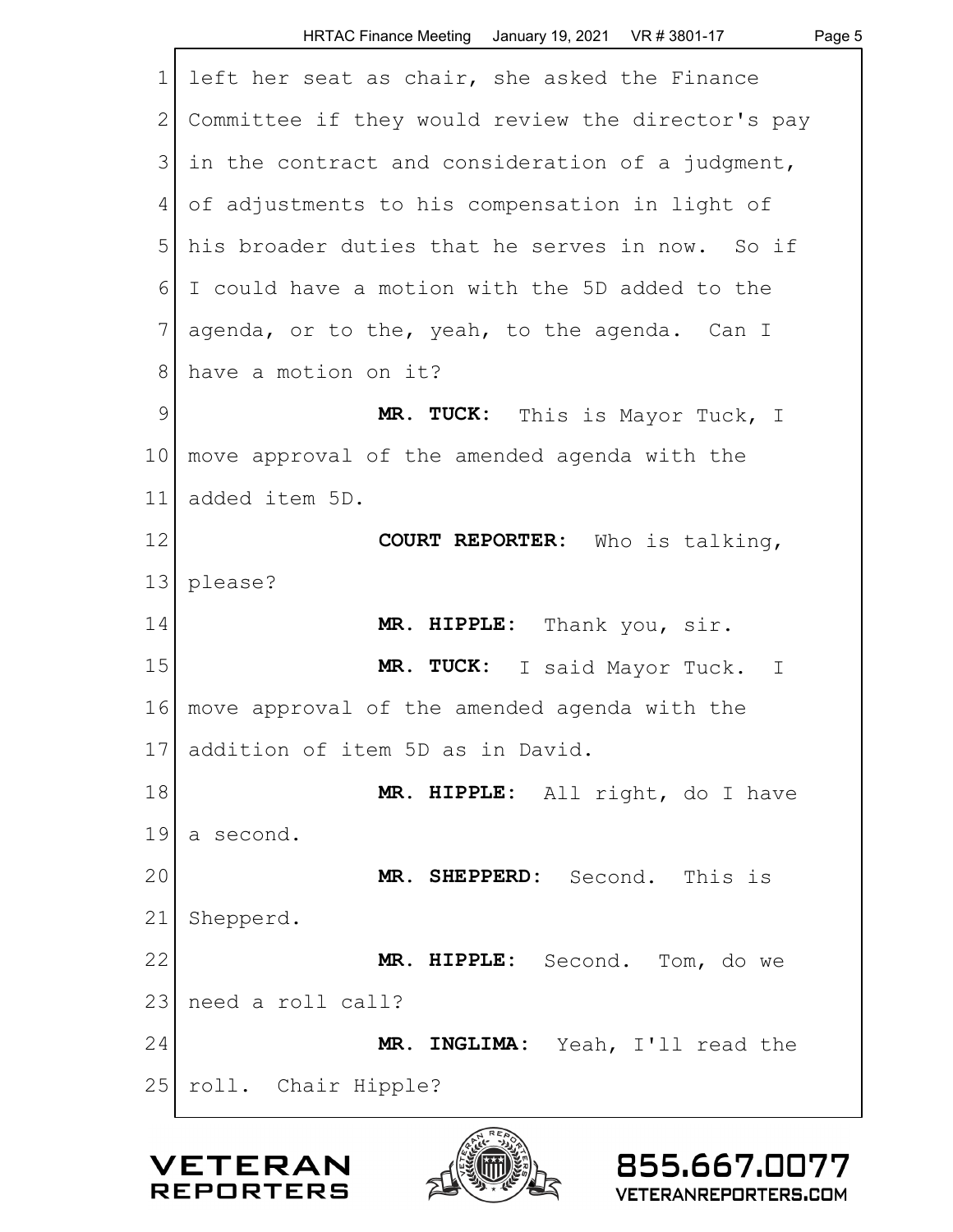| $\mathbf 1$     | MR. HIPPLE: Aye.                                |
|-----------------|-------------------------------------------------|
| $\mathbf{2}$    | MR. INGLIMA: Mr. Shepperd?                      |
| 3               | MR. SHEPPERD: Aye.                              |
| 4               | MR. INGLIMA: Mayor Tuck?                        |
| 5               | MAYOR TUCK: Aye.                                |
| 6               | MR. INGLIMA: Senator Mason is                   |
| 7               | absent. Motion carries.                         |
| 8               | MR. HIPPLE: Thank you, sir. Next                |
| 9               | we'll move into the public comment period.      |
| 10 <sup>1</sup> | Director Page, do we have any public comments,  |
| 11              | written or voiced?                              |
| 12              | DIRECTOR PAGE: Yes, sir, Chair                  |
| 13              | Hipple. We've not received any comments and we  |
| 14              | do not have anyone who has signed up for        |
| 15              | expressed interest to speak.                    |
| 16              | MR. HIPPLE: Okay, next is our                   |
| 17              | consent items, the minutes of the December 8th, |
| 18              | 2020, Financial Committee meeting. Do I hear a  |
| 19              | recommendation for approval on that?            |
| 20              | MR. SHEPPERD:<br>Shepperd, approval.            |
| 21              | MAYOR TUCK: Mayor Tuck, second.                 |
| 22              | MR. HIPPLE: Thank you.                          |
| 23              | MR. INGLIMA: Roll call, Chair                   |
| 24              | Hipple?                                         |
| 25              | MR. HIPPLE: Yes, sir. Aye.                      |
|                 |                                                 |



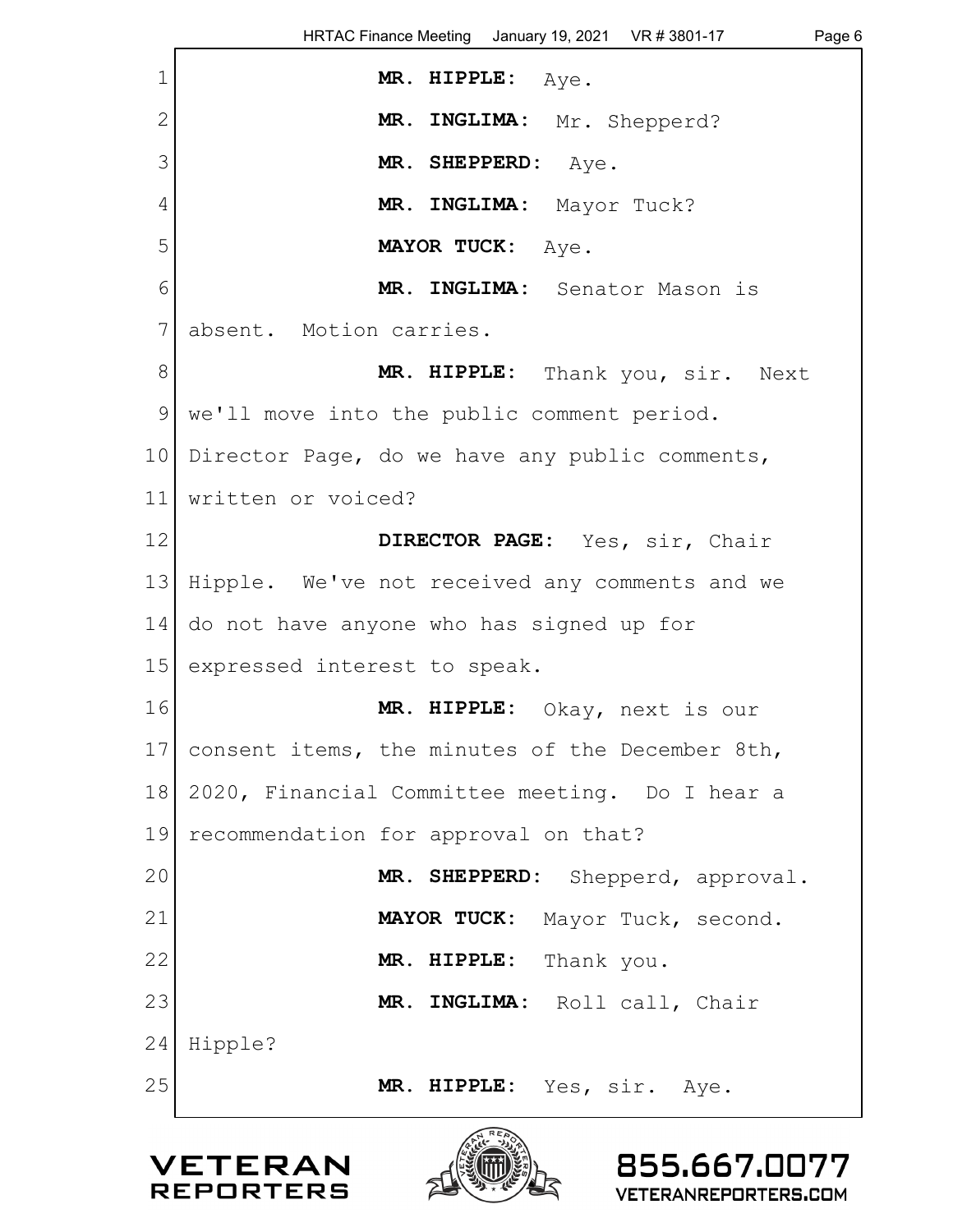| $\mathbf 1$   | MR. INGLIMA: Mr. Shepperd?                        |
|---------------|---------------------------------------------------|
| $\mathbf{2}$  | MR. SHEPPERD: Aye.                                |
| 3             | MR. INGLIMA: Mayor Tuck?                          |
| 4             | <b>MAYOR TUCK:</b><br>Aye.                        |
| 5             | MR. INGLIMA: Senator Mason                        |
| $6\,$         | absent. Motion carries.                           |
| 7             | MR. HIPPLE: Thank you, sir.                       |
| $8\,$         | Director Page, that moves in action items 5A.     |
| $\mathcal{G}$ | DIRECTOR PAGE: Yes, sir, thank                    |
| 10            | you, Chair Hipple and members of the Committee.   |
| 11            | Before you in this discussion item that I'm       |
| 12            | bringing to the commissioners today, to the       |
| 13            | Finance Committee, I'm recommending that the      |
| 14            | Finance Committee hear a presentation that's been |
| 15            | developed with our team. And it's regarding and   |
| 16            | of course engaging in the discussion with you all |
|               | 17 the continuation of updating you on the HRVT   |
| 18            | financing and also now starting to become more    |
| 19            | robust in our discussions with you all about the  |
| 20            | Hampton Roads Expressway and network funding      |
| 21            | plan. And, you know, as we move forward with      |
| 22            | this, setting the table at our two following      |
| 23            | action items that are on your agenda, which are   |
| 24            | in very close regard to this discussion and       |
| 25            | update and how we at HRTAC are going to move      |

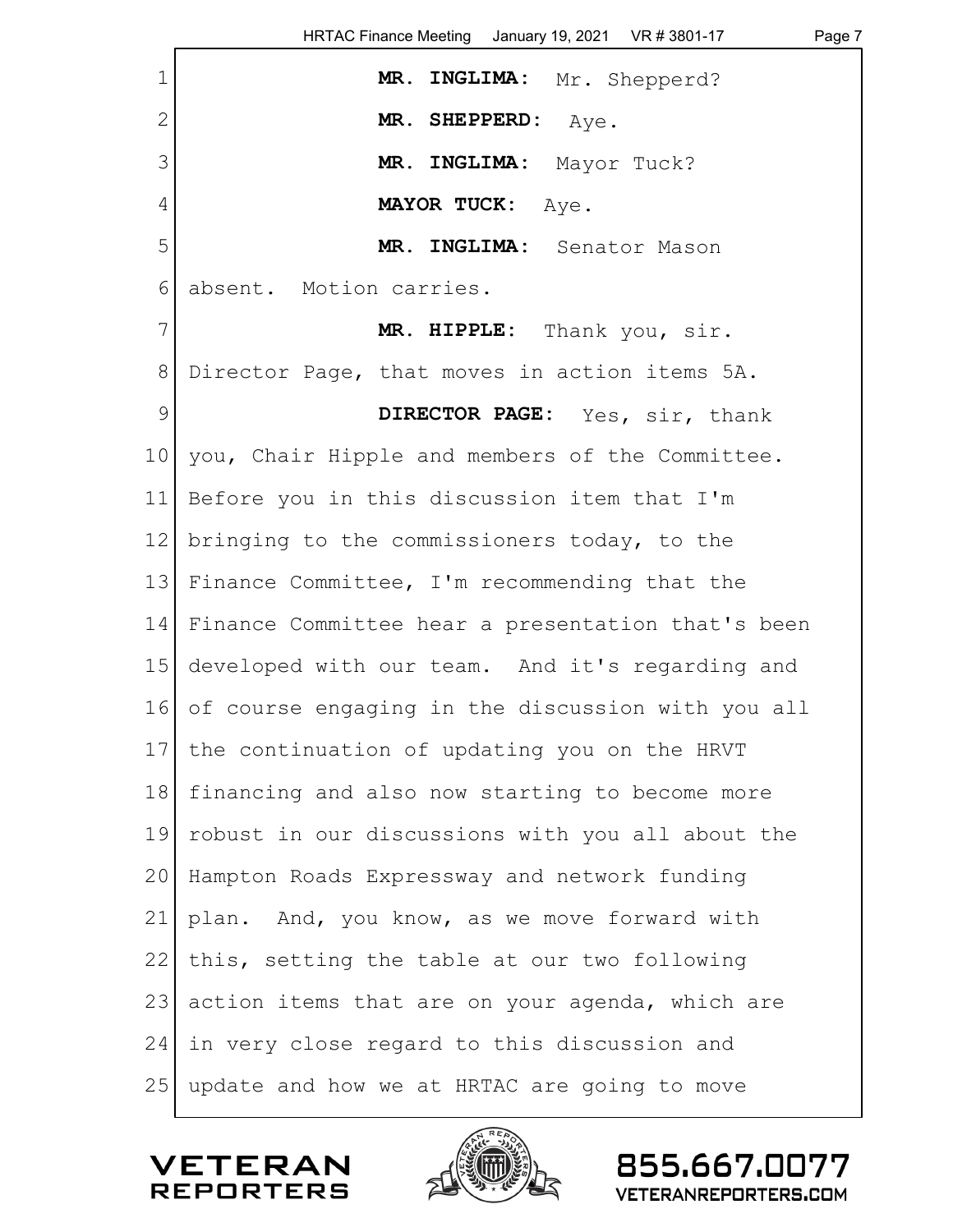|              | HRTAC Finance Meeting January 19, 2021 VR # 3801-17<br>Page 8 |
|--------------|---------------------------------------------------------------|
| $\mathbf 1$  | forward with the implementation of the funding                |
| $\mathbf{2}$ | plan for the HRBT project and also how we move                |
| 3            | forward with the setting of the appropriate                   |
| 4            | tolling road policies, the initial policies for               |
| 5            | the Hampton Roads Express Lanes Network and then              |
| 6            | moving forward from there.                                    |
| 7            | So as you all may recall back in                              |
| $8\,$        | December, you know, we brought to you all at this             |
| 9            | committee level an update at that time of the                 |
| 10           | progress that we had made. So we want to then                 |
| 11           | keep in full transparency and also in keeping the             |
| 12           | information flow and dialog back and forth with               |
| 13           | the Finance Committee and the staff and team that             |
| 14           | are working on this at HRTAC. And I wanted to                 |
| 15           | call your attention to the update that we would               |
| 16           | like to run through with you today. In doing so,              |
| 17           | if you could bring your attention to page 14 of               |
| 18           | 178 of your agenda package, the updated agenda                |
| 19           | package that I sent out to you earlier this week,             |
| 20           | I want to bring you to slide number two which is              |
| 21           | on page 15.                                                   |
| 22           | And just to bring to the                                      |
| 23           | commissioners just a reorientation, just to                   |
| 24           | refamiliarize yourself with the Hampton Roads                 |
| 25           | Express Lanes Network, which as we all know                   |



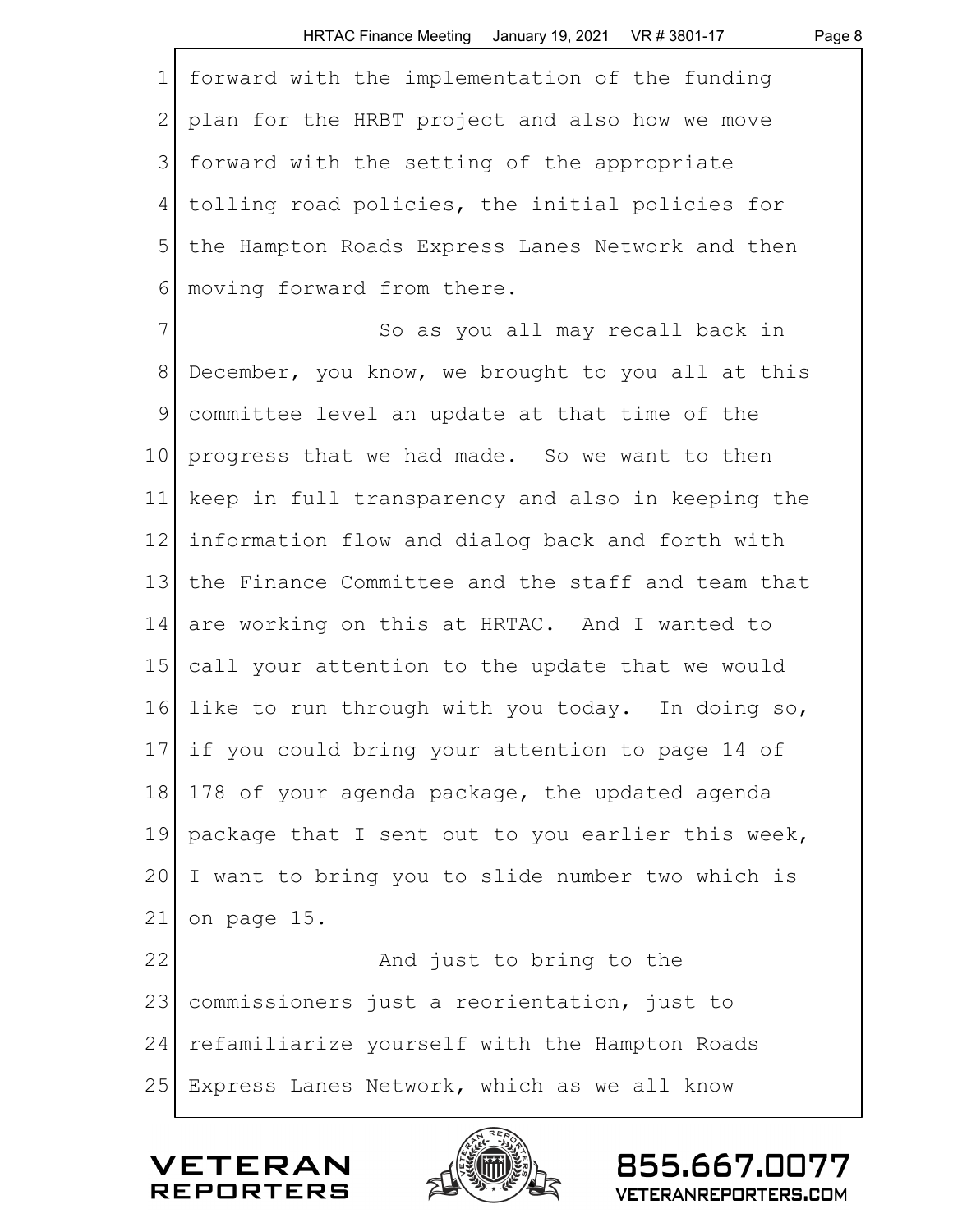| $\mathbf 1$   | starts up at Jefferson with the segments as          |
|---------------|------------------------------------------------------|
| $\mathbf{2}$  | they're broken out in the diagram. Segment four      |
| 3             | primarily runs from Jefferson all the way down to    |
| 4             | Settlers Landing, broken into three distinct,        |
| 5             | separate segments, Jefferson to Mercury, Mercury     |
| 6             | to LaSalle, and LaSalle to Settlers. Our focal       |
| 7             | point on December the 8th and in prior               |
| $8\,$         | negotiations on the pathway included segment         |
| $\mathcal{G}$ | three which is the Settlers Landing to the 564       |
| 10            | known as the HRBT Expansion and Tunnel Project on    |
| 11            | $I-64$ .                                             |
| 12            | And then we have some improvements                   |
| 13            | in segment one, which is running along the           |
| 14            | reversible lanes today. Those improvements are       |
| 15            | broken into two distinct actions. One is segment     |
| 16            | one at the transition point at 564 as to how that    |
|               | 17 interchange will, the interoperability of segment |
| 18            | one and segment three will be improved. And then     |
| 19            | also segment one's shoulders, which comes in         |
| 20            | phase three with the development of shoulder         |
| 21            | running, which is counter flow to the directional    |
| 22            | running of the reversible lanes.                     |
| 23            | Segment two is our High Rise                         |
| 24            | Bridge Project and also the current HOV              |
| 25            | conversion from 264 out to 464 at, and then from     |
|               |                                                      |



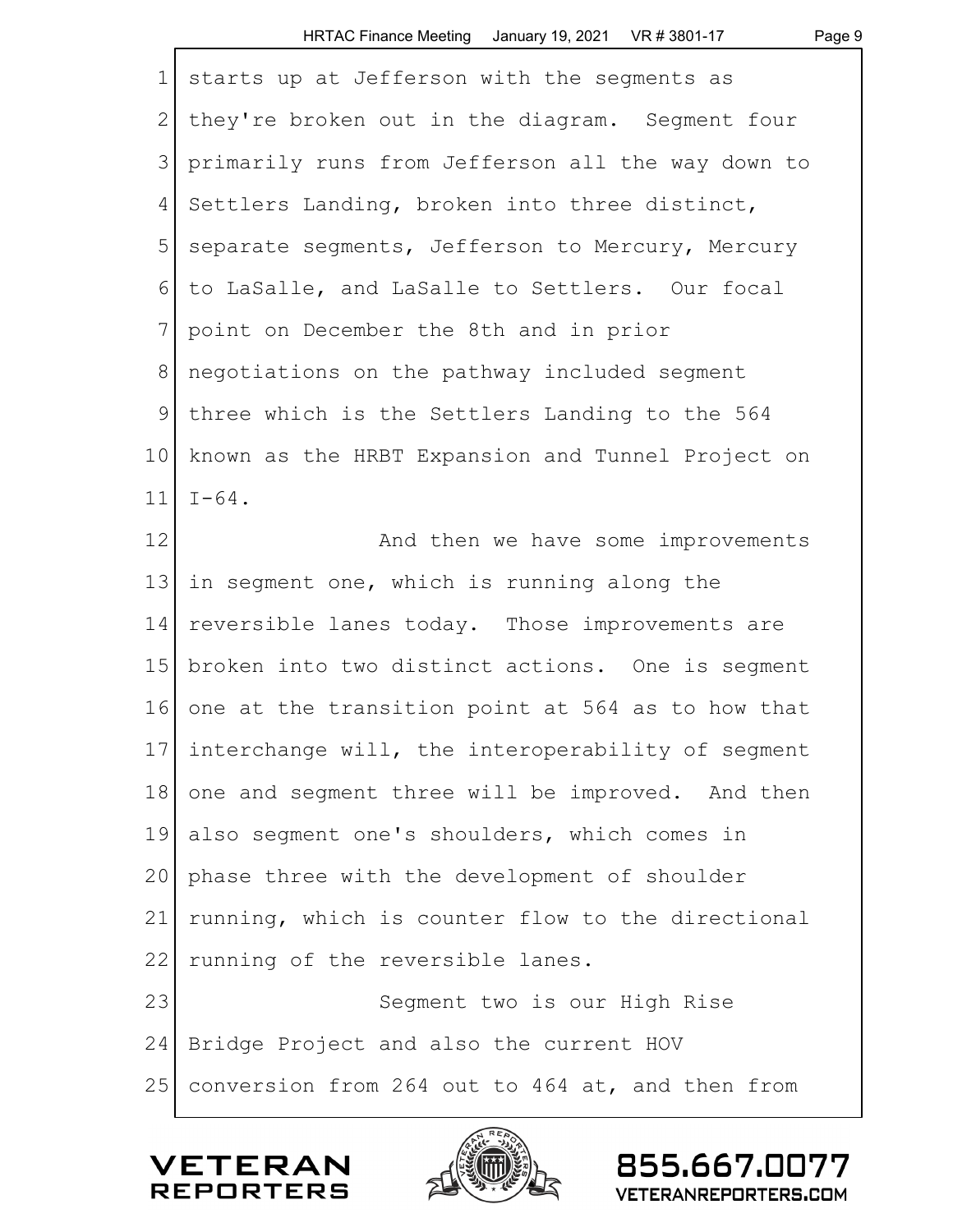Page 10

| $\mathbf 1$  | 464 obviously out to Bowers Hill at the HRTAC     |
|--------------|---------------------------------------------------|
| $\mathbf{2}$ | High Rise Bridge Project. Those phases have been  |
| 3            | broken into three distinct pieces. Obviously      |
| 4            | phase one being that moving forward with the      |
| 5            | deliberate projects to serve HRBT. Phase two is   |
| 6            | to help further develop that, and then phase      |
| 7            | three takes us out as far as the eye can see, so  |
| 8            | to speak, on the future horizon of where we are   |
| $\mathsf 9$  | in that project and development moving forward to |
| 10           | include the improvements of the median shoulder   |
| 11           | running of segment one.                           |
| 12           | So as we develop all of this,                     |
| 13           | obviously as we bring to you in these updates, we |
| 14           | show where we are in the discussions with our     |
| 15           | rating agency reviews as well as TIFIA which has  |
| 16           | become a more commonplace acronym used at HRTAC   |
| 17           | how that mechanism will work, and our             |
| 18           | improvements and updates on that. And so I'd      |
| 19           | like to turn the floor over now to David Miller   |
| 20           | from PFM if there are any questions from the      |
| 21           | commissioners on the map and the initial          |
| 22           | introductory comment, and turn this over now to   |
| 23           | David Miller to talk about the HRBT financing     |
| 24           | status update.                                    |
| 25           | <b>MR. MILLER:</b><br>Thank you, Kevin, and       |





855.667.0077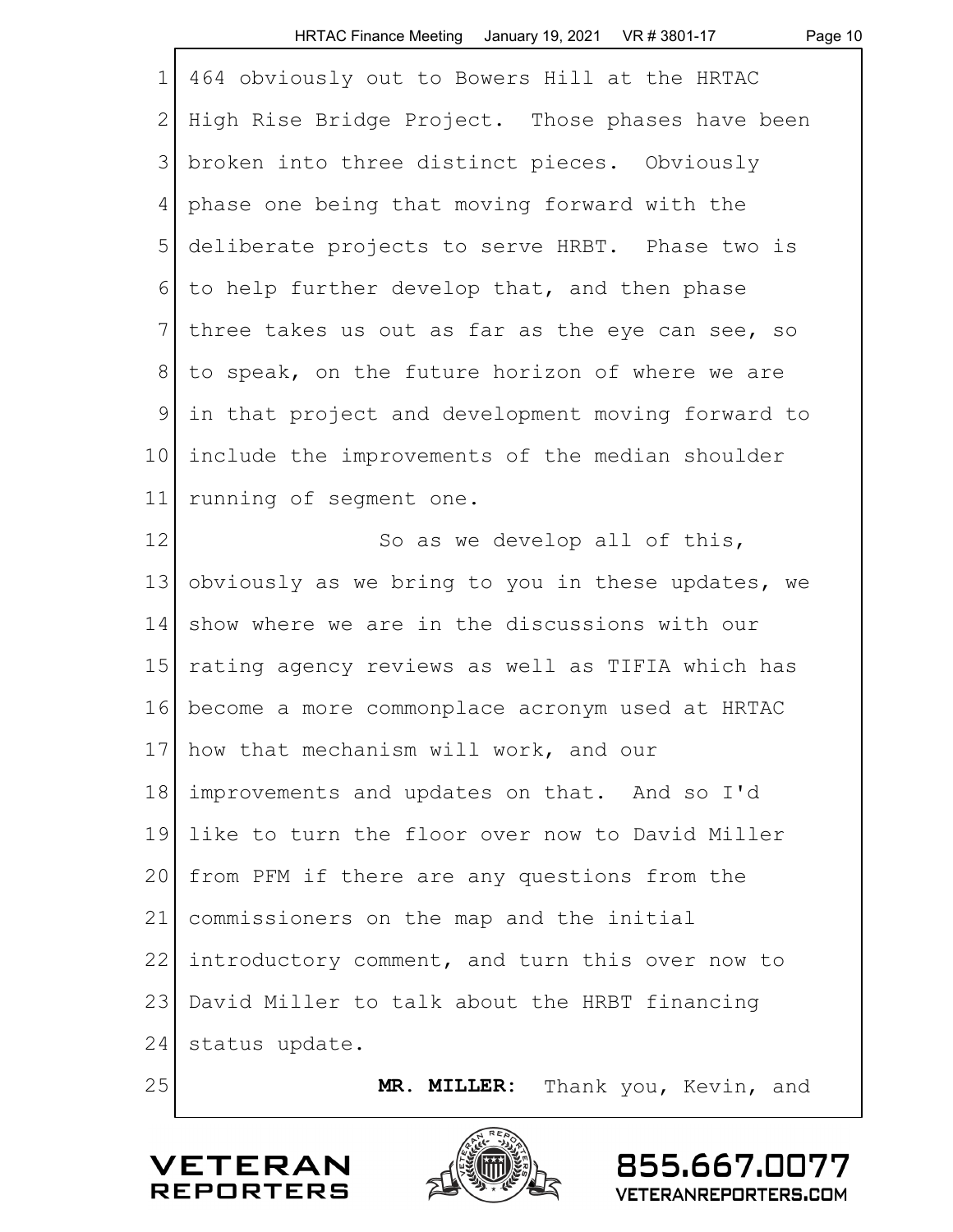|  | <b>HRTAC Finance Meeting</b> | January 19, 2021 | VR # 3801-1 |
|--|------------------------------|------------------|-------------|
|--|------------------------------|------------------|-------------|

Page 11

| $\mathbf 1$    | good afternoon members of the Finance Committee.  |
|----------------|---------------------------------------------------|
| $\mathbf{2}$   | I'll pick up on PDF page 16, update of the HRBT   |
| 3              | financing status. We covered HRBT financing in a  |
| 4              | fair amount of detail in December, so I'll do it  |
| 5              | a little more high level right now. Later on in   |
| 6              | this agenda there will be some resolutions with   |
| $7\phantom{.}$ | some financing documents that just kind of keep   |
| 8              | the process moving as we continue to move forward |
| $\mathsf 9$    | with rating agencies and TIFIA and things like    |
| 10             | that. The approvals today do not authorize any    |
| 11             | debt issuance. We're going to come back to you    |
| 12             | later with a request for authorization of debt    |
| 13             | issuance, more just keeping the process moving    |
| 14             | today.                                            |
| 15             | We have continued our dialog with                 |
| 16             | the rating agencies. This is the first time of    |
| 17             | course that we have done toll revenue debt as     |
| 18             | opposed to HRTF debt. We did get investment       |
| 19             | grade rating in December. We've continued the     |
| 20             | dialog with second rating agency. We've had some  |
| 21             | good feedback from them lately and hope to have a |
| 22             | rating indication by the end of this week at the  |
| 23             | latest.                                           |
| 24             | TIFIA has, the staff there has                    |
| 25             | been in full due diligence. They've sent          |



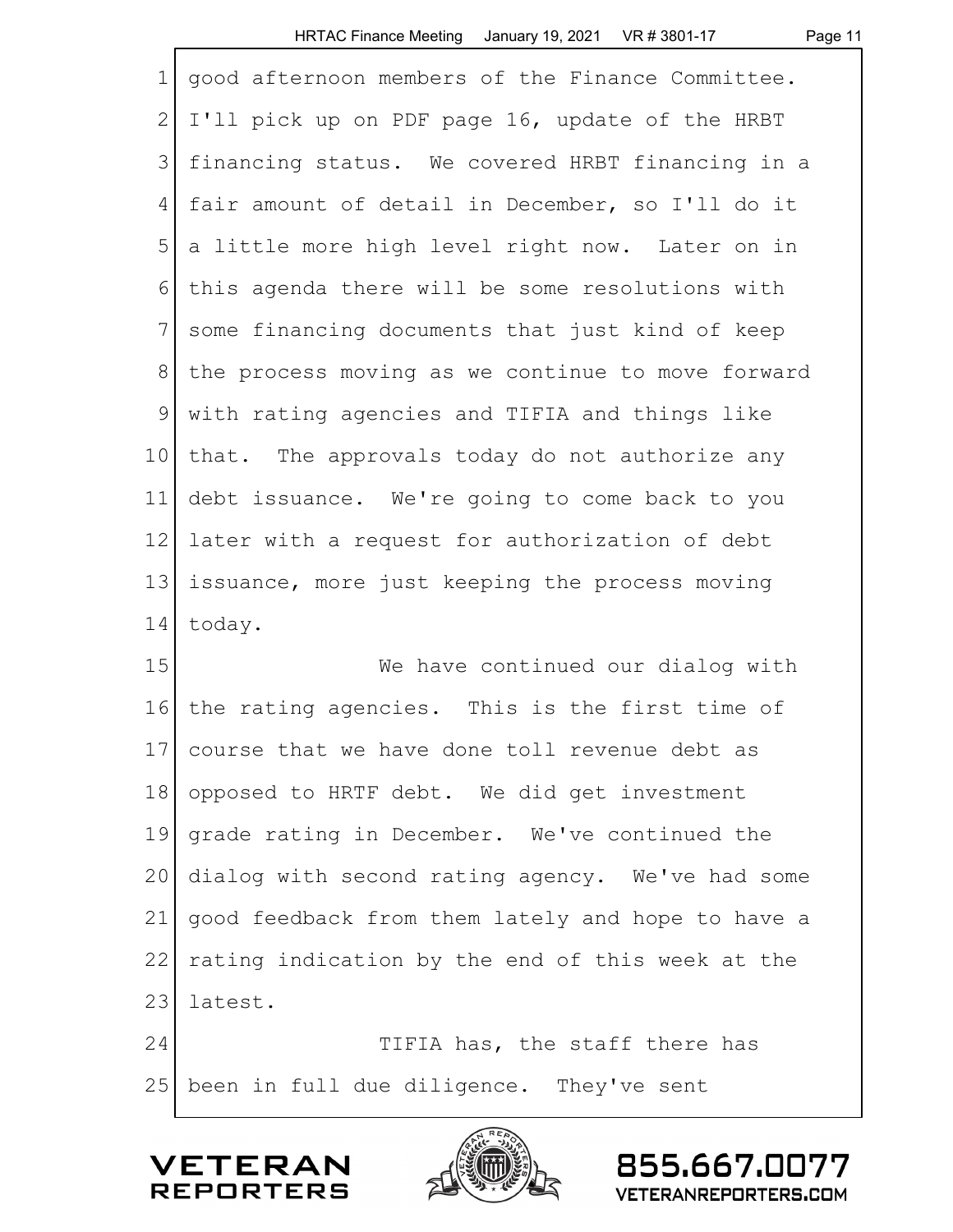|              | HRTAC Finance Meeting January 19, 2021 VR # 3801-17<br>Page 12 |
|--------------|----------------------------------------------------------------|
| $\mathbf 1$  | literally hundreds of questions. We've responded               |
| $\mathbf{2}$ | to all of those questions. They have now                       |
| 3            | formally invited us to the creditworthiness to                 |
| 4            | review meeting in early February and then over                 |
| 5            | the course of February, March, April, we'll be                 |
| 6            | negotiating the final terms of the two loans, one              |
| 7            | an HRTF revenue-backed loan and one is whole                   |
| 8            | revenue-backed loan. And we will be back to you                |
| $\mathsf 9$  | in the springtime with full details of those loan              |
| 10           | agreements to request authorization.                           |
| 11           | We'll also continue to see if bond                             |
| 12           | anticipation notes are economically beneficial.                |
| 13           | I think they will be. Similar to what we did in                |
| 14           | December 2019 where we sold bands [phonetic] at                |
| 15           | the same time we closed the TIFIA loan. We may                 |
| 16           | do that again this summer, and if so you'll see                |
| 17           | financing documents relating to the bands.                     |
| 18           | Page, PDF page 17 just continues                               |
| 19           | the HRVT funding update. You saw this in                       |
| 20           | December, so there's no changes to the sources                 |
| 21           | and uses of funds. We discussed that we're                     |
| 22           | funding a number of reserves in this whole                     |
| 23           | enterprise from HRTF in order to provide credit                |
| 24           | enhancements to the toll program. One change                   |
| 25           | from December is that the toll revenue                         |



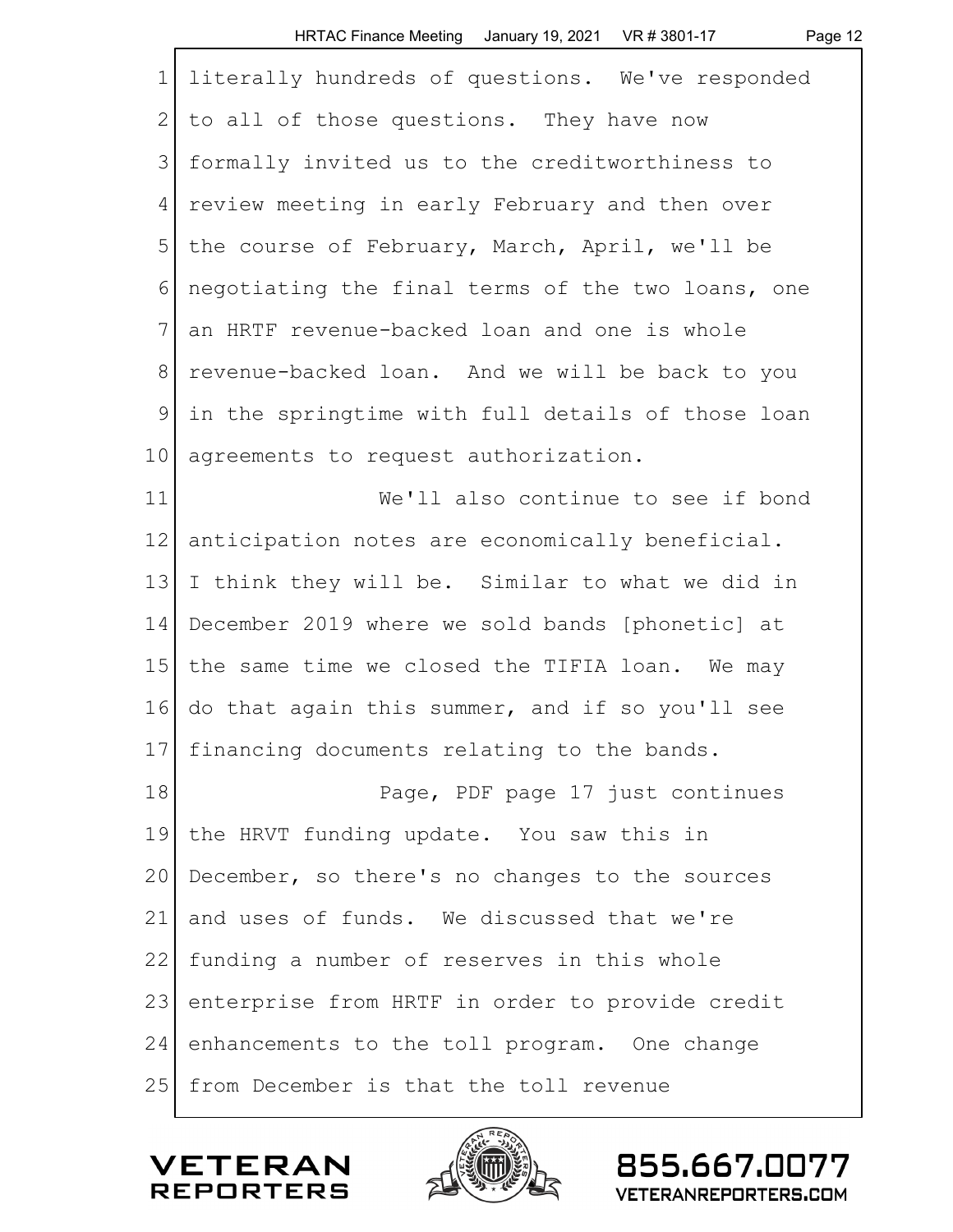|                 | HRTAC Finance Meeting January 19, 2021 VR # 3801-17<br>Page 13 |
|-----------------|----------------------------------------------------------------|
| $\mathbf 1$     | stabilization fund, we had originally proposed at              |
| $\mathbf{2}$    | \$4 million. The second rating agency is applying              |
| 3               | a little more of a strenuous stress test to the                |
| 4               | toll revenues, so we increased that to ten                     |
| 5               | million. Again, under the base case we don't                   |
| 6               | need to spend any of that ten million. We just                 |
| 7               | set aside as a reserve and it's available if                   |
| 8               | needed, and that's helping us kind of get through              |
| 9               | just indicative credit rating process. But based               |
| 10 <sub>o</sub> | on the base case toll revenue projections and                  |
| 11              | operating expenses projections, we don't                       |
| 12              | anticipate needing these credit enhancements.                  |
| 13              | Page 18 will move into the express                             |
| 14              | lane network discussion. There's, the top half                 |
| 15              | of this page is the bullet point descriptions of               |
| 16              | the various phases and segments. Kevin reviewed                |
| 17              | that on the map, so I won't read these bullet                  |
| 18              | points to you. Last month we received the                      |
| 19              | preliminary toll revenue projections and budgets               |
| 20              | as far as tollway expenses and toll collection                 |
| 21              | costs, toll system maintenance and rehabilitation              |
| 22              | and replacement costs. And so we're now able to                |
| 23              | update express lanes network and our overall plan              |
| 24              | of finance. You see the costs broken out by the                |
| 25              | phases below and the segments. And so phase two,               |

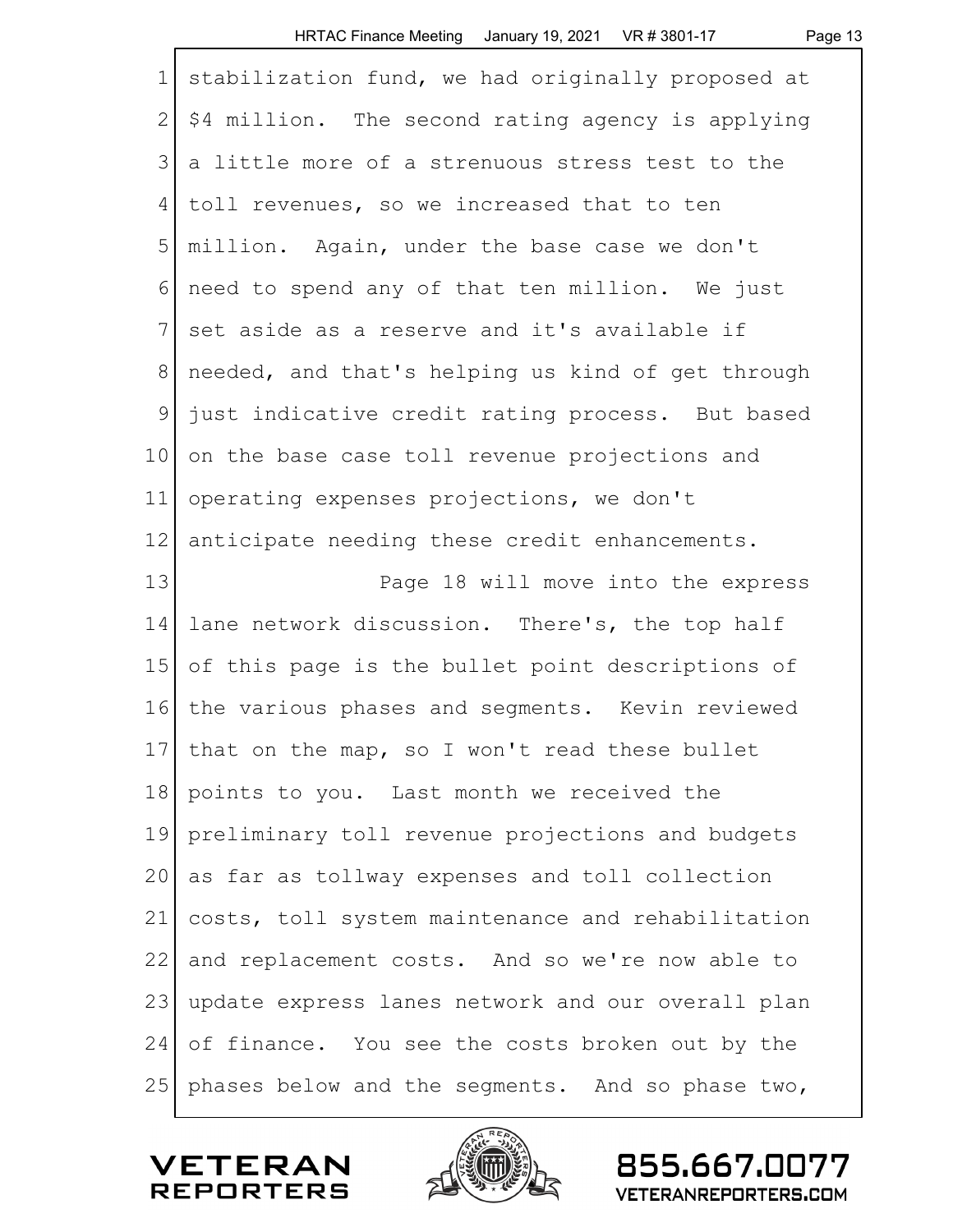|              | HRTAC Finance Meeting January 19, 2021 VR # 3801-17<br>Page 14 |
|--------------|----------------------------------------------------------------|
| $\mathbf 1$  | \$579 million, thirteen million of toll                        |
| $\mathbf{2}$ | integration costs for a total of 592 million.                  |
| 3            | Phase three, 201 million, another thirteen                     |
| 4            | million of toll integration costs, for a total of              |
| 5            | 214 million or a total of 806 million all                      |
| 6            | together.                                                      |
| 7            | PDF page 19 shows just the high                                |
| 8            | level sources and uses for how we would plan to                |
| 9            | pay for all of this. VDOT has indicated that                   |
| 10           | they would use the toll facility's revolving                   |
| 11           | account to pay for the toll integration costs. I               |
| 12           | think that's consistent with the master tolling                |
| 13           | agreement that you adopted last year. You see                  |
| 14           | again that the sources and uses for HRBT, we                   |
| 15           | believe we can complete all of the phase two                   |
| 16           | project on the same schedule as HRBT so that all               |
| 171          | of the phase two segments are open to operations               |
| 18           | at the same time when HRVT comes open for                      |
| 19           | operations.                                                    |
| 20           | We have a mix of HRTF-backed                                   |
| 21           | revenue bonds similar to the bonds issued this                 |
| 22           | past August. We have some cash pay as you go                   |
| 23           | from the HRTF, and we expect to go back to TIFIA               |
| 24           | for another revenue loan of almost two hundred                 |
| 25           | million to help pay for the phase two projects.                |

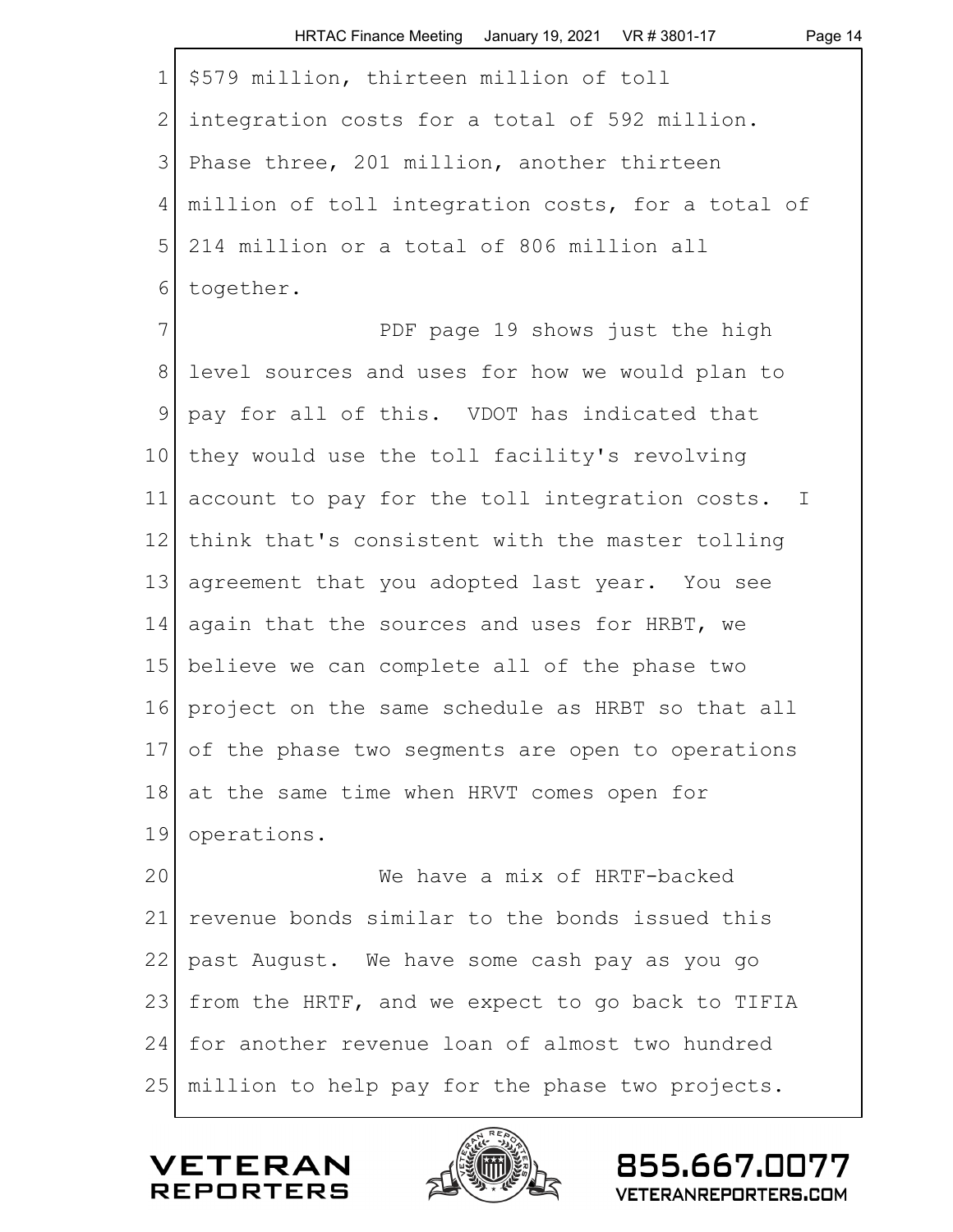|              | HRTAC Finance Meeting January 19, 2021 VR # 3801-17<br>Page 15 |
|--------------|----------------------------------------------------------------|
| $\mathbf 1$  | We think that we can also include on the same                  |
| $\mathbf{2}$ | schedule, open by fall of 2025, the phase four,                |
| 3            | or rather the segment 4A, which is part of phase               |
| 4            | three, but we think we can get it done on the                  |
| 5            | same schedule as phase two. We would increase                  |
| 6            | the amount of HRTF debt in the amount of pay go                |
| 7            | and a toll revenue debt to do so. Just note that               |
| 8            | the phase two plus segment 4A column is not in                 |
| $\mathsf 9$  | addition to the phase two project. It's all                    |
| 10           | incorporated, so there's not a huge increase in                |
| 11           | costs to get segment 4A done and we just marshal               |
| 12           | the increase under that pay go to accomplish                   |
| 13           | that.                                                          |
| 14           | Phase, or segment one, the part                                |
| 15           | time shoulders, at this point in time we're not                |
| 16           | estimating that we can get that done by 2025. We               |
| 17           | think we could complete it within a few years                  |
| 18           | after that, but if we are striving to have that                |
| 19           | last segment completed at the same time                        |
| 20           | everything else is completed, we're about \$93                 |
| 21           | million short. Obviously we'll continue to                     |
| 22           | monitor interest rates. We've got the peak                     |
| 23           | weekend, summer weekend traffic and revenue                    |
| 24           | analysis this summer that may show enhanced toll               |
| 25           | revenues and of course over time as VDOT procures              |

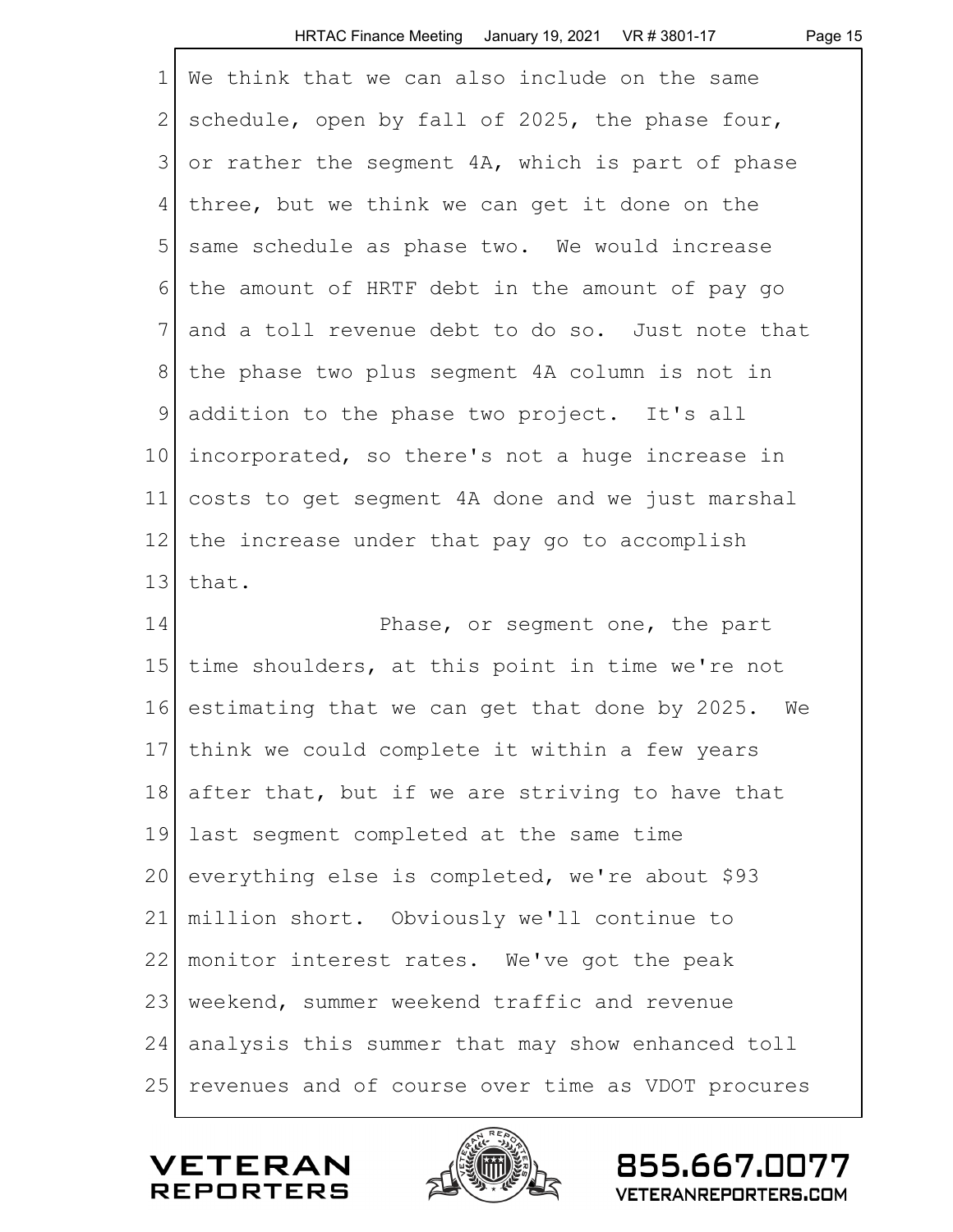|               | HRTAC Finance Meeting January 19, 2021 VR # 3801-17<br>Page 16 |
|---------------|----------------------------------------------------------------|
| $\mathbf 1$   | these various projects, you know, they might come              |
| 2             | in under budget. So we'll just continue to                     |
| 3             | monitor that, but as of this point in time we're               |
| 4             | about \$93 million short to get the part-time                  |
| 5             | shoulder lanes built out by 2025, Fall of 2025.                |
| 6             | But everything else we feel pretty good about                  |
| 7             | being able to implement this financing plan. And               |
| 8             | I'll be happy to answer any questions.                         |
| $\mathcal{G}$ | MR. HIPPLE: Any questions?                                     |
| 10            | MAYOR TUCK: I'm good.                                          |
| 11            | MR. HIPPLE: All right. Hearing                                 |
| 12            | none, Director Page, this was an informational.                |
| 13            | This is not an action item for a vote; correct?                |
| 14            | DIRECTOR PAGE: Yes, sir, that's                                |
| 15            | correct, Chair Hipple. One, two more points of                 |
| 16            | focus just to try to own everyone in as we're                  |
| 17            | moving forward. There is an importance that we                 |
| 18            | have two rating agency indicative ratings and                  |
| 19            | then ratings to move forward in order to achieve               |
| 20            | the TIFIA loan closing. So that's the importance               |
| 21            | that we're emphasizing today, and some of the                  |
| 22            | changes that Mr. Miller went over, like for                    |
| 23            | example the debt service stabilization pledge,                 |
| 24            | changing that number from a \$4 million to a \$10              |
| 25            | million pledge. And also working with them on                  |

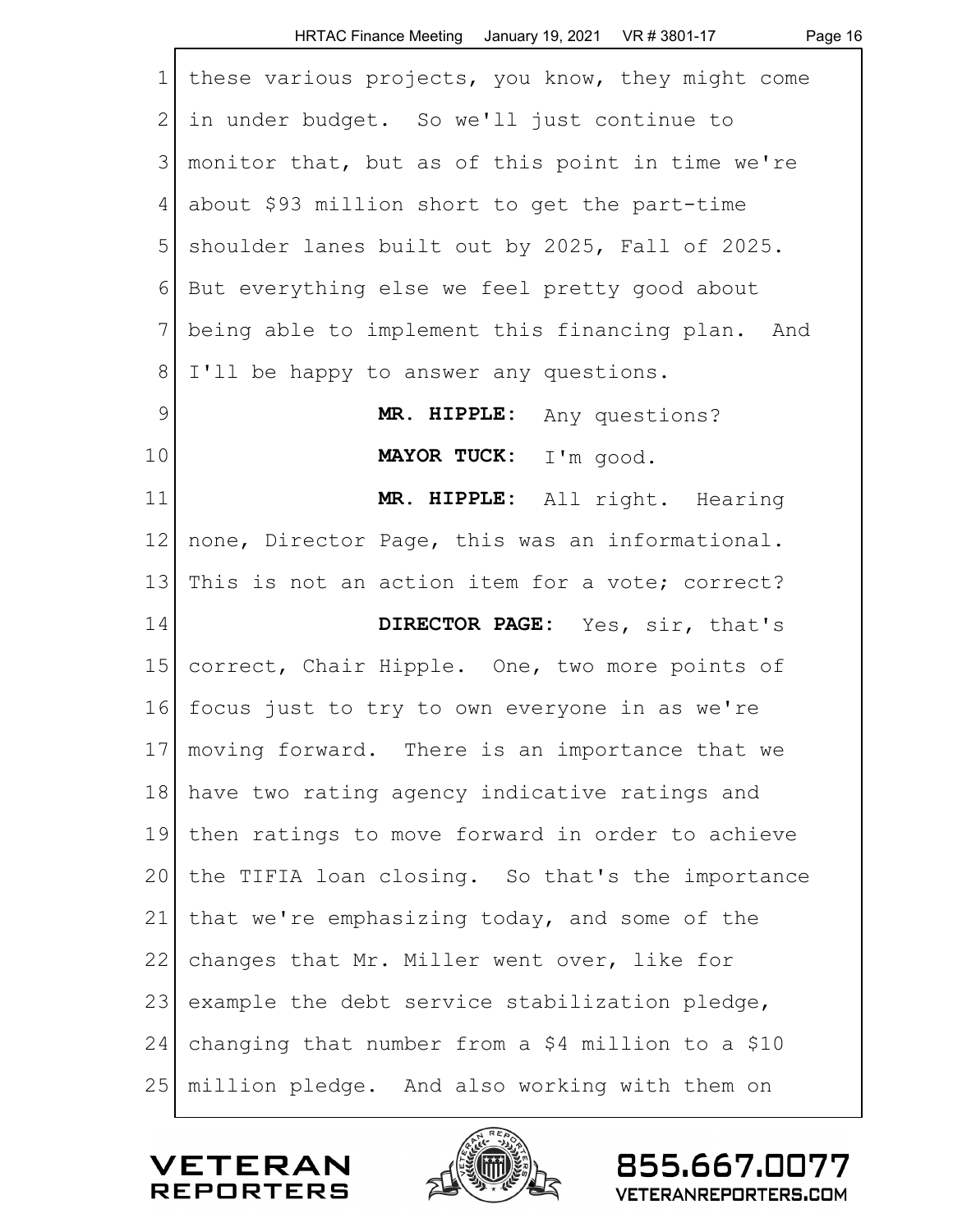|                | HRTAC Finance Meeting January 19, 2021 VR # 3801-17<br>Page 17 |
|----------------|----------------------------------------------------------------|
| 1              | what you'll hear later in the presentations today              |
| $\overline{2}$ | and in the actual action briefings of where we                 |
| 3              | are in the cost of living, you know, CPIU. And                 |
| 4              | also the index of rate increases on an annual                  |
| 5              | basis.                                                         |
| 6              | So having said that, I want to                                 |
| 7              | kind of focus everyone in on that, Chair Hipple                |
| $8\,$          | and members on the phone with us today. And the                |
| 9              | last piece is if the General Assembly can provide              |
| 10             | us or VDOT can work out through their funding                  |
| 11             | mechanisms with the CTB, \$93.13 million, we will              |
| 12             | have the entire by 2025, the entire over two                   |
| 13             | hundred lane miles that are currently under                    |
| 14             | construction or reconstruction under our funding               |
| 15             | plan, the two bored tunnels, the high rise                     |
| 16             | bridge, and forty-four center line miles of                    |
| 17             | continuous HOV network all completed by October                |
| 18             | 2025. It'll just be a massive, monumental feat                 |
| 19             | and it'll be one where we will no longer be                    |
| 20             | treating the highway construction as the                       |
| 21             | perennial flower of Hampton Roads. We'll retire                |
| 22             | them into not near extinction, but we'll tone                  |
| 23             | that back on our next projects that are being                  |
| 24             | worked on through the TPO. But we will have                    |
| 25             | achieved this greater vision that we were set                  |

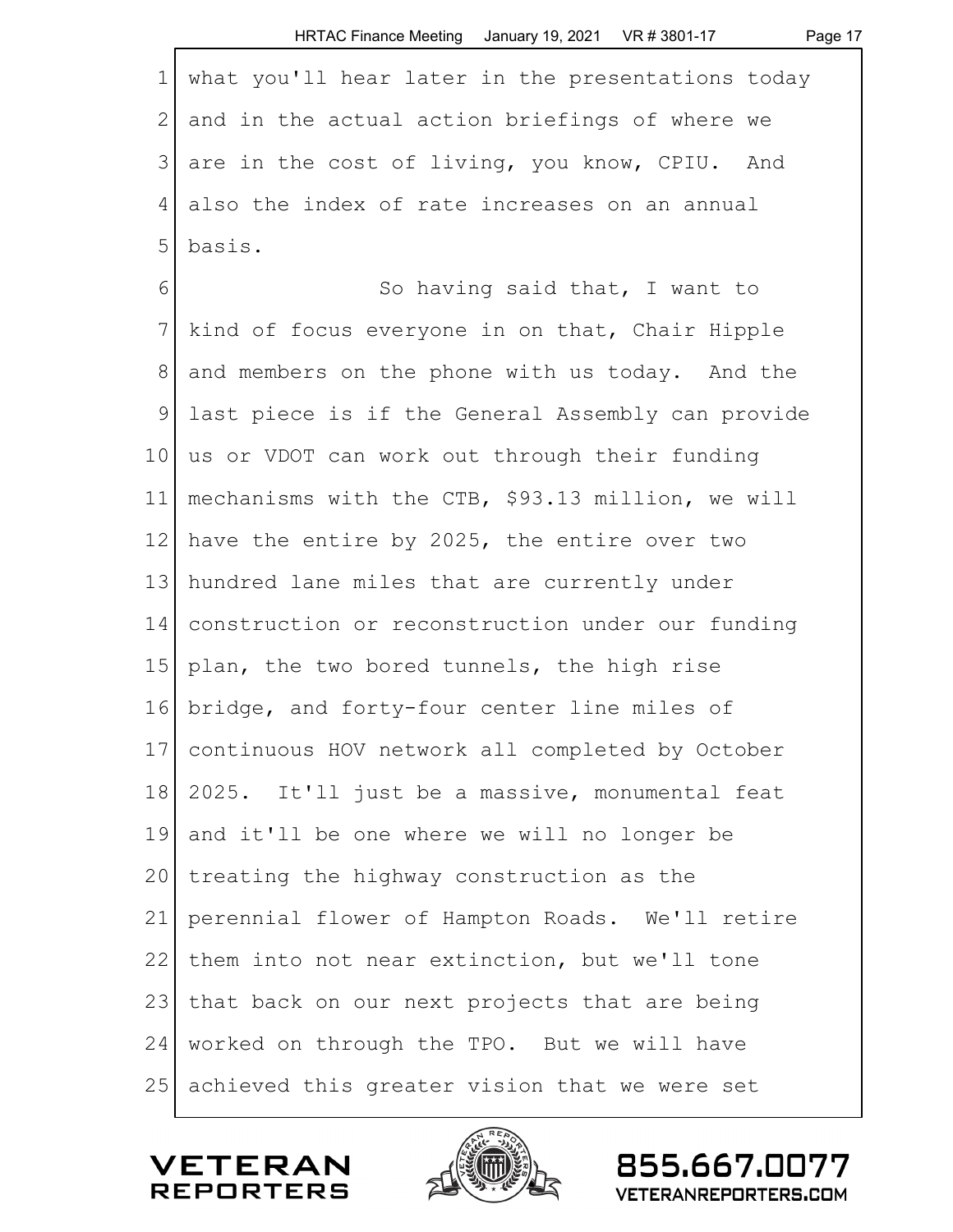|                 | HRTAC Finance Meeting January 19, 2021 VR # 3801-17<br>Page 18 |
|-----------------|----------------------------------------------------------------|
| $\mathbf 1$     | forward in motion five years ago. So I just                    |
| 2               | wanted to comment on that before moving to the                 |
| 3               | next item.                                                     |
| $\overline{4}$  | MR. HIPPLE: And that's amazing.                                |
| 5               | That is incredible work from everyone involved,                |
| 6               | past and present. All right, well, let's move on               |
| 7               | to 5B.                                                         |
| 8               | DIRECTOR PAGE: Yes, sir, thank                                 |
| 9               | you, Chair Hipple and members of the Finance                   |
| 10 <sup>°</sup> | Committee with us today. Five B is the Hampton                 |
| 11              | Roads Expressway's network initial tolling                     |
| 12              | policy. It comes with a staff recommendation for               |
| 13              | approval of that policy as we move forward. I                  |
| 14              | would just like to introduce the topic and run                 |
| 15 <sup>1</sup> | through some background and then as we have done               |
| 16              | customarily in the past, this is a very                        |
| 17              | definitive action item with a written resolution.              |
| 18              | I'll turn the floor over to Counselor Iglima to                |
| 19              | walk through that.                                             |
| 20              | But as the commissioners may be                                |
| 21              | aware, in our first enabling legislation the                   |
| 22              | Commission was empowered to not only construct an              |
| 23              | improved facility, but also toll the facilities                |
| 24              | that it had constructed and improved in a region.              |
| 25              | As we followed on with that in the development of              |

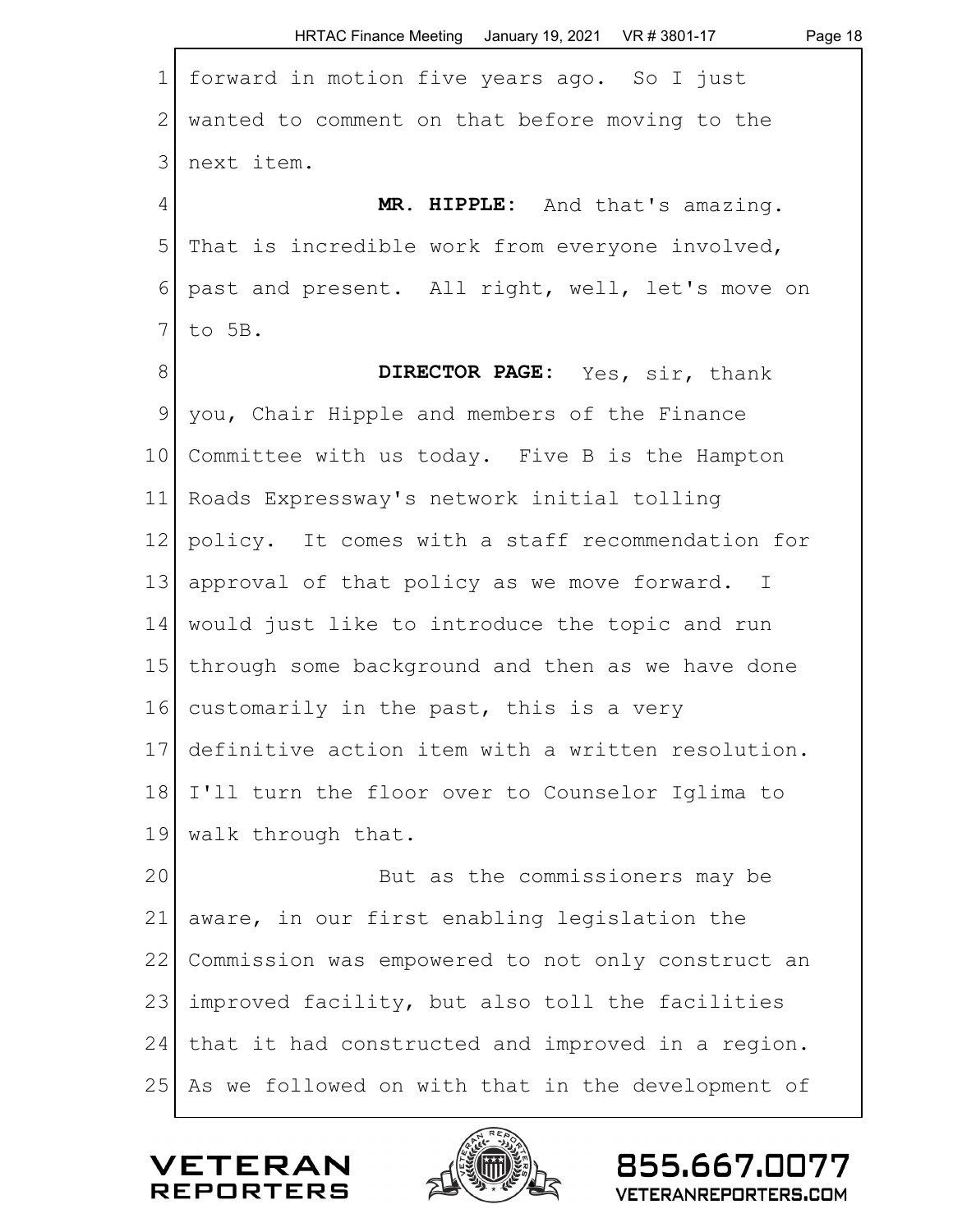|                 | HRTAC Finance Meeting $\,$ January 19, 2021 $\,$ VR $\,\pi$ 3801-17 $\,$<br>Page 19 |
|-----------------|-------------------------------------------------------------------------------------|
| $\mathbf 1$     | the master tolling agreement out of what's known                                    |
| 2               | as the Section One Bill that went through the                                       |
| 3               | General Assembly, which was specific to the                                         |
| 4               | Hampton Roads Express Lanes Network, we moved                                       |
| 5               | forward as a commission in August for the                                           |
| 6               | execution of what's known as the master tolling                                     |
| 7               | agreement for the development and toll lanes of                                     |
| 8               | the Hampton Roads Express Lanes Network. That                                       |
| $\mathsf 9$     | agreement covers forty-four center line miles of                                    |
| 10 <sub>o</sub> | road moving forward and also had some very                                          |
| 11              | deliberate and distinct language about how the                                      |
| 12              | baton is handed to HRTAC, not only through the                                      |
| 13              | code of Virginia, but through, and enabling                                         |
| 14              | through the master tolling agreement the setting                                    |
| 15              | of tolling policies. For example, it's one of                                       |
| 16              | the powers and duties of the Commission and where                                   |
| 17              | we go with that obviously do the briefing today.                                    |
| 18              | The initial tolling policies are                                                    |
| 19              | developed and before you today have been                                            |
| 20              | developed with VDOT. We tried to follow VDOT's                                      |
| 21              | current tolling policies and the paradigm that                                      |
| 22              | they have on the reversible lanes, which is the                                     |
| 23              | maintenance lane facility itself, which will be                                     |
| 24              | incorporated in the entire Hampton Roads Express                                    |
| 25              | Lanes Network moving forward. And then as we are                                    |
|                 |                                                                                     |

 $0.02$ 

 $1/2$   $\sqrt{2}$ 

**VETERAN**<br>REPORTERS

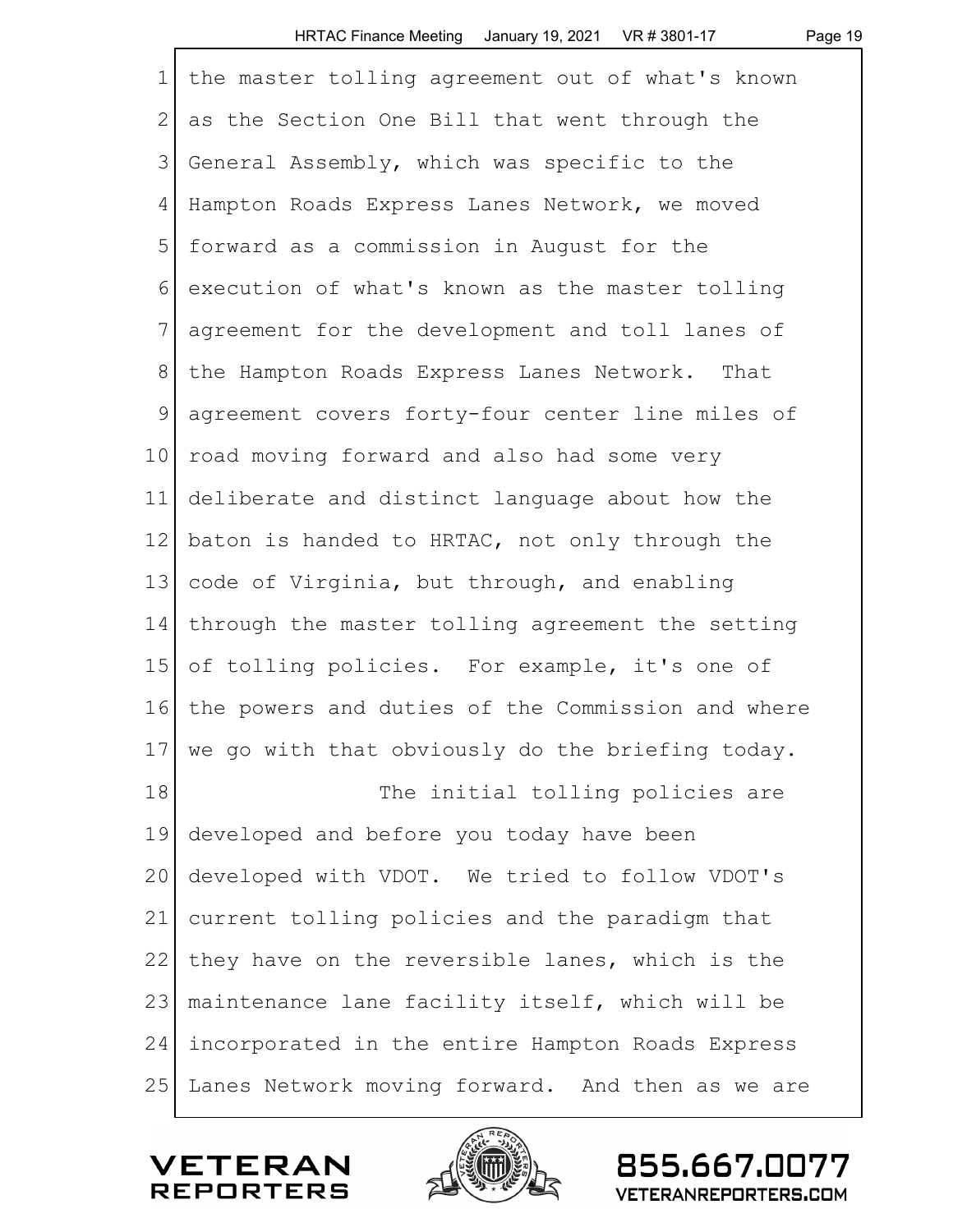|                | HRTAC Finance Meeting January 19, 2021 VR # 3801-17<br>Page 20 |
|----------------|----------------------------------------------------------------|
| $\mathbf 1$    | moving forward with those policies, also we had                |
| $\overline{2}$ | to make sure we included, and I want to thank                  |
| 3              | Scott Allaire from CDM Smith and his team to make              |
| 4              | sure that that investment grade analysis that was              |
| 5              | conducted on traffic and revenue, those                        |
| 6              | assumptions also were brought forward in the                   |
| 7              | furtherance of how we get to the investment grade              |
| 8              | study and the outputs of that that go to the                   |
| 9              | rating agencies. Which include the climbing of                 |
| 10             | an annual increase for and also how we also                    |
| 11             | projected the consumer price index urban also as               |
| 12             | being one of those metrics that are looked at as               |
| 13             | we move forward on an annual basis.                            |
| 14             | As we've moved forward with that                               |
| 15             | policy development as well, we covered the hours               |
| 16             | of operation, the tolling points, toll collection              |
| 17             | methods, how we can deal with reporting and                    |
| 18             | billing, and of course rates, pricing that I just              |
| 19             | went over as well. Permitted vehicles are again                |
| 20             | following along with, you know, how VDOT current               |
| 21             | operates the reversible lanes and also how we                  |
| 22             | fall into the use of the facility and the                      |
| 23             | requirements under the Federal law of the                      |
| 24             | facility as well as to how managing facilities                 |
| 25             | are operated and how the minimum speeds are to be              |



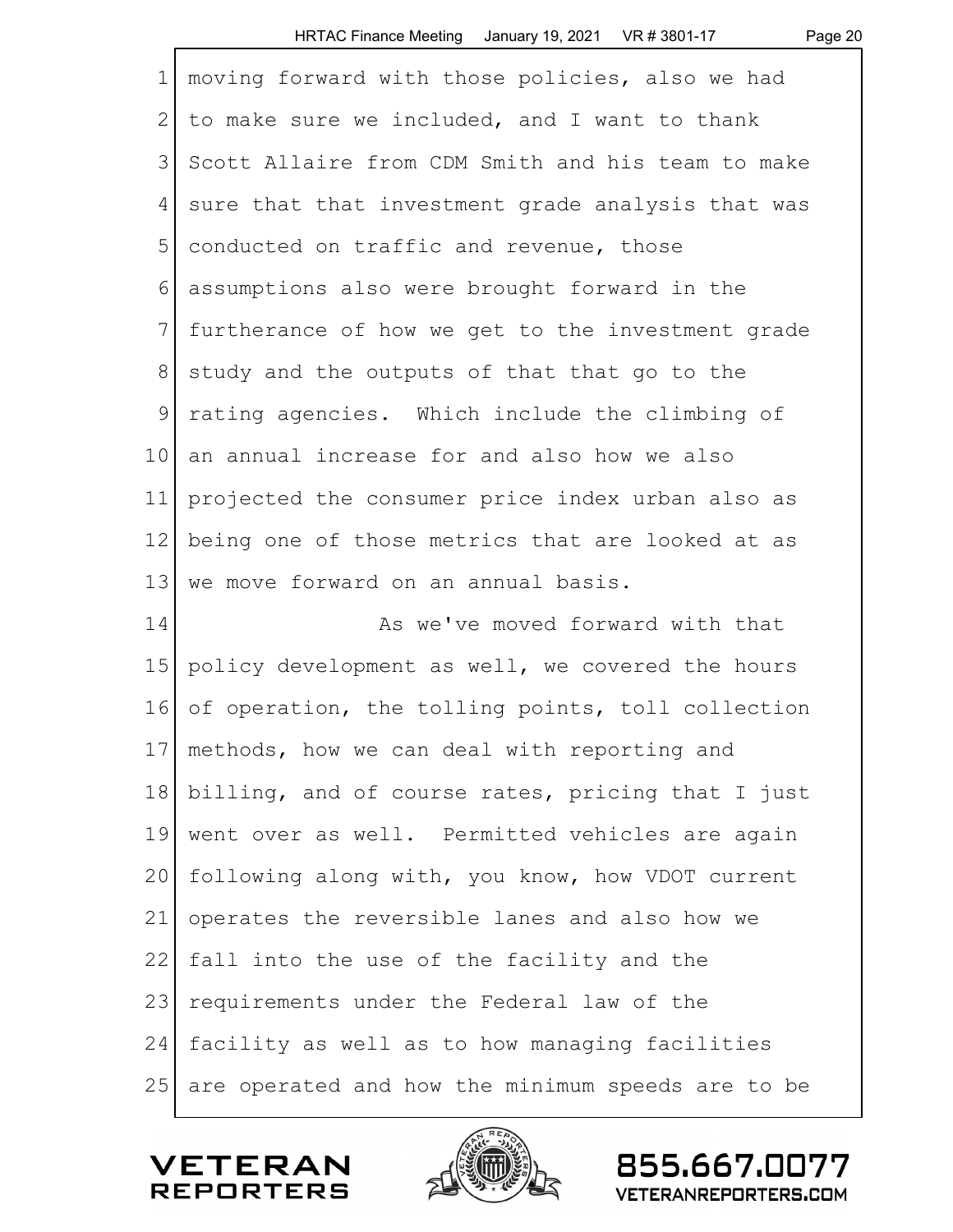| $\mathbf 1$     | maintained in accordance with Federal code and    |
|-----------------|---------------------------------------------------|
| $\mathbf{2}$    | quidance.                                         |
| 3               | So from that very broad overview,                 |
| 4               | I'd like to turn the floor over to Counselor      |
| 5               | Iglima to walk through the resolution and make    |
| 6               | any points he as Counsel would like to point out  |
| 7               | to the commissioners moving forward. What we're   |
| $8\,$           | looking for today is a recommendation to the full |
| 9               | Commission for approval coming out of the Finance |
| 10 <sub>o</sub> | Committee of what the information that's being    |
| 11              | put before you in the resolution that Counselor   |
| 12              | Iglima will go over now. So, Counselor Iglima,    |
| 13              | I'll turn the floor over to you, sir. And thank   |
| 14              | you for taking us forward.                        |
| 15              | MR. INGLIMA: Thank you, Director                  |
| 16              | Page. I don't have much to add because Kevin      |
| 17              | provided such a good overview. But the HRTAC      |
| 18              | resolution 2021-02 is a resolution that           |
| 19              | authorizes the initial tolling policies of the    |
| 20              | Express Lanes Network. The recitals in the        |
| 21              | resolution provide the detail regarding the       |
| 22              | statutory framework that exists as Kevin alluded  |
| 23              | to. The fact that under the statute it defines    |
| 24              | the facility and then provides that the tolling   |
| 25              | is to be done by HRTAC, but before HRTAC could    |



 $\Gamma$ 



855.667.0077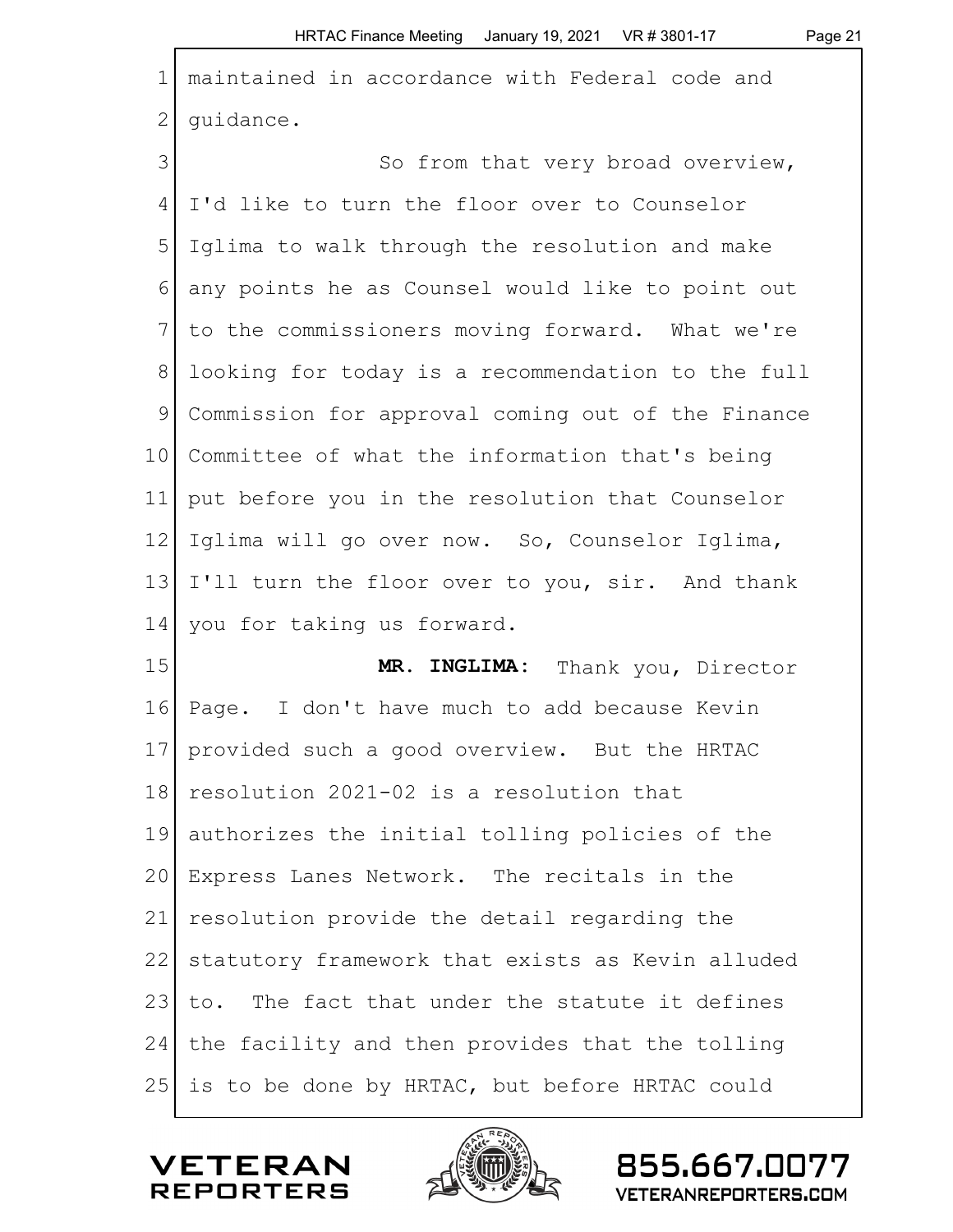|                | HRTAC Finance Meeting January 19, 2021 VR # 3801-17<br>Page 22 |
|----------------|----------------------------------------------------------------|
| $\mathbf 1$    | impose the tolls, it had to enter into the master              |
| $\overline{2}$ | tolling agreement with the CTV and VDOT, which it              |
| 3              | has done.                                                      |
| 4              | Also before HRTAC can impose a                                 |
| 5              | toll, there has to be a designation of the HOT                 |
| 6              | lanes by the CTV, and that occurred by virtue of               |
| 7              | the various actions that are referred to in the                |
| 8              | recitals as well. And then the recitals further                |
| 9              | reference the fact that the TPO from a planning                |
| 10             | perspective has designated this Express Lanes                  |
| 11             | Network as one of its priority projects.                       |
| 12             | The, Kevin alluded to the fact                                 |
| 13             | that CDM Smith had performed an investment grade               |
| 14             | traffic and revenue study. The assumptions that                |
| 15             | they made in that study were provided to the                   |
| 16             | Commission last month at the December meeting and              |
| 17             | those assumptions are based on the operation of                |
| 18             | the existing reversible HOT lanes in segment one.              |
| 19             | The initial tolling policies that are reflected                |
| 20             | in Exhibit A to the resolution mimic in many                   |
| 21             | respects the existing tolling policies that are                |
| 22             | being used in segment one. The covered lanes, of               |
| 23             | course, or the HOT lanes designated under the                  |
| 24             | MTA, the hours of operation are twenty-                        |
| 25             | four/seven. The tolling points are generally one               |

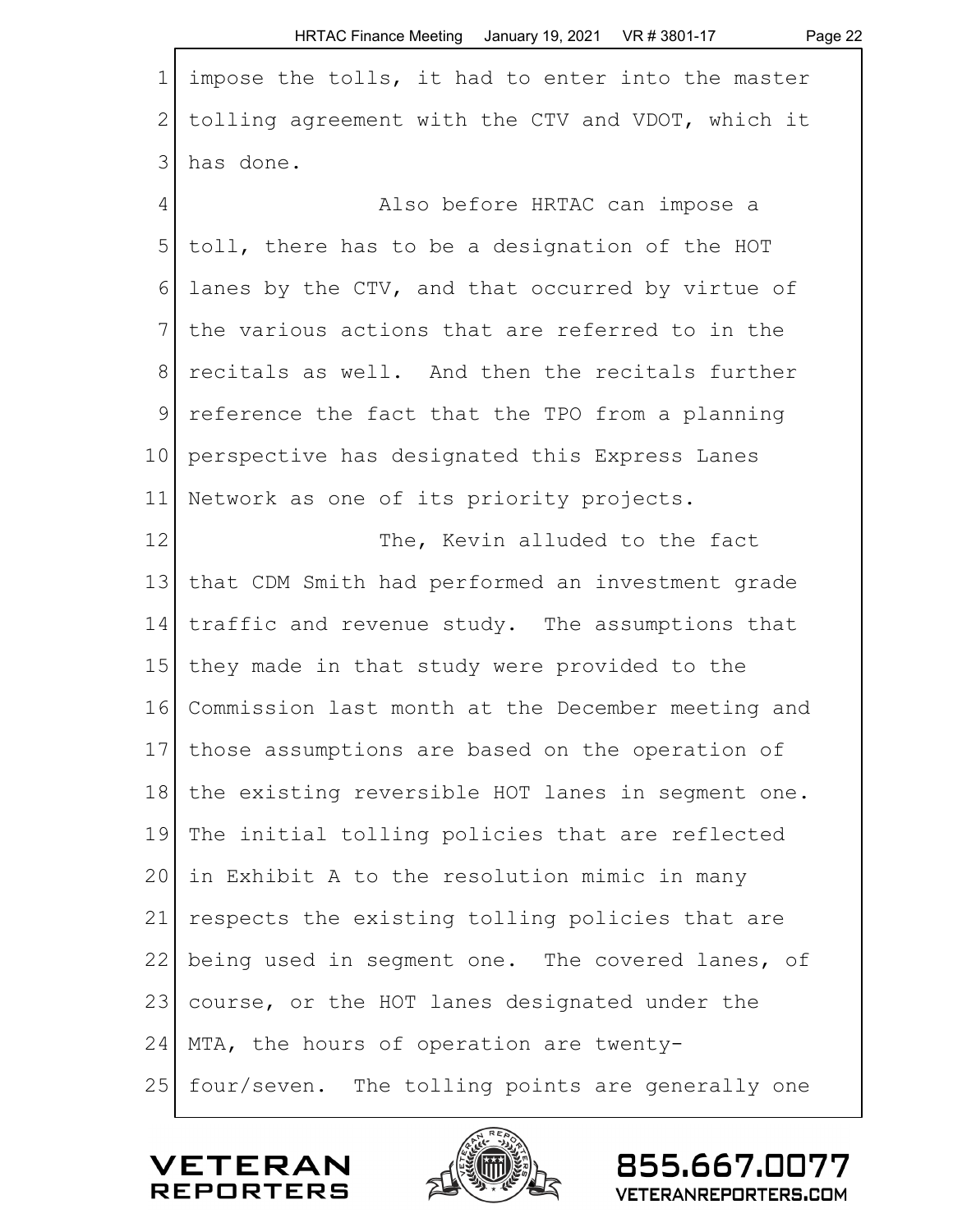| $\mathbf 1$    | gantry per segment based on the configuration     |
|----------------|---------------------------------------------------|
| $\overline{2}$ | that Kevin took everyone through at the beginning |
| 3              | of today's meeting. That will have to be          |
| 4              | finalized through a collaborative effort as the   |
| 5              | operations plans and the geometry of ingress and  |
| 6              | egress is worked out.                             |
| $7\phantom{.}$ | Toll collection methods are all                   |
| $8\,$          | electronics and no toll booths. There will be     |
| $\mathsf 9$    | trip building where a user gets one invoice       |
| 10             | relating to their trip through the network. And   |
| 11             | then the rates and pricing, there's a minimum of  |
| 12             | six cents per mile or twenty-five cents per       |
| 13             | gantry, which adjusts based on the CPI or two and |
| 14             | a half percent, whichever is greater. And the     |
| 15             | manner in which the pricing is determined is      |
| 16             | based on the congestion pricing, so there's a     |
| 17             | dynamic toll setting based on the amount of       |
| 18             | traffic that's trying to use the HOT lanes. And   |
| 19             | as Kevin alluded to earlier, the Federal          |
| 20             | requirement is that the average speed through the |
| 21             | network has to be not less than forty-five miles  |
| 22             | an hour.                                          |
| 23             | The permitted vehicle are                         |
| 24             | identified. Excluded from that are trucks as      |
| 25             | defined in the MTA. And then it identifies a few  |
|                |                                                   |



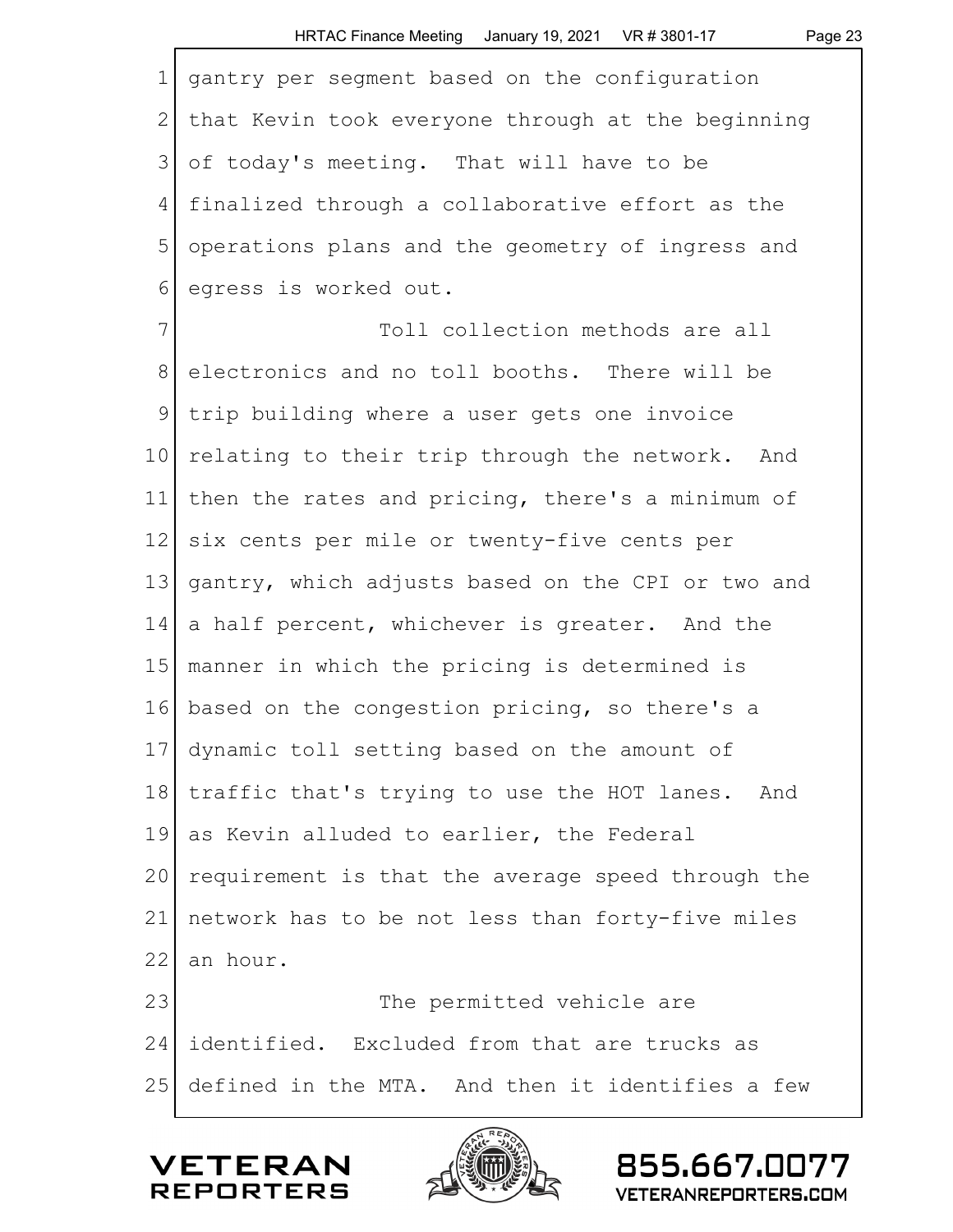| categories of vehicles that are permitted to          |
|-------------------------------------------------------|
| travel through the network on a toll-free basis.      |
| The default HOV assumption will be HOV-2. There       |
| was discussion at least month's meeting about the     |
| traffic and revenue study picking up the summer       |
| months, so whether or not the Commission in the       |
| future adjusts that for weekends will be a            |
| further action item based on the traffic and          |
| revenue study that comes back from CDM Smith,         |
| hopefully later this year.                            |
| So the resolution itself provides                     |
| that the Commission is adopting the policies and      |
| that they're going to be effective and                |
| implemented assuming that there is no exception       |
| notice issued by VDOT. As you all recall, under       |
| the MTA there's a process by which the tolling        |
| 17<br>policies that are adopted by HRTAC are reviewed |
| by the Commissioner of Highways and then              |
| presented to the CTB with a recommendation.<br>The    |
| discretion that they have is limited to assessing     |
| whether or not the tolling policies would provide     |
| or create a material adverse effect from a safety     |
| or operations perspective. And they're pretty         |
| specific objective criteria under the MTA that        |
| evaluate that. We're not anticipating any             |
|                                                       |

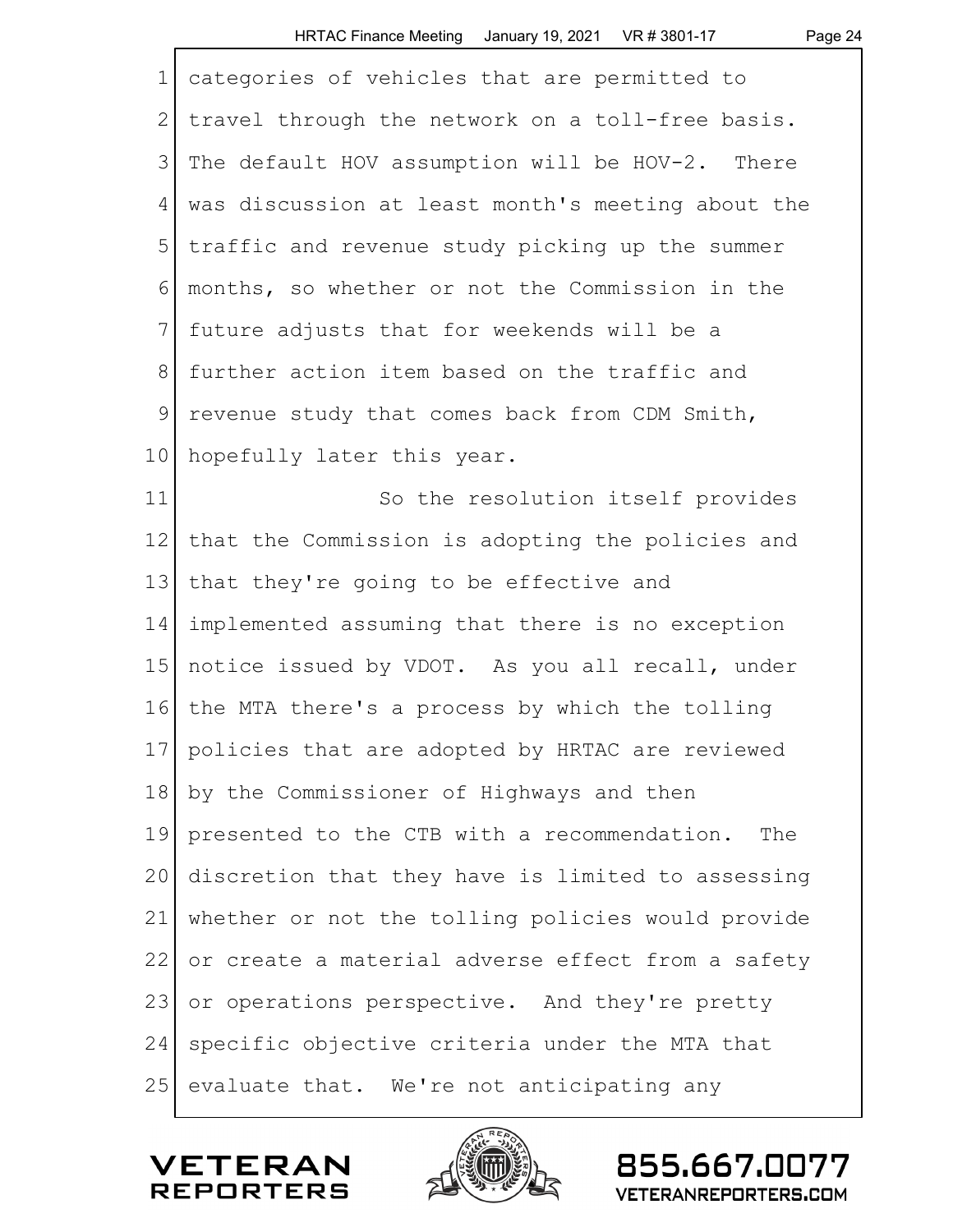|                | HRTAC Finance Meeting January 19, 2021 VR #3801-17<br>Page 25 |
|----------------|---------------------------------------------------------------|
| $\mathbf 1$    | objection or no exception or an exception from                |
| $\mathbf{2}$   | VDOT since they've collaboratively been involved              |
| 3              | in the creation of these policies and they're a               |
| $\overline{4}$ | carryover of the segment one policies in a large              |
| 5              | respect.                                                      |
| 6              | So with that, Kevin, I would be                               |
| 7              | happy to read the motion or answer any questions              |
| 8              | depending on how the Chair desires to proceed.                |
| $\mathcal{G}$  | MR. HIPPLE: Are there any                                     |
| 10             | questions at this time?                                       |
| 11             | MAYOR TUCK: A technical question                              |
| 12             | for Kevin probably. And that's, when you're                   |
| 13             | talking about your through put and making sure I              |
| 14             | guess that Federal highway standards of forty-                |
| 15             | five miles per hour are maintained, how will you              |
| 16             | calculate or measure this? And if folks are                   |
| 17             | moving less than forty-five miles per hour, what              |
| 18             | do you do?                                                    |
| 19             | DIRECTOR PAGE: Okay, so that's                                |
| 20             | what's referred to as dynamic tolling. So                     |
| 21             | there's a human piece and a scientific piece to               |
| 22             | this, Mayor Tuck, and members of the Committee,               |
| 23             | and Mr. Chairman. The human approach is that                  |
| 24             | there is a human being that is actually watching              |
| 25             | the toll speeds. There's radar that actually                  |

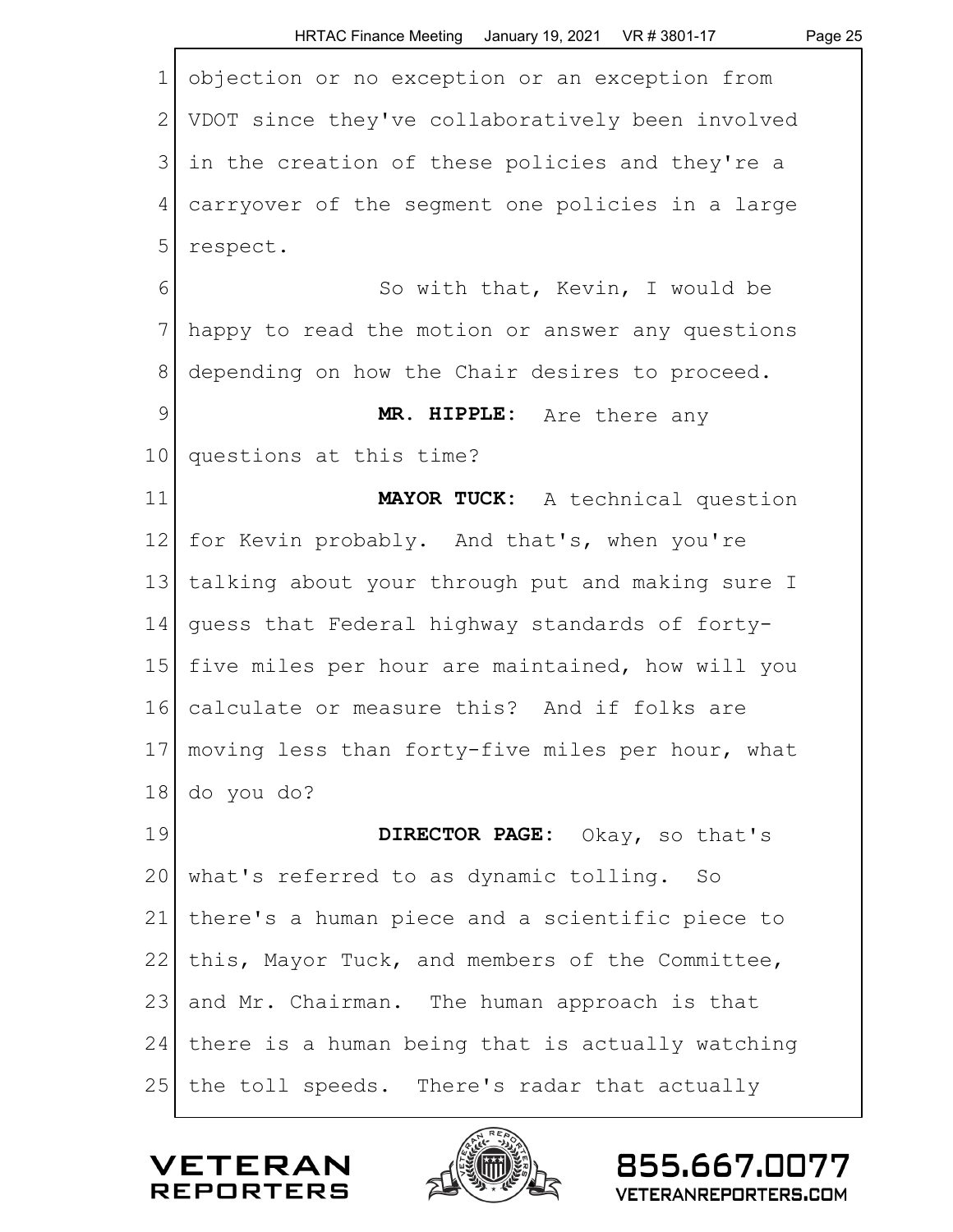| $\mathbf 1$  | checks the toll speeds on the managed lane         |
|--------------|----------------------------------------------------|
| $\mathbf{2}$ | facility and in the general purpose way. And so    |
| 3            | when they start seeing that the system is slowing  |
| 4            | down on the managed lane facility and loading up,  |
| 5            | loading up meaning becoming more congested and     |
| 6            | slowing down, that that's the part where the       |
| 7            | algorithm is. Well, now that you see that          |
| 8            | average speed right now is fifty-five miles an     |
| $\mathsf 9$  | hour and it starts to drop to fifty-two or fifty-  |
| 10           | one, then there's an algorithm that kicks in       |
| 11           | where the person managing the right push at that   |
| 12           | time, you know, it's a twenty-four-hour tolling    |
| 13           | facility so it's constantly monitored, they then   |
| 14           | start, that person makes a decision based on the   |
| 15           | metrics to start raising the toll. And you'll      |
| 16           | see that or hear articles about that in northern   |
|              | 17 Virginia, you know, tolls hit a certain height. |
| 18           | That's because the entire HOT network has slowed   |
| 19           | down to a point that they continue to push the     |
| 20           | toll rate upward at the managed lane facility,     |
| 21           | which quote unquote manage or allows human         |
| 22           | behavior to make a choice as to how much you're    |
| 23           | willing to pay to ride in the toll road versus     |
| 24           | stay in the general purpose lane parked in         |
| 25           | traffic. And so there are a certain number of      |

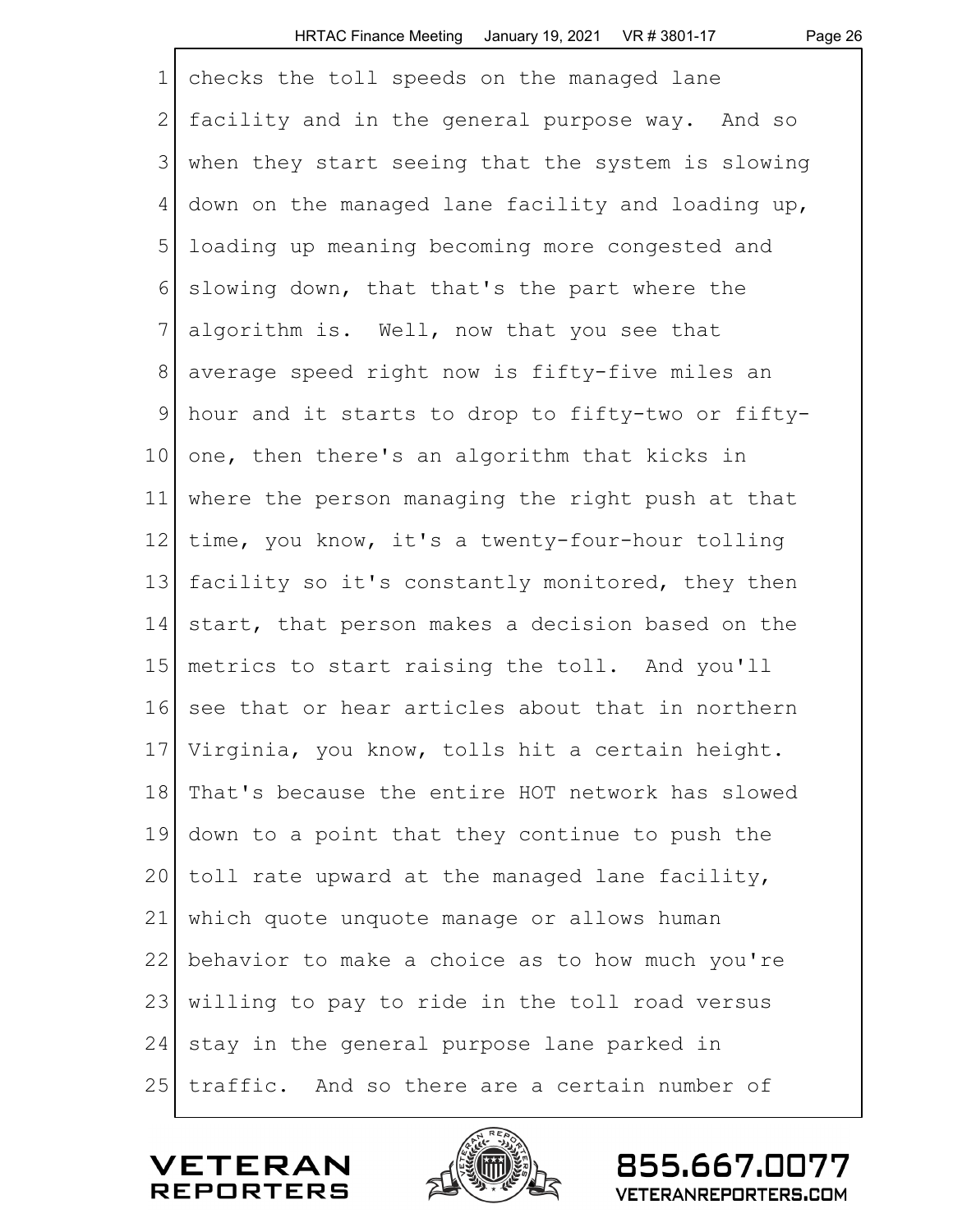|              | HRTAC Finance Meeting January 19, 2021 VR # 3801-17<br>Page 27 |
|--------------|----------------------------------------------------------------|
| $\mathbf 1$  | people that will get off of the, not choose to                 |
| $\mathbf{2}$ | get on the HOT lanes, Mayor Tuck, as the toll                  |
| 3            | rate goes up. So it's a time value of money                    |
| 4            | decision that's made by the individual and that's              |
| 5            | why you see going into these HOT facilities your               |
| 6            | current toll is X. And that helps you pre-                     |
| 7            | decision your outcome as to whether you stay in                |
| 8            | the general purpose or not. Which leads to the                 |
| 9            | facility having a more reliable travel trip                    |
| 10           | because you're then pushing people off in the                  |
| 11           | system to keep the speed up. Because if you                    |
| 12           | allow the system to load it'll be a parking lot                |
| 13           | like what's next door in the general purpose                   |
| 14           | lanes.                                                         |
| 15           | MAYOR TUCK: Interesting. I had                                 |
| 16           | no idea and I appreciate the explanation. Thank                |
| 17           | you.                                                           |
| 18           | DIRECTOR PAGE: Yes, sir, thank                                 |
| 19           | you. So if you see the toll rate going up on the               |
| 20           | system, there is someone behind the sign pushing               |
| 21           | the buttons to make that decision based on the                 |
| 22           | tolling policy and the algorithm, because there                |
| 23           | is a scientific approach to this.                              |
| 24           | MR. HIPPLE: Any other questions?                               |
| 25           | All right, Tom, if you'll read the suggested                   |



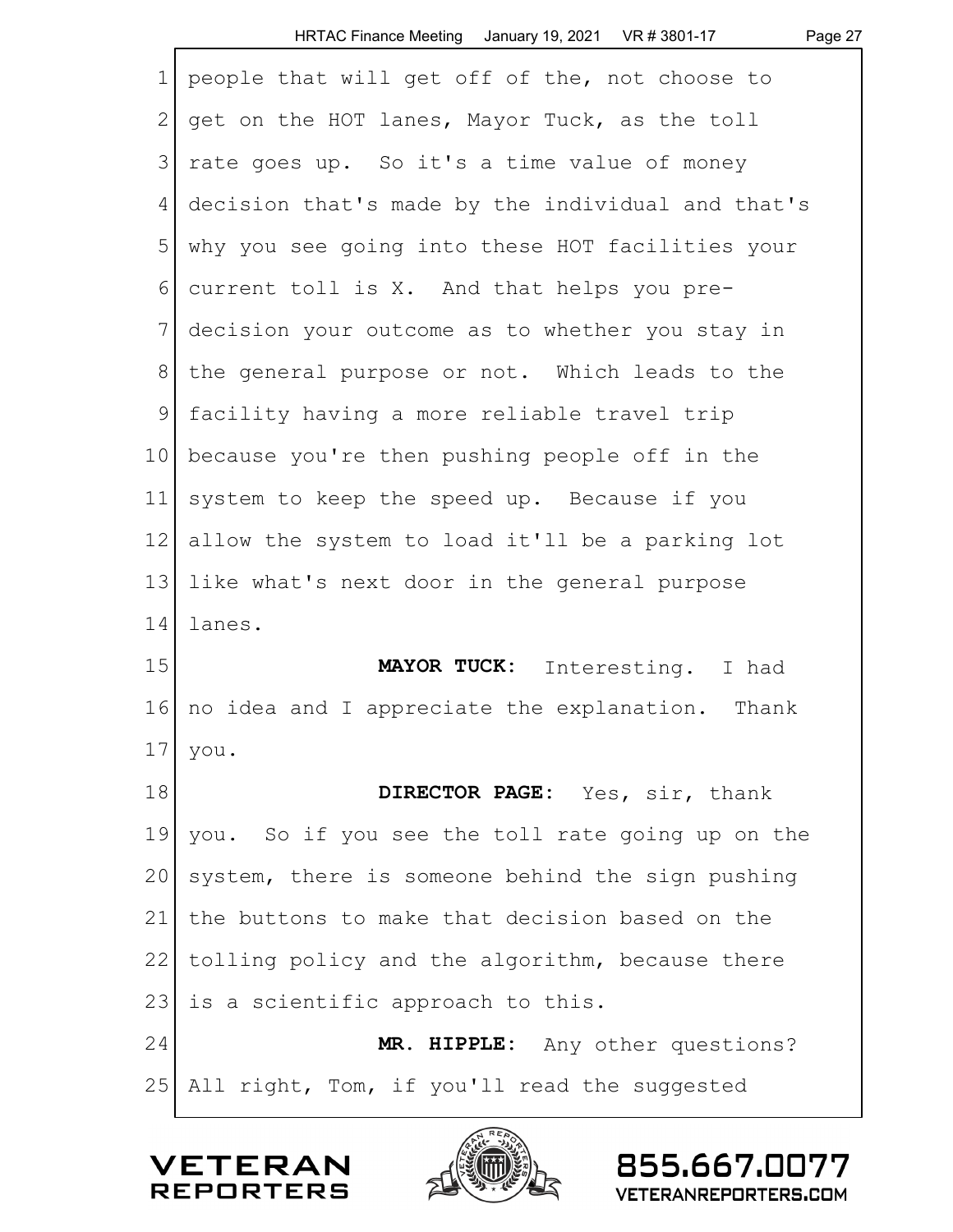|                | HRTAC Finance Meeting January 19, 2021 VR # 3801-17<br>Page 28 |
|----------------|----------------------------------------------------------------|
| $\mathbf 1$    | motion and then I'll ask for a first and second.               |
| $\overline{2}$ | MR. INGLIMA: Yes, sir, the motion                              |
| 3              | is that the finance committee, one, endorses the               |
| 4              | resolution authorizing the initial tolling                     |
| 5              | policies of the Hampton Roads Express Lanes                    |
| 6              | Network, resolution 2021-02, and, two, authorizes              |
| 7              | the Finance Committee chair to communicate the                 |
| 8              | Committee's recommendations to the Commission at               |
| 9              | its January 21, 2021 meeting, special meeting.                 |
| 10             | MR. HIPPLE: Thank you, do I have                               |
| 11             | a motion?                                                      |
| 12             | MAYOR TUCK: Mayor Tuck, I so                                   |
| 13             | move.                                                          |
| 14             | MR. HIPPLE: A second? Do I hear                                |
| 15             | a second?                                                      |
| 16             | MR. SHEPPERD:<br>Shepperd, second.                             |
| 17             | MR. HIPPLE: All right, Tom, if I                               |
| 18             | could have the roll, please?                                   |
| 19             | MR. INGLIMA: Chair Hipple?                                     |
| 20             | MR. HIPPLE: Aye.                                               |
| 21             | MR. INGLIMA: Mr. Shepperd?                                     |
| 22             | MR. SHEPPERD: Aye.                                             |
| 23             | MR. INGLIMA: Mayor Tuck?                                       |
| 24             | MAYOR TUCK: Aye.                                               |
| 25             | MR. INGLIMA: Senator Mason?                                    |



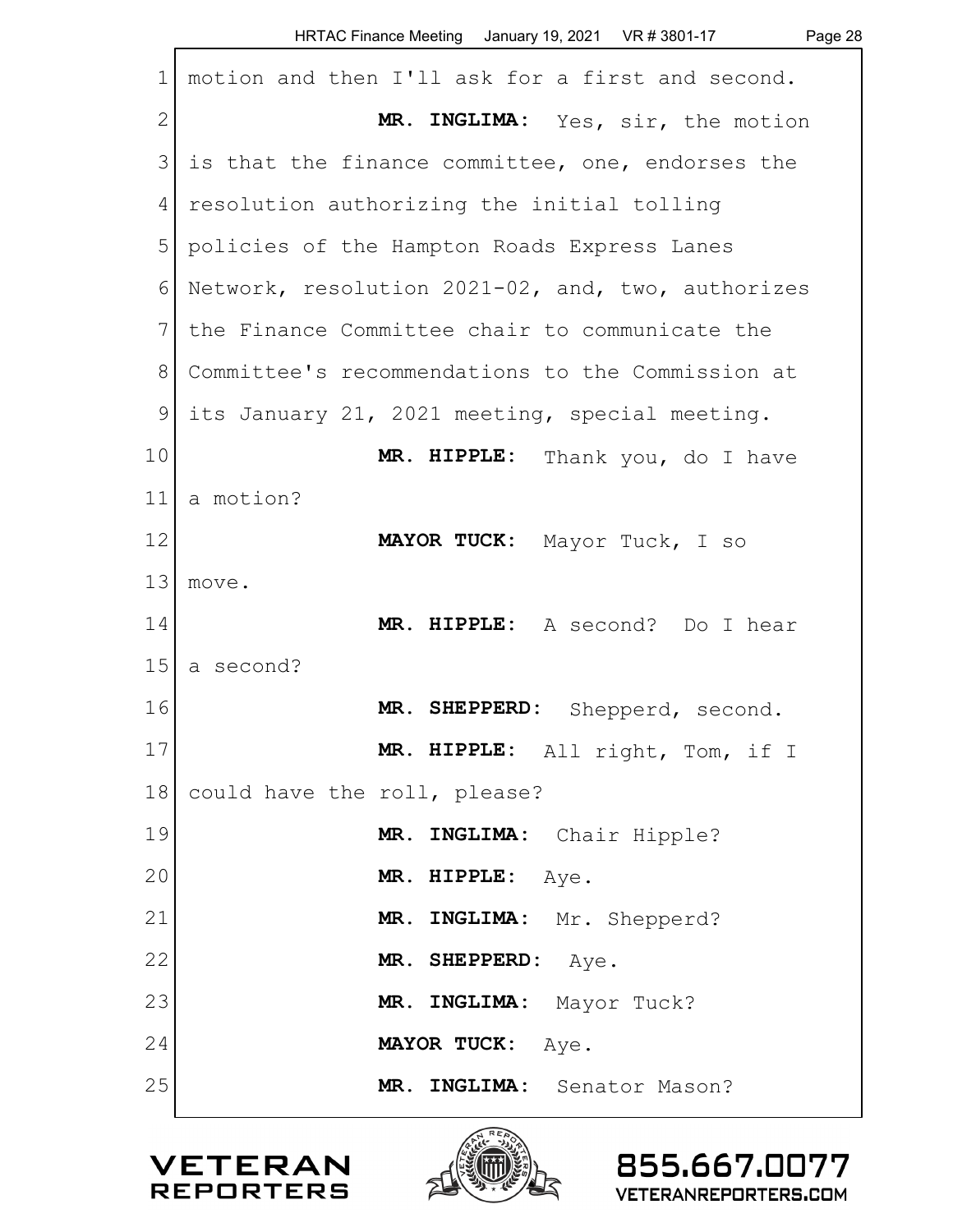| $\mathbf 1$     | Motion carries.                                   |
|-----------------|---------------------------------------------------|
| $\mathbf{2}$    | MR. HIPPLE: Thank you. All                        |
| 3               | right, that moves us into 5C.                     |
| 4               | DIRECTOR PAGE: Thank you, Chair                   |
| 5               | Hipple. Moving forward to action item 5C, which   |
| 6               | is the HRTAC toll revenue bond resolution and     |
| 7               | toll revenue bond indenture and financing         |
| 8               | structures. It comes to you today with a          |
| 9               | recommendation that the Finance Committee hear    |
| 10 <sup>1</sup> | the action item before you today and then         |
| 11              | recommend to the Commission for approval of the   |
| 12              | proposed legal structure for the future toll      |
| 13              | revenue bonds as set forth in the draft financing |
| 14              | instrument. And also authorize bond Counsel to    |
| 15              | file a motion for judgment in an appropriate      |
| 16              | Virginia Circuit Court. As you all may know what  |
|                 | 17 we went through with the HRTF before we sold   |
| 18              | bonds on the HRTF, Hampton Roads Transportation   |
| 19              | Fund, that we did go and get bond validation from |
| 20              | the Circuit Court of Chesapeake at that time to   |
| 21              | validate that as well. So this is a, somewhat of  |
| 22              | a procedural presentation you're getting today    |
| 23              | from bond Counsel as we step through the process  |
| 24              | of now establishing our toll revenue indenture    |
| 25              | and financing structure and then also             |



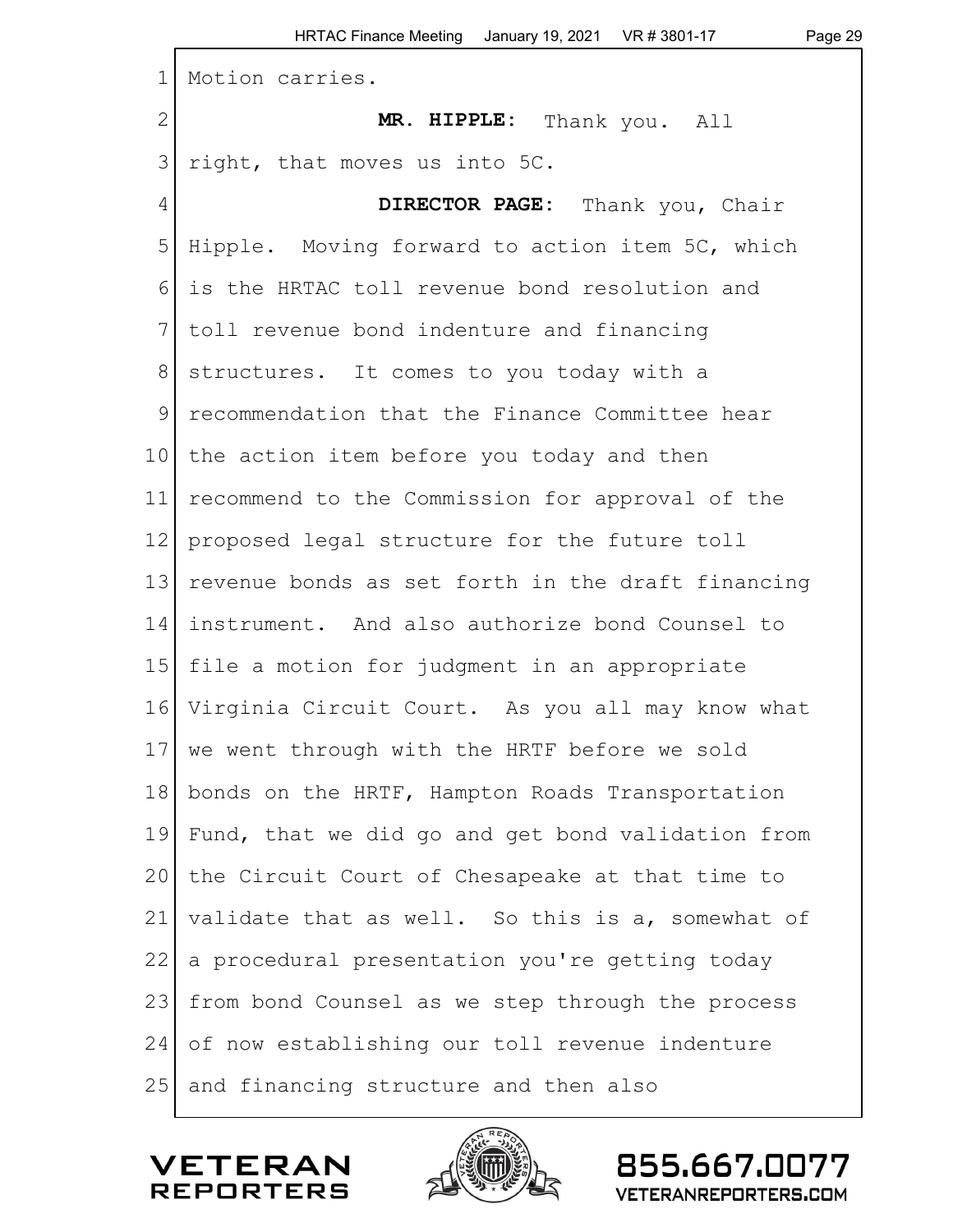| $\mathbf 1$   | authorization to go to the Circuit Court to       |
|---------------|---------------------------------------------------|
| $\mathbf{2}$  | actually get bond validation. So with us today    |
| 3             | is our bond Counselor, Mr. Eric Ballou. And I'll  |
| 4             | turn the floor over now, Chair Hipple, to         |
| 5             | Counselor Ballou to walk through where bond       |
| 6             | Counsel is on moving forward with these efforts   |
| 7             | and also the two resolutions that are attached    |
| $8\,$         | behind the action item.                           |
| $\mathcal{G}$ | MR. HIPPLE:<br>Thank you, Mr.                     |
| 10            | Ballou.                                           |
| 11            | MR. BALLOU: Thank you, Chair                      |
| 12            | Hipple, Director Page. Just for purposes of       |
| 13            | orientation, the briefing background and motion   |
| 14            | are on page 30 of the PDF agenda package with the |
| 15            | validation resolution page 38 and resolution      |
| 16            | approving the financing documentation and the     |
| 17            | program structure on page 31. As Director Page    |
| 18            | mentioned, taking the validation first, that was  |
| 19            | the process used with the HRTF financing three to |
| 20            | four years ago and it is often used with newer    |
| 21            | credit structures because the effect of it, if    |
| 22            | you are successful with your bond validation, is  |
| 23            | to preclude later challenges to the debt and the  |
| 24            | security structure so it has the effect of        |
| 25            | eliminating costly court challenges. And it, the  |



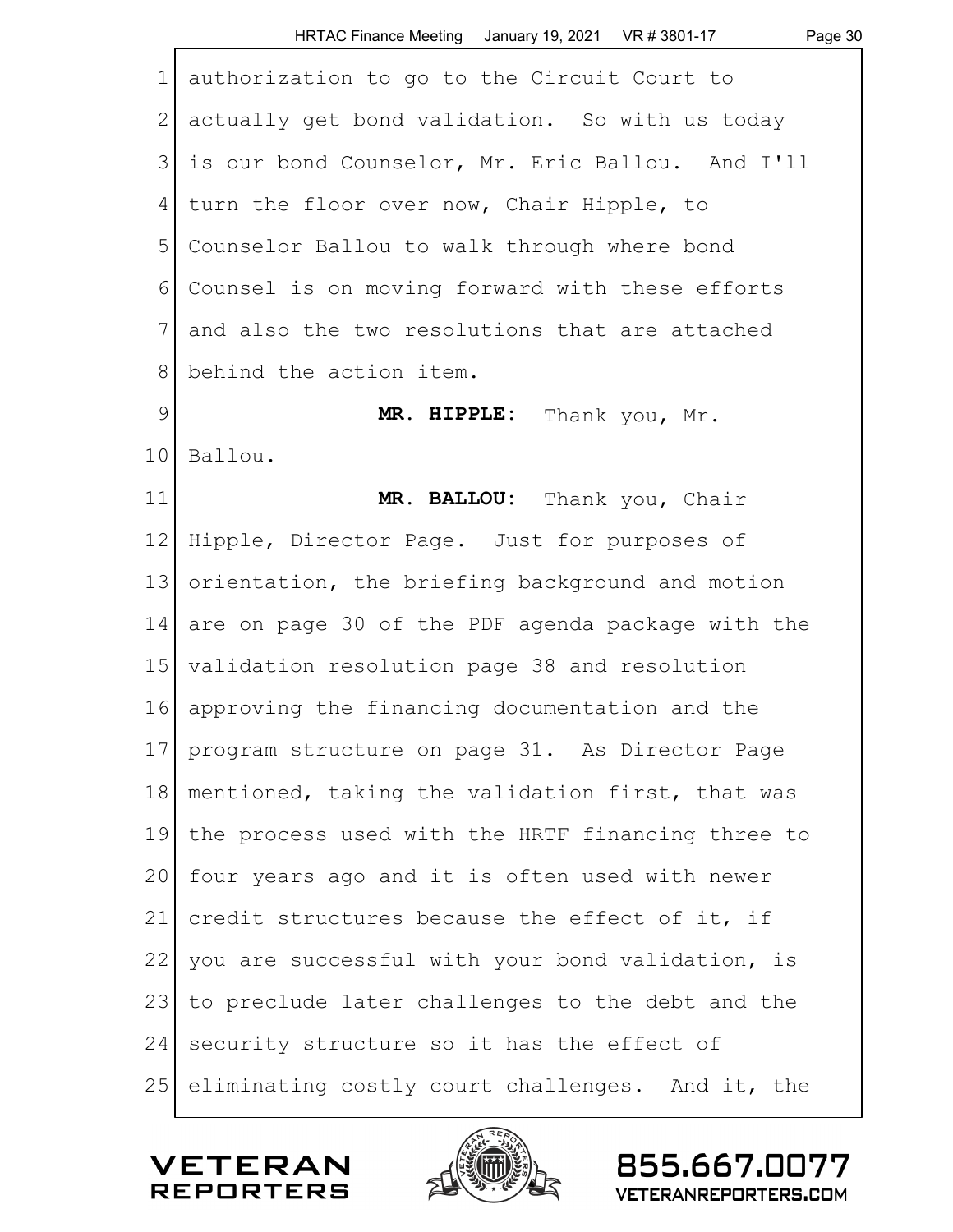| 1 overall order that the Court would be asked to    |
|-----------------------------------------------------|
| 2 approve is the legal validity of the financing    |
| 3 structure and the financing documents. And the    |
| 4 resolution on page 38 largely implements that and |
| 5 authorizes the filing of the bond validation      |
| $6$ suit.                                           |

7 These are two resolutions, but 8 taken together they have the effect, as was 9 alluded earlier, of advancing the procedural 10 position where the Commission is with regard to 11 the documentation structure. This deals with the 12 Court validation side of things. But also as Mr. 13 Miller said, negotiations and discussions with 14 TIFIA are continuing and the bond documents will 15 be shipped over to the TIFIA folks for their 16 looksie in determining the overall approval of 17 the Commission's finance structure. Again, as 18 Mr. Miller said, no bonds are being issued or 19 approved today. But they would be, the finance 20 team would be coming back to the Finance 21 Committee and the full Board later in the spring 22 or in the early summer. 23 So the, in terms of the actual

24 documentation, the financing documentation that 25 | is being used to set forth the legal structure





855.667.00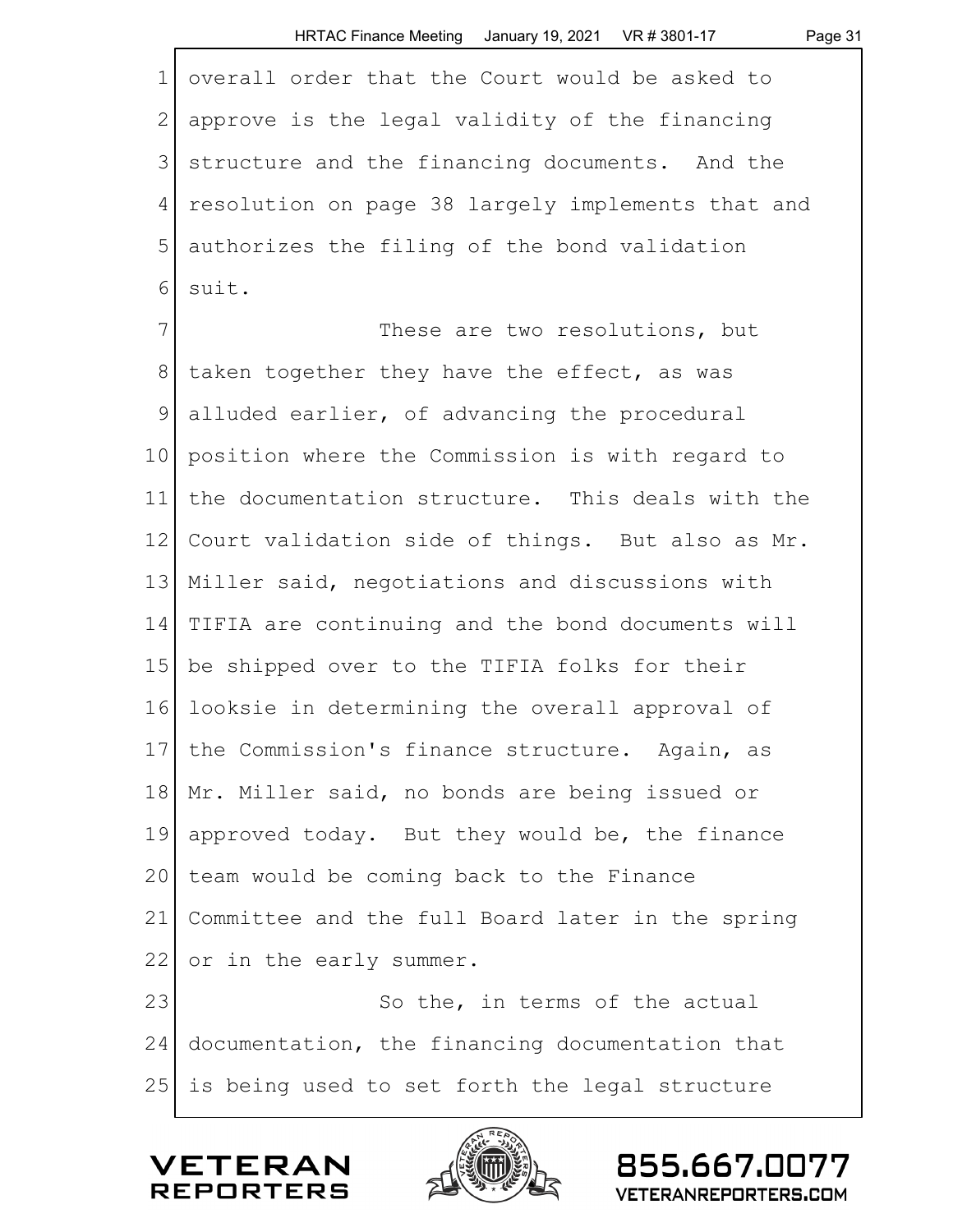| $\mathbf 1$     | for the Commission's toll revenue financing is a     |
|-----------------|------------------------------------------------------|
| $\mathbf{2}$    | master indenture. That is, the overall               |
| $\mathfrak{Z}$  | structural document with specific debt issuances     |
| 4               | being implemented or approved through a              |
| 5               | supplemental indenture process. By this method       |
| 6               | you achieve a lot of flexibility. You can use        |
| 7               | the master indenture for a bond anticipation note    |
| 8               | or a long term financing or a public sale of debt    |
| 9               | or a private placement with the TIFIA or a bank      |
| 10              | or a line of credit and things of that nature.       |
| 11              | Since we know that TIFIA is a                        |
| 12 <sup>°</sup> | likely purchaser of the at least initial phase of    |
| 13              | the Commission's toll revenue debt, some of the      |
| 14              | TIFIA provisions have been included in the           |
| 15              | documentation in keeping with standard               |
| 16              | documentation for the TIFIA program. But at a        |
|                 | 17 high level, the toll revenue bond indenture has a |
| 18              | pledge of the toll revenues, and the resolution      |
| 19              | just approved was the initial step for               |
| 20              | implementing the toll revenue structure. But of      |
| 21              | course no toll revenues would actually be imposed    |
| 22              | or collected until the system or any segment of      |
| 23              | it is actually coming online.                        |
| 24              | Although the documentation is                        |
| 25              | extensive to provide for that flexibility, the       |
|                 |                                                      |



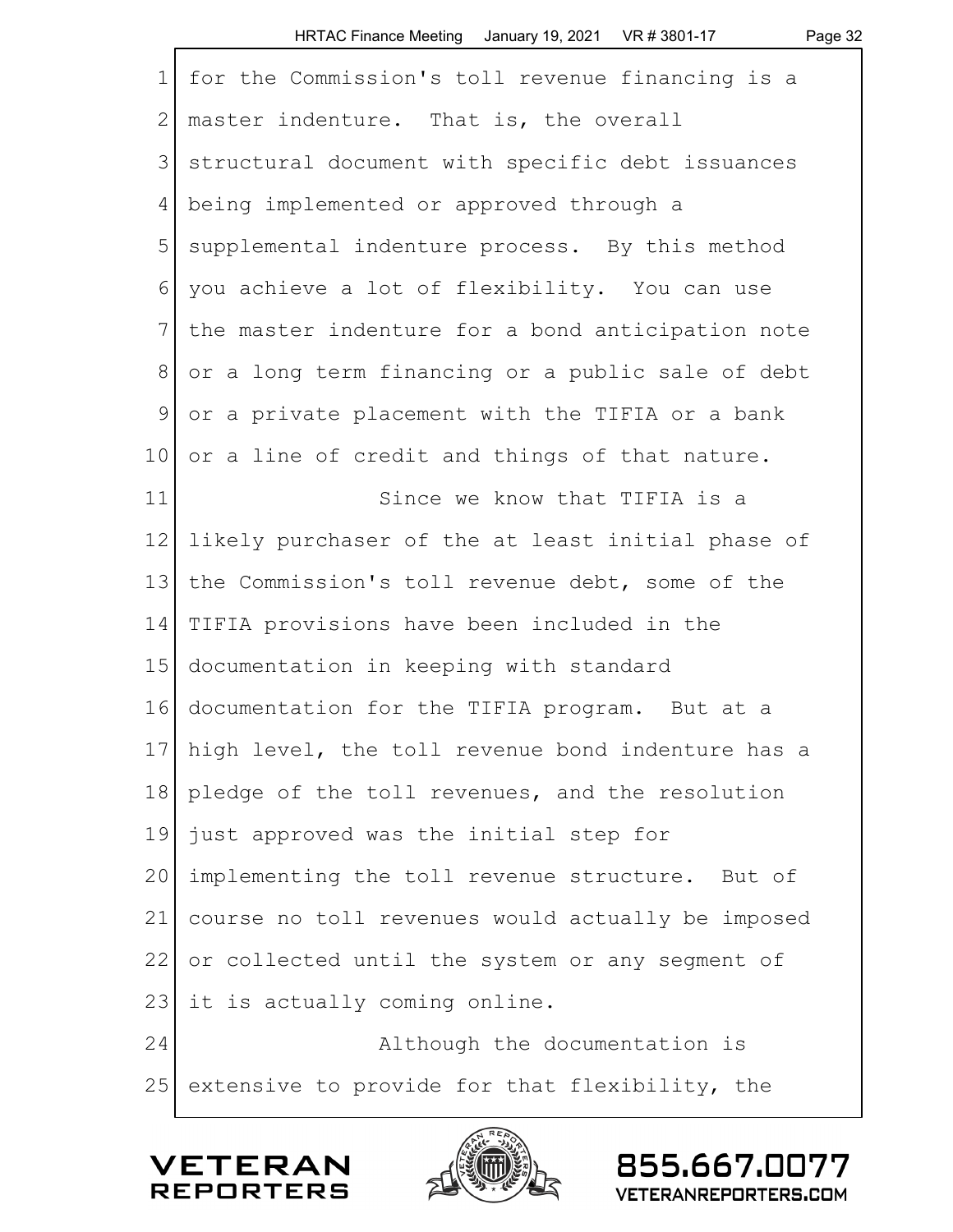| HRTAC Finance Meeting January 19, 2021 VR # 3801-17 |  | Page 33 |
|-----------------------------------------------------|--|---------|
|-----------------------------------------------------|--|---------|

| $\mathbf 1$    | principal parts of that indenture are the         |
|----------------|---------------------------------------------------|
| $\mathbf{2}$   | creation of the trust estate and the pledge of    |
| $\mathfrak{Z}$ | the toll revenues, a flow of funds, and if you    |
| 4              | remember the December meeting there was a         |
| 5              | pictorial representation. And this establishes    |
| 6              | the priority of the toll revenues and how they'd  |
| 7              | be used and is in keeping with the document       |
| $8\,$          | negotiated with VDOT, the MTA approved by the     |
| $\mathcal{G}$  | Commission and then entered into with VDOT in     |
| 10             | August.                                           |
| 11             | The indenture goes on to provide                  |
| 12             | the requirements for issuing debt and various     |
| 13             | covenants related to that. Default and remedy     |
| 14             | provisions. The feasance, which basically means   |
| 15             | releasing a lien of that which can be useful in   |
| 16             | refunding transactions and setting forth trustee- |
| 17             | related provisions. So I can sort of stop there   |
| 18             | with in effect what the financing documents are   |
| 19             | before the Commission, answer any, the Committee, |
| 20             | rather, answer any questions you may have, and    |
| 21             | then we can go through the resolution. Chair      |
| 22             | Hipple, that was, if that is an acceptable        |
| 23             | procedure for you.                                |
| 24             | MR. HIPPLE: Yes, that would be.                   |
| 25             | Any questions at this time?                       |



855.667.0077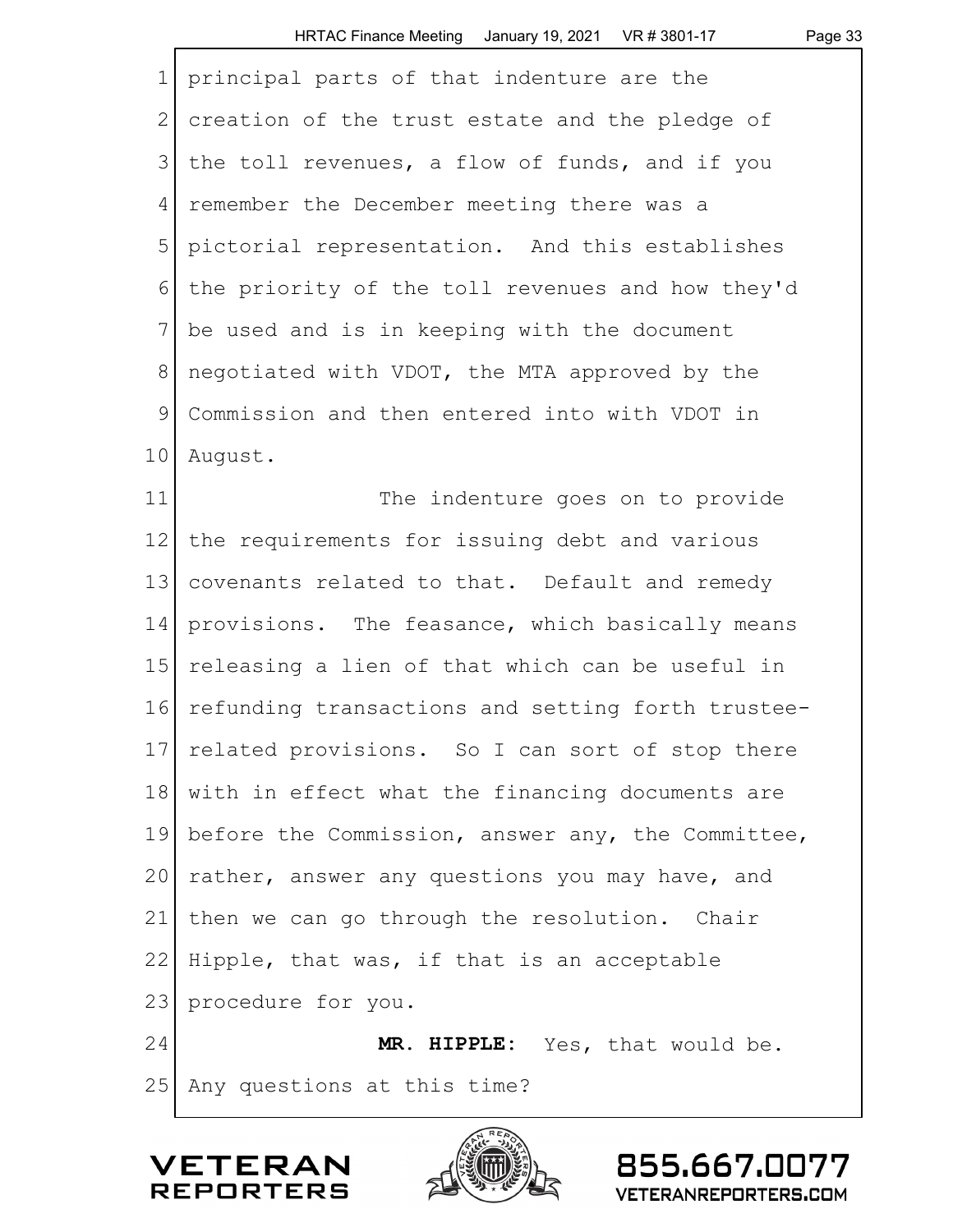| $\mathbf 1$    | MAYOR TUCK: I'm good.                             |  |
|----------------|---------------------------------------------------|--|
| $\mathbf{2}$   | MR. HIPPLE:<br>Okay, hearing none,                |  |
| 3              | Tom.                                              |  |
| $\overline{4}$ | MR. INGLIMA: We'll take up the                    |  |
| 5              | resolution authorizing indenture for toll roads   |  |
| 6              | system revenue bonds, page 31, and the recitals   |  |
| 7              | and whereas clauses largely are in keeping with   |  |
| $\,8\,$        | what has been in the toll policy resolution or    |  |
| $\mathsf{S}$   | has been reported to the Commission at this       |  |
| 10             | meeting and the last meeting in terms of setting  |  |
| 11             | the stage for HRTAC and the Express Lanes         |  |
| 12             | Network, the action of the Commonwealth           |  |
| 13             | Transportation Board in terms of designating high |  |
| 14             | occupancy toll lanes, and the TPO with respect to |  |
| 15             | the network. The execution and delivery of the    |  |
| 16             | master tolling agreement with VDOT and the CTV,   |  |
| 17             | and then the implementation of the tolling        |  |
| 18             | policies. From then, beginning on the second      |  |
| 19             | page of the resolution, it goes into the debt     |  |
| 20             | issuing mechanics with regard to the authority    |  |
| 21             | under the HRTAC enabling legislation to issue     |  |
| 22             | debt and to utilize HRTF amount for certain       |  |
| 23             | specified purposes. And then sets forth the       |  |
| 24             | documents that have been placed before the        |  |
| 25             | Committee in order to implement the legal         |  |
|                |                                                   |  |



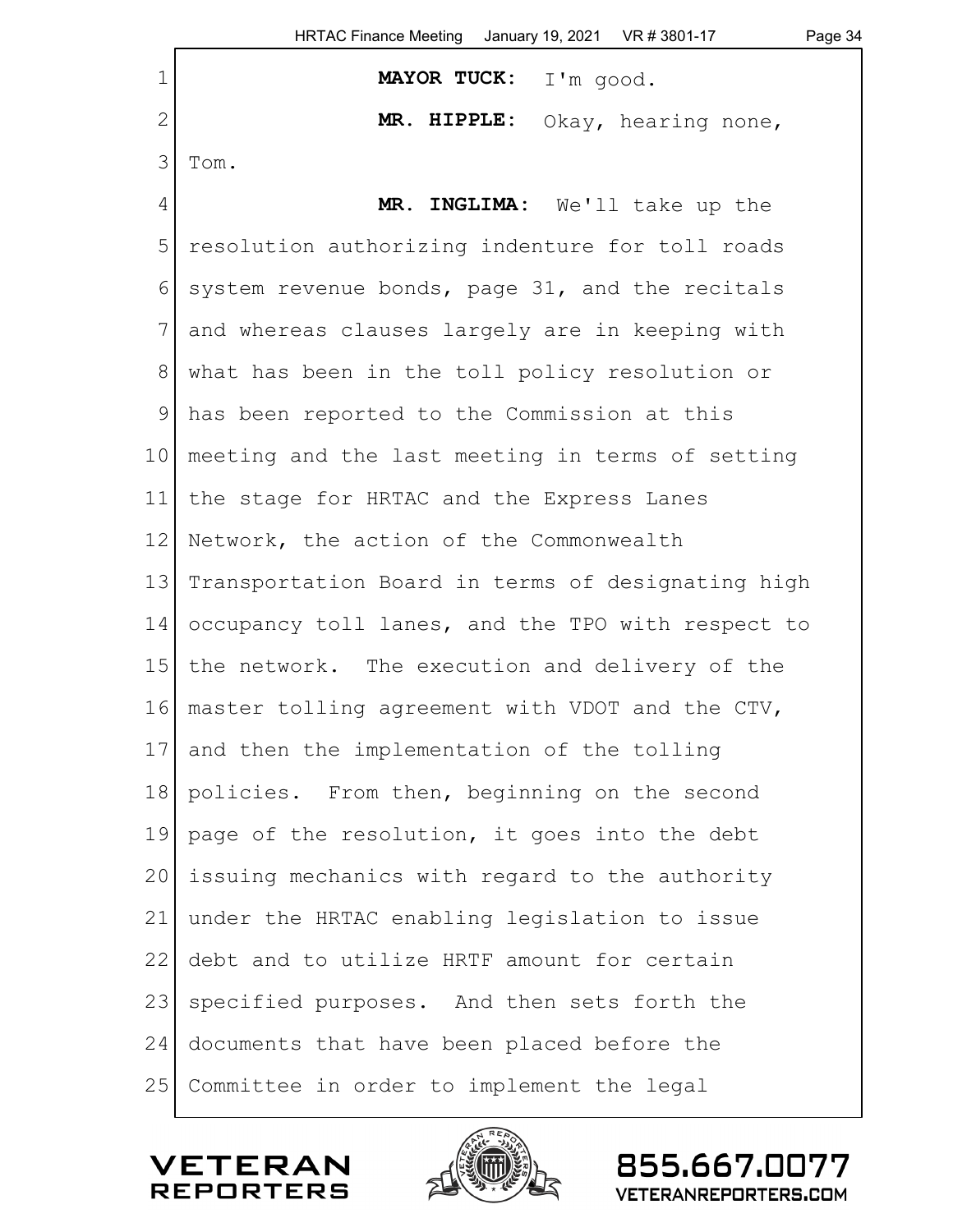|  | ane |  |
|--|-----|--|
|--|-----|--|

| $\mathbf 1$     | structure for the toll revenue bonds.             |
|-----------------|---------------------------------------------------|
| $\mathbf{2}$    | Turning to the actual guts of the                 |
| 3               | resolution, paragraph number one authorizes the   |
| 4               | bonds itself and makes certain findings with      |
| 5               | regard to the benefit provided to the citizens of |
| 6               | the member localities. That master tolling        |
| 7               | agreement satisfies the requirement of the        |
| 8               | legislation for the express lanes tolling, the    |
| $\mathsf 9$     | HREL for an agreement with CTB and VDOT. The use  |
| 10 <sub>1</sub> | of the toll revenues will satisfy the provisions  |
| 11              | of the enabling legislation and that these are in |
| 12              | accordance with law.                              |
| 13              | Further details of the bond would                 |
| 14              | be fed in accordance with the enabling            |
| 15              | legislation, the debt issuing authority, as well  |
| 16              | as future resolutions of the Commission.<br>The   |
| 17              | resolution then approves the documents, pledges   |
| 18              | the toll revenues to the payment of bonds issued  |
| 19              | under the indenture. Paragraph five, which is on  |
| 20              | page 5 of the resolution or page 36 of your       |
| 21              | agenda package, authorizes the sale of the bond   |
| 22              | in public or private sales, but also goes on to   |
| 23              | authorize the executive director to continue the  |
| 24              | discussions with TIFIA. As you know, that will    |
| 25              | be the subject of later action by the Commission  |



 $\Gamma$ 

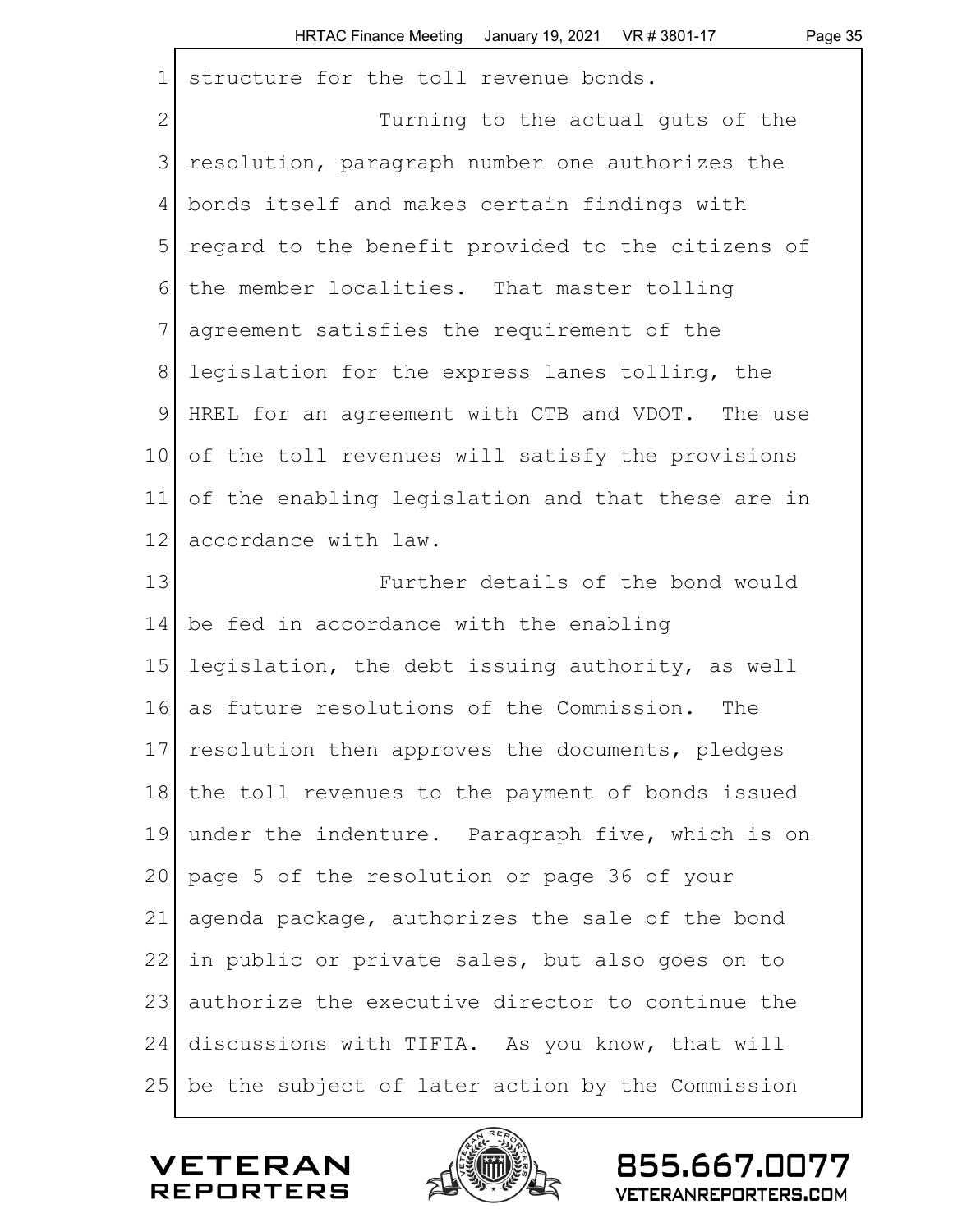| $\mathbf 1$  | this year. Authorizes the preparation and          |
|--------------|----------------------------------------------------|
| $\mathbf{2}$ | authentication and delivery of the bond, the use   |
| 3            | of certain HRTF funds as described by Mr. Miller,  |
| 4            | and in effect the overall nature of this           |
| 5            | resolution is to provide the legal approval        |
| 6            | sufficient for the Commission's legal structure    |
| 7            | to be in place such that the bond validation can   |
| $8\,$        | then be filed.                                     |
| 9            | The bond validation resolution                     |
| 10           | itself is fairly straightforward. And again, the   |
| 11           | recitals set forth, the reasons and the nature of  |
| 12           | the proceedings and of the legal structure, and    |
| 13           | then authorizes the issuance of, and I'm sorry,    |
| 14           | authorizes the initiation of a validation suit.    |
| 15           | Our hope is that such can, would likely be filed   |
| 16           | in the next two to three weeks. There would be     |
|              | 17 publication of notice. And hopefully all of the |
| 18           | proceedings can be concluded in a sixty- to        |
| 19           | seventy-five-day time period. In 2016 it was       |
| 20           | concluded within forty to forty-five days          |
| 21           | following the procedure set out in the code.       |
| 22           | So that's a quick run through the                  |
| 23           | resolutions. I'm happy to answer any questions     |
| 24           | that members of the Committee may have or to read  |
| 25           | the suggested motion on page 30 of the agenda      |



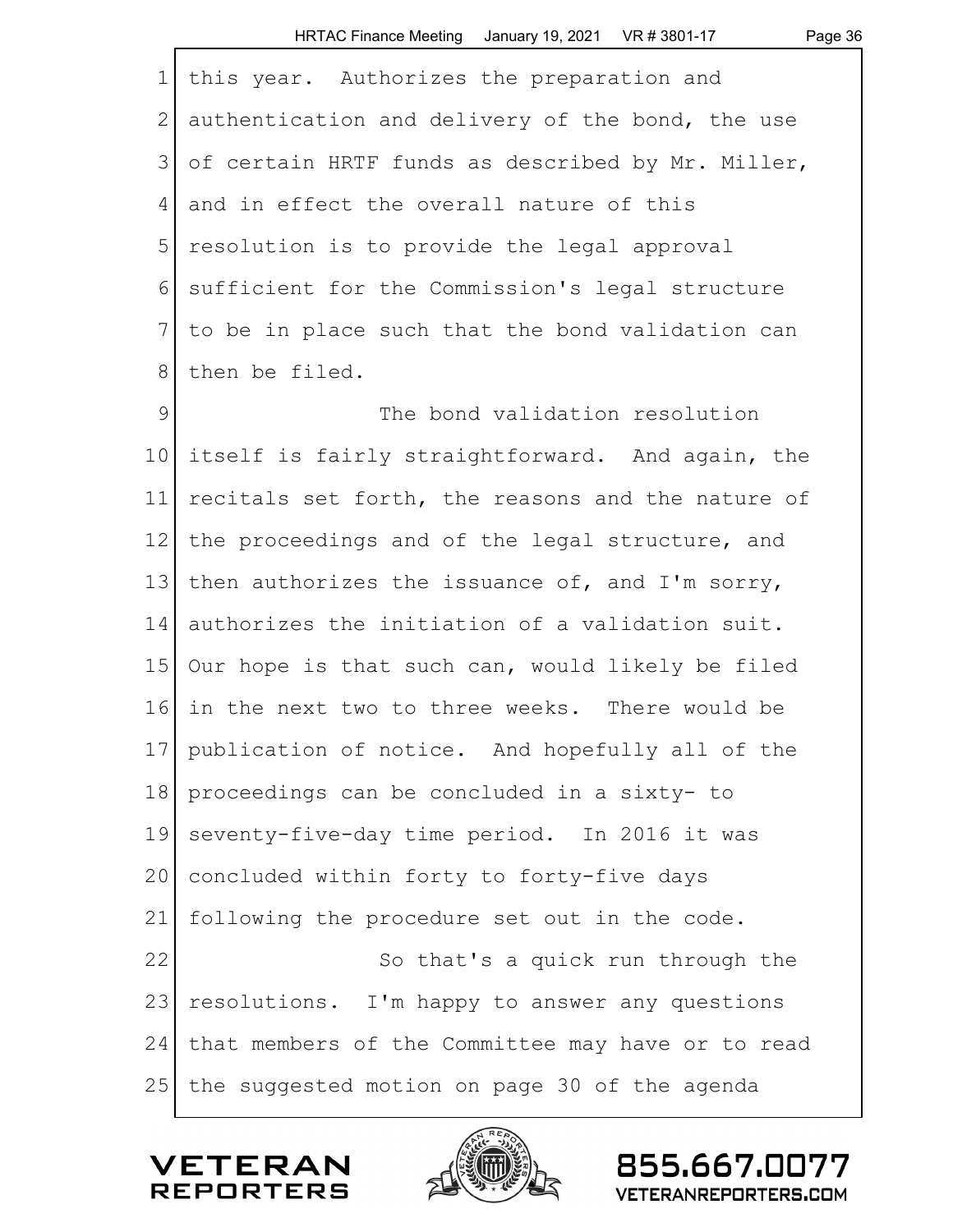| $\mathbf 1$    | package.                                         |
|----------------|--------------------------------------------------|
| $\mathbf{2}$   | MR. HIPPLE: Any questions? All                   |
| $\mathfrak{Z}$ | right, hearing none if you'll go ahead with the  |
| 4              | suggested motion.                                |
| 5              | MR. INGLIMA: Thank you, Chair                    |
| 6              | Hipple. The motion is that the Finance Committee |
| 7              | number one endorses the resolution 2021-03 for   |
| 8              | authorizing the indenture for toll road system   |
| $\mathcal{G}$  | revenue bonds. Two, endorses the prepared        |
| 10             | resolution 2021-04 for authorizing certain legal |
| 11             | proceedings to establish the validity of toll    |
| 12             | road system revenue bonds. And three, authorizes |
| 13             | the Finance Committee chair to communicate the   |
| 14             | Committee's recommendation to the Commission at  |
| 15             | its January 21, 2021 special meeting.            |
| 16             | MR. HIPPLE: All right, do I hear                 |
| 17             | a first?                                         |
| 18             | MR. SHEPPERD: Shepperd, first.                   |
| 19             | MAYOR TUCK: Tuck second.                         |
| 20             | MR. HIPPLE: Thank you. All                       |
| 21             | right, Tom, can we have the roll?                |
| 22             | MR. INGLIMA: Yes, sir. Chair                     |
| 23             | Hipple?                                          |
| 24             | MR. HIPPLE: $Aye$ .                              |
| 25             | MR. INGLIMA: Mr. Shepperd?                       |



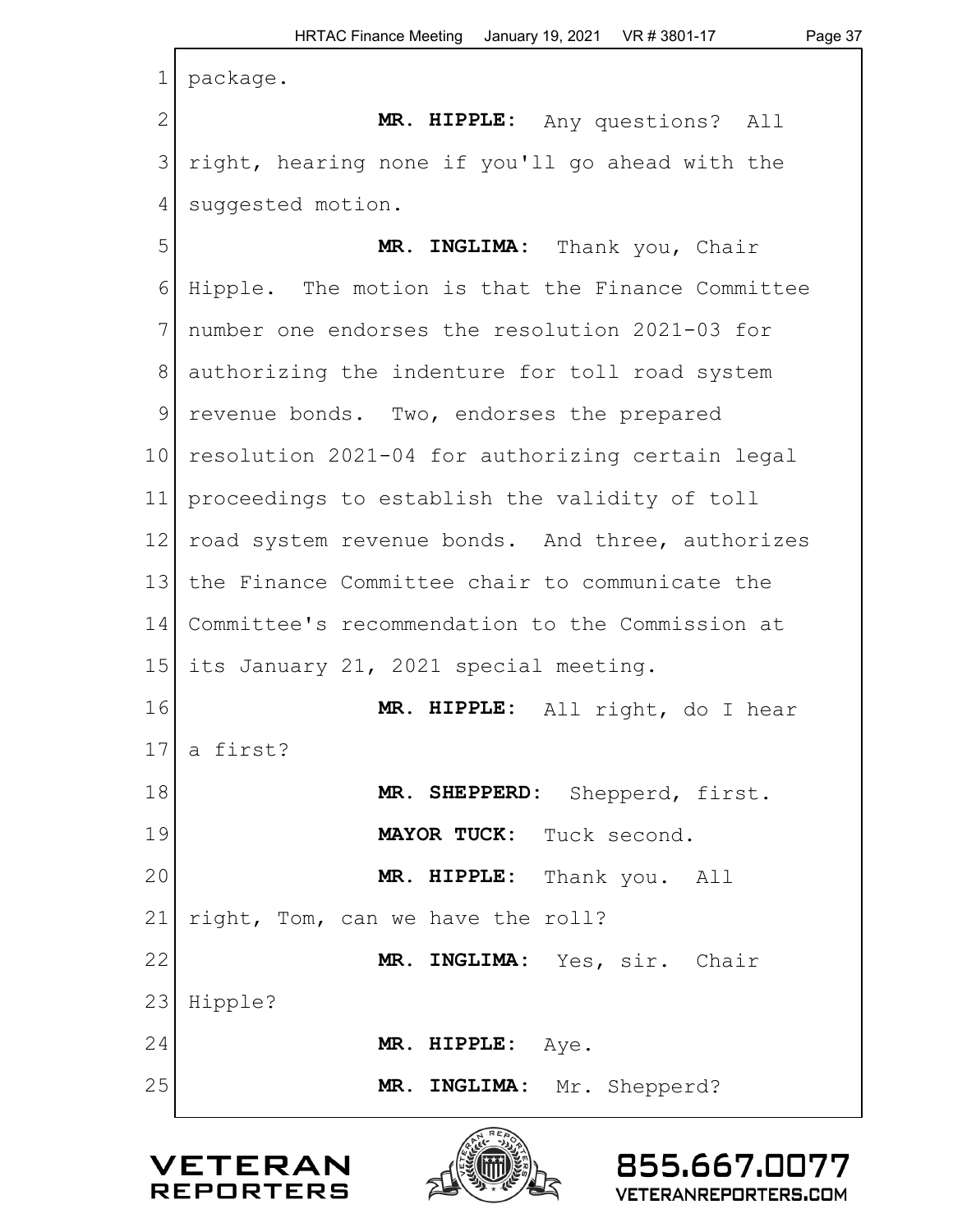|                | HRTAC Finance Meeting January 19, 2021 VR # 3801-17<br>Page 38 |
|----------------|----------------------------------------------------------------|
| $\mathbf{1}$   | MR. SHEPPERD: Aye.                                             |
| $\overline{2}$ | MR. INGLIMA: Mayor Tuck?                                       |
| 3              | MAYOR TUCK: Yes, aye.                                          |
| 4              | MR. INGLIMA: Senator Mason?                                    |
| 5              | Motion carries.                                                |
| 6              | MR. HIPPLE: Thank you very much.                               |
| 7              | And now we're moving to item 5D, the, we'll move,              |
| 8              | Tom, if, let's see, I guess you'll have to read                |
| 9              | the language in order to go into a closed                      |
| 10             | session.                                                       |
| 11             | MR. INGLIMA: That's correct, sir,                              |
| 12             | and I assume that the members of the Committee                 |
| 13             | have the dial in number to use for the closed                  |
| 14             | session. If they do not, I'll resend it.                       |
| 15             | MR. HIPPLE: Okay, does everybody                               |
| 16             | have that number?                                              |
| 17             | MAYOR TUCK: Let me ask you to                                  |
| 18             | resend it. I believe I have it but it may be a                 |
| 19             | challenge finding it.                                          |
| 20             | MR. INGLIMA:<br>Okay.                                          |
| 21             | MR. SHEPPERD: Tom, if you could                                |
| 22             | resend that as well.                                           |
| 23             | MAYOR TUCK: Nope, I've got it,                                 |
| 24             | I've got it. I can get it, thank you.                          |
| 25             | MR. INGLIMA: Yeah, I just resent                               |
|                |                                                                |



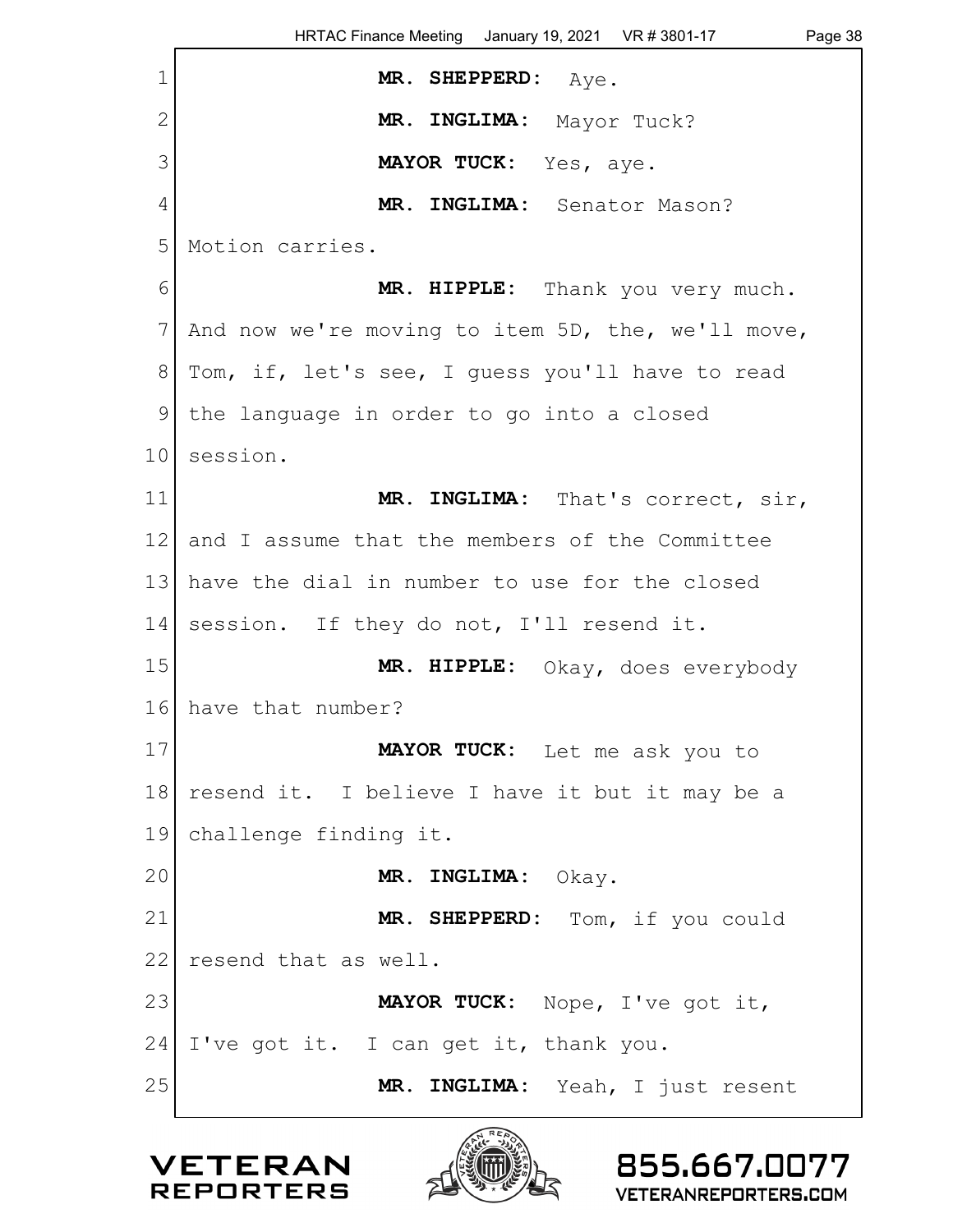| $\mathbf 1$   | it.                                                |
|---------------|----------------------------------------------------|
| 2             | MR. SHEPPERD: Okay.                                |
| 3             | MR. INGLIMA:<br>The motion, Chair                  |
| 4             | Hipple, is that a closed session be held for       |
| 5             | discussions regarding the performance and salary   |
| 6             | of the executive director of the Commission and    |
| 7             | potential modifications to the Commission's        |
| $8\,$         | employment agreement with the executive director   |
| $\mathcal{G}$ | in accordance with Virginia code Section 2.2-      |
| 10            | 3711(a)(1) for purpose of discussion and           |
| 11            | consideration of the assignment, appointment,      |
| 12            | performance, promotion, demotion, salary,          |
| 13            | discipline, or resignation of specific employees   |
| 14            | of the Commission and in accordance with Virginia  |
| 15            | code Section $2.2-3711(a)$ (29) for the purpose of |
| 16            | discussion of the award or modification of a       |
| 17            | public contract involving the public, involving    |
| 18            | the expenditure of the public funds and a          |
| 19            | discussion of the terms and scope of such          |
| 20            | contract where discussion in an open session       |
| 21            | would adversely affect the bargaining position or  |
| 22            | negotiating strategy of the Commission.            |
| 23            | MR. HIPPLE:<br>Okay, do I have a                   |
| 24            | first?                                             |
| 25            | MR. SHEPPERD:<br>Shepperd, first.                  |



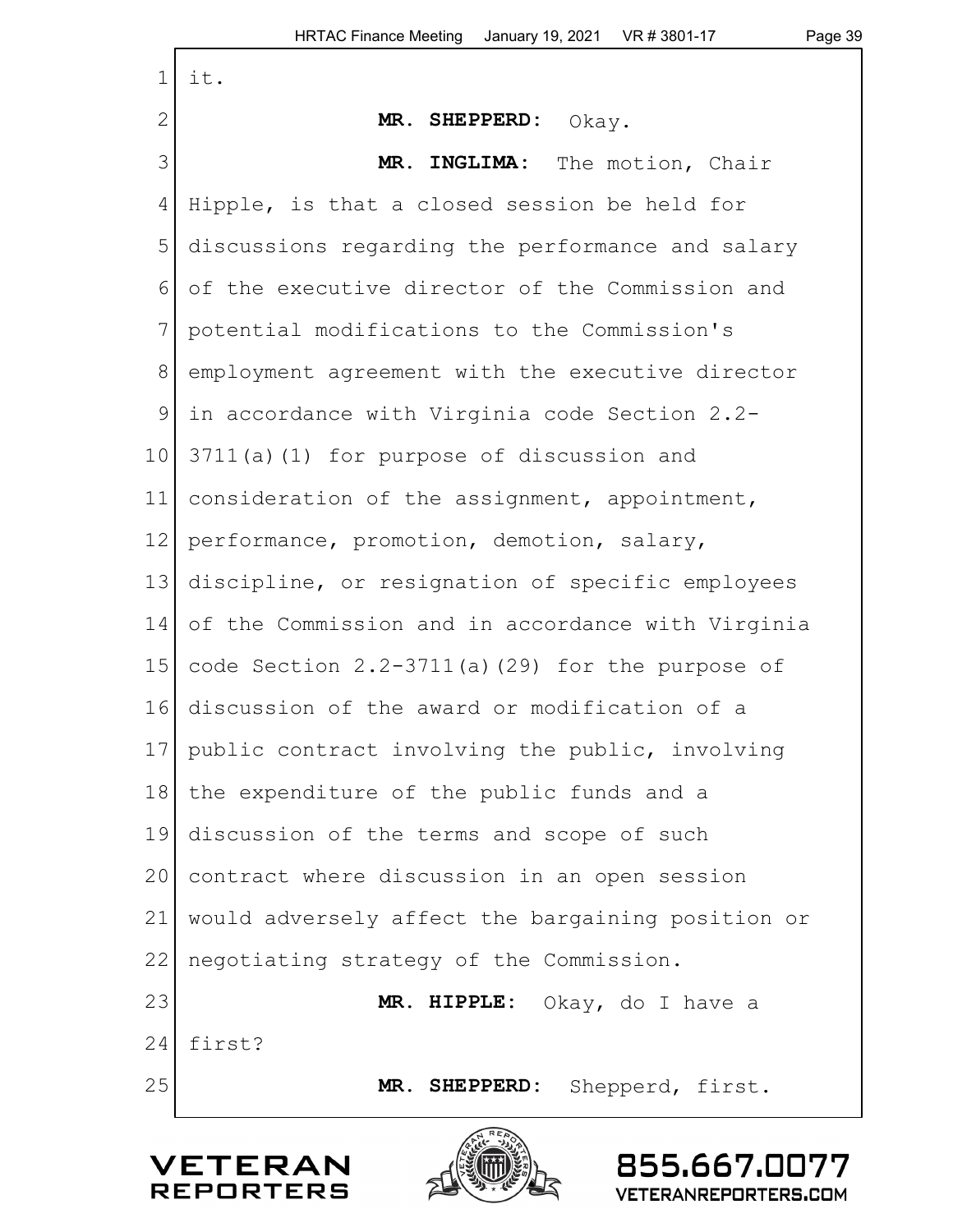HRTAC Finance Meeting January 19, 2021 VR # 3801-17 Page 40 1 **MR. HIPPLE:** Thank you. Do I have 2 a second? Mayor Tucker, are you still on the 3 line? 4 MR. INGLIMA: You can second the 5 motion. 6 **MR. HIPPLE:** I'll second it. All 7 right, roll call, please. 8 MR. INGLIMA: Chair Hipple? 9 | MR. HIPPLE: Aye. 10 **MR. INGLIMA:** Mr. Shepperd? 11 **MR. SHEPPERD:** Yes. 12 **MR. INGLIMA:** Mayor Tuck? Kevin, 13 you may need to get Mayor Tuck to call back in to 14 this line first. 15 **DIRECTOR PAGE:** Okay, stand by. 16 **MAYOR TUCK:** All right, Tuck, I'm  $17$  back. 18 **MR. INGLIMA:** Mayor Tuck, we have 19 read the motion to go to closed session. We need  $20$  you to vote. 21 **MAYOR TUCK:** Oh, I'm sorry. 22 MR. INGLIMA: That's all right. 23 **MAYOR TUCK:** You need a second 24 from me? 25 MR. INGLIMA: No, we just need you





855.667.0077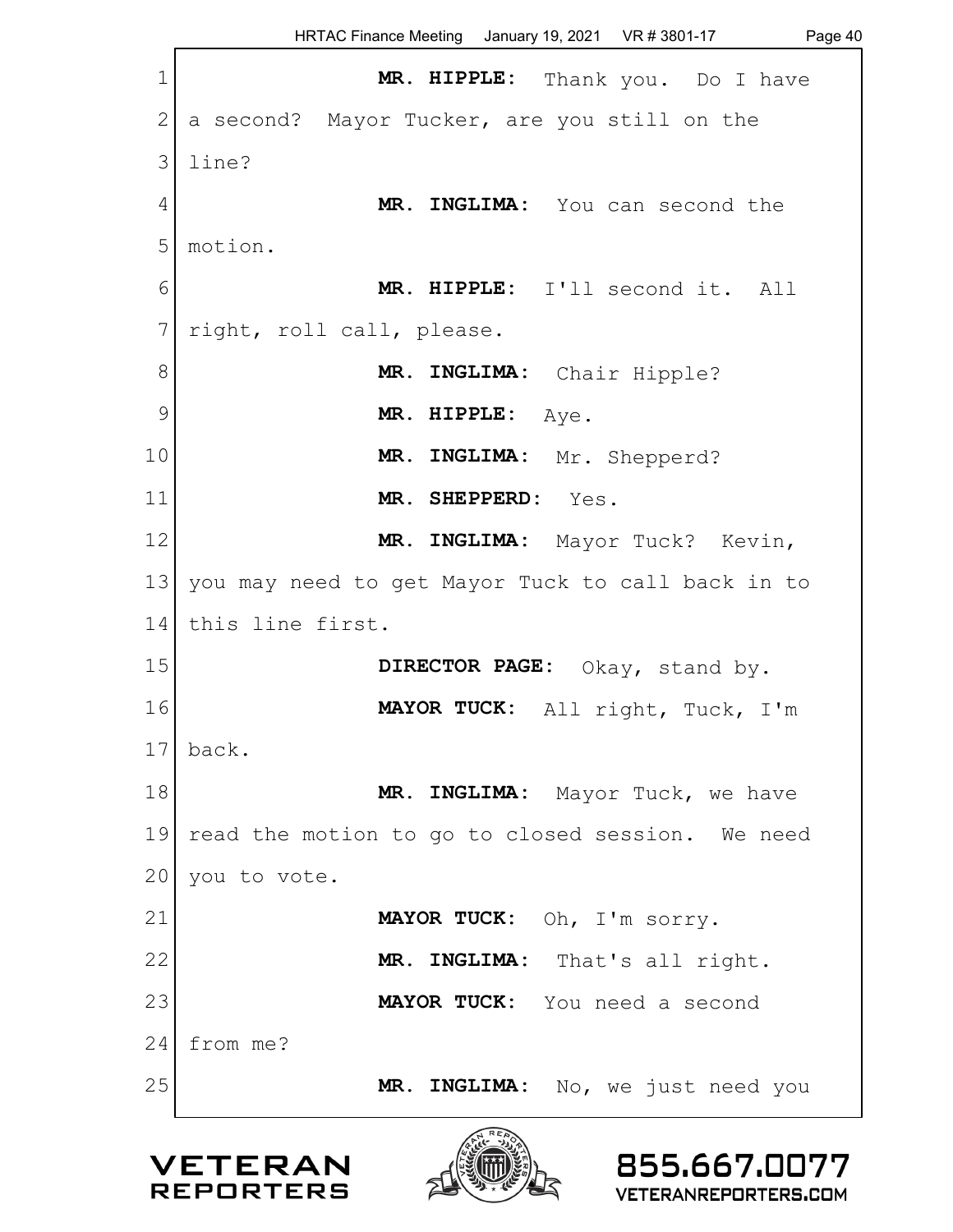| $\mathbf 1$     | to vote in favor.                                 |
|-----------------|---------------------------------------------------|
| $\mathbf{2}$    | MAYOR TUCK: Oh, yes, aye.                         |
| 3               | MR. INGLIMA: All right, so at                     |
| 4               | this time, Chair Hipple, we can resume on the     |
| 5               | other phone line and then we'll come back to this |
| 6               | line when that closed session concludes.          |
| 7               | MR. HIPPLE: Okay, we'll hang up                   |
| 8               | now and we'll dial the other number and come back |
| 9               | on. Thank you.                                    |
| 10 <sub>o</sub> | (WHEREUPON, a brief recess was taken from 1:54    |
| 11              | p.m. to 2:22 p.m.)                                |
| 12              | MR. INGLIMA: Okay, Chair, would                   |
| 13              | you like me to read the certification?            |
| 14              | MR. HIPPLE: If you would, please,                 |
| 15              | sir.                                              |
| 16              | MR. INGLIMA: The Finance                          |
|                 | 17 Committee of the Hampton Roads Transportation  |
| 18              | Accountability Commission hereby certifies that   |
| 19              | to the best of each member's knowledge, one, only |
| 20              | public business matters lawfully exempted from    |
| 21              | open meeting requirements under the Virginia      |
| 22              | Freedom of Information Act and, two, only such    |
| 23              | public business matters as were identified in the |
| 24              | motion by which the closed meeting was convened   |
| 25              | were heard, discussed, or considered in the       |



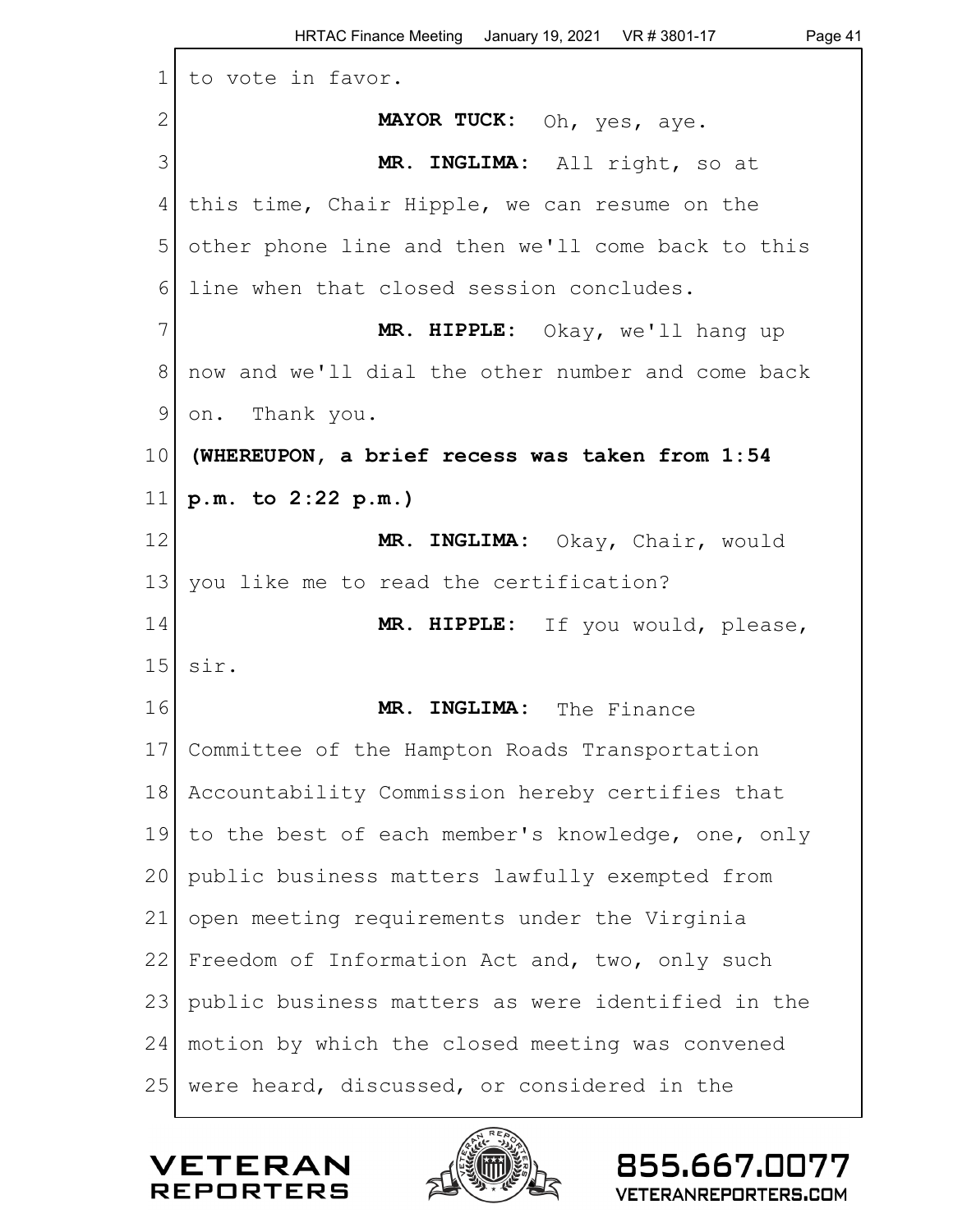|              | HRTAC Finance Meeting January 19, 2021    VR # 3801-17<br>Page 42 |
|--------------|-------------------------------------------------------------------|
| $\mathbf 1$  | closed meeting just concluded. Chair Hipple.                      |
| $\mathbf{2}$ | MR. HIPPLE: Aye.                                                  |
| 3            | MR. INGLIMA: Mr. Shepperd?                                        |
| 4            | MR. SHEPPERD: Aye.                                                |
| 5            | MR. INGLIMA: Mayor Tuck?                                          |
| 6            | MAYOR TUCK: Aye.                                                  |
| 7            | MR. INGLIMA: Okay, we're back in                                  |
| 8            | open session with I quess it's for you to take                    |
| 9            | the helm, Director Page.                                          |
| 10           | DIRECTOR PAGE: Sure, thank you,                                   |
| 11           | sir. Item number six on the agenda picking up,                    |
| 12           | or in the information items we have one item for                  |
| 13           | the commissioners today and that's the HRTAC                      |
| 14           | monthly financial report. I just want to draw to                  |
| 15           | the commissioner's attention that our financial                   |
| 16           | reports now, due to the lag time that it takes                    |
| 17           | for collections of the both sales and use tax and                 |
| 18           | fuels tax revenues, you'll notice that the most                   |
| 19           | current report is the period ending September                     |
| 20           | 30th of 2020. Because we have a delayed reaction                  |
| 21           | there in the collections and how we have to                       |
| 22           | report them and close them. Based on the                          |
| 23           | relationship of the State accrual process and                     |
| 24           | since we are a component in and of the                            |
| 25           | Commonwealth and we are reported in the State                     |
|              |                                                                   |

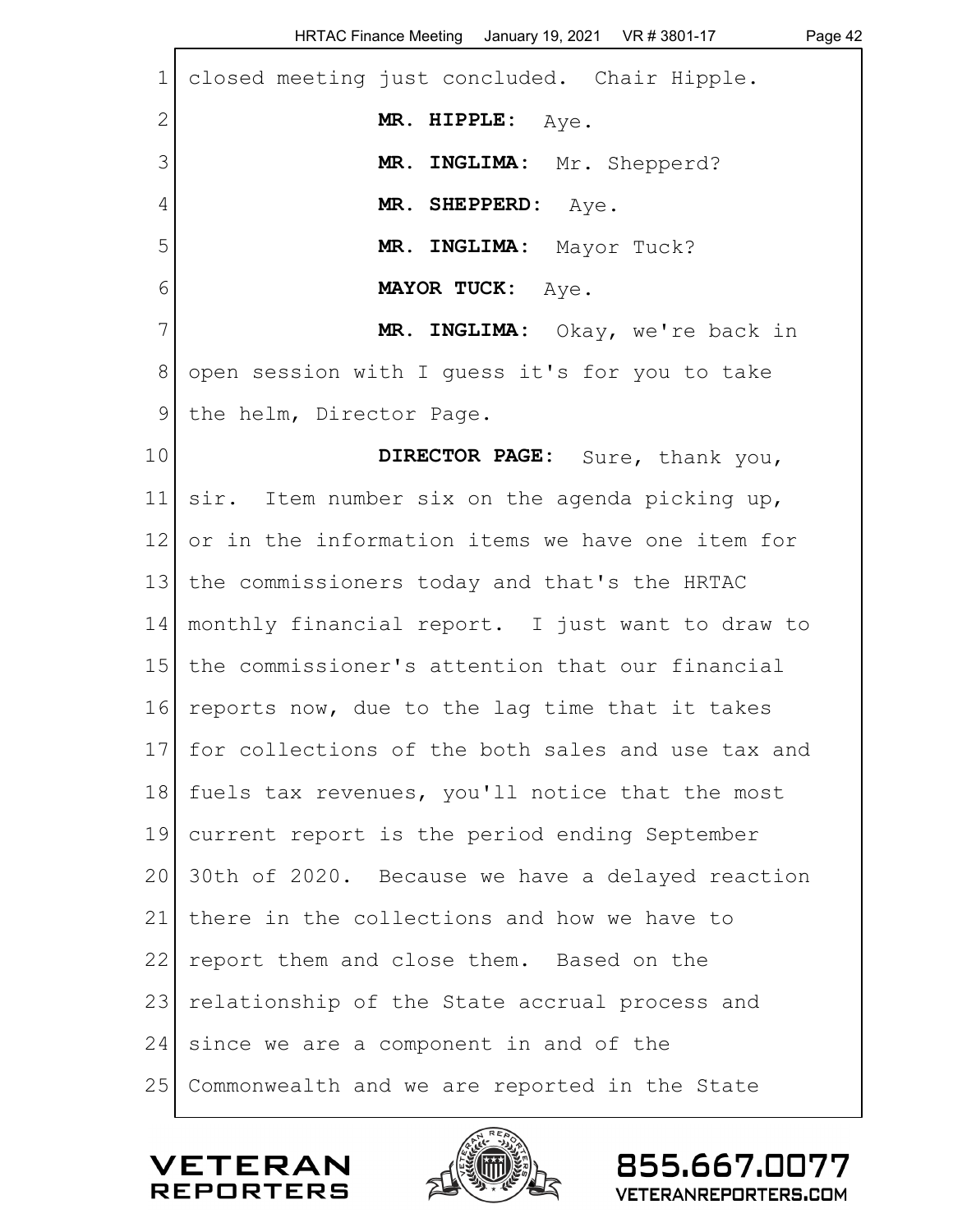| $\mathbf 1$   | capper, we need to make sure that our processes   |
|---------------|---------------------------------------------------|
| $\mathbf{2}$  | moving forward and as you've seen implemented     |
| 3             | this fiscal year are in commensurate alignment    |
| 4             | with both the collection dates and how they will  |
| 5             | also function through the State capper as a       |
| 6             | component unit.                                   |
| 7             | Moving forward, the cash position                 |
| $8\,$         | of HRTAC continues to be good as we continue to   |
| $\mathcal{G}$ | run our laddered portfolio. Right now the most    |
| 10            | current information I have that I can bring       |
| 11            | forward to you, which is still pending our final  |
| 12            | closeout for the month, but just to let you know, |
| 13            | but we're at \$1.825 billion for all banks and    |
| 14            | investments at HRTAC. As you know, we're          |
| 15            | spending cash flow at this moment with the HRVT   |
| 16            | project, so you will see those numbers continue   |
| 17            | to teeter and then start to go downward.          |
| 18            | Because, as you know, as Mr. Miller has reported, |
| 19            | we're using pay go on many of our projects.       |
| 20            | Which we reimburse ourselves for through the      |
| 21            | reimbursement resolution process, but there's a   |
| 22            | lot of pay go that's also an HRV case. So to      |
| 23            | that end, Chair Hipple, turning the floor back    |
| 24            | over to you for any questions or for you to close |
| 25            | out the meeting, sir.                             |



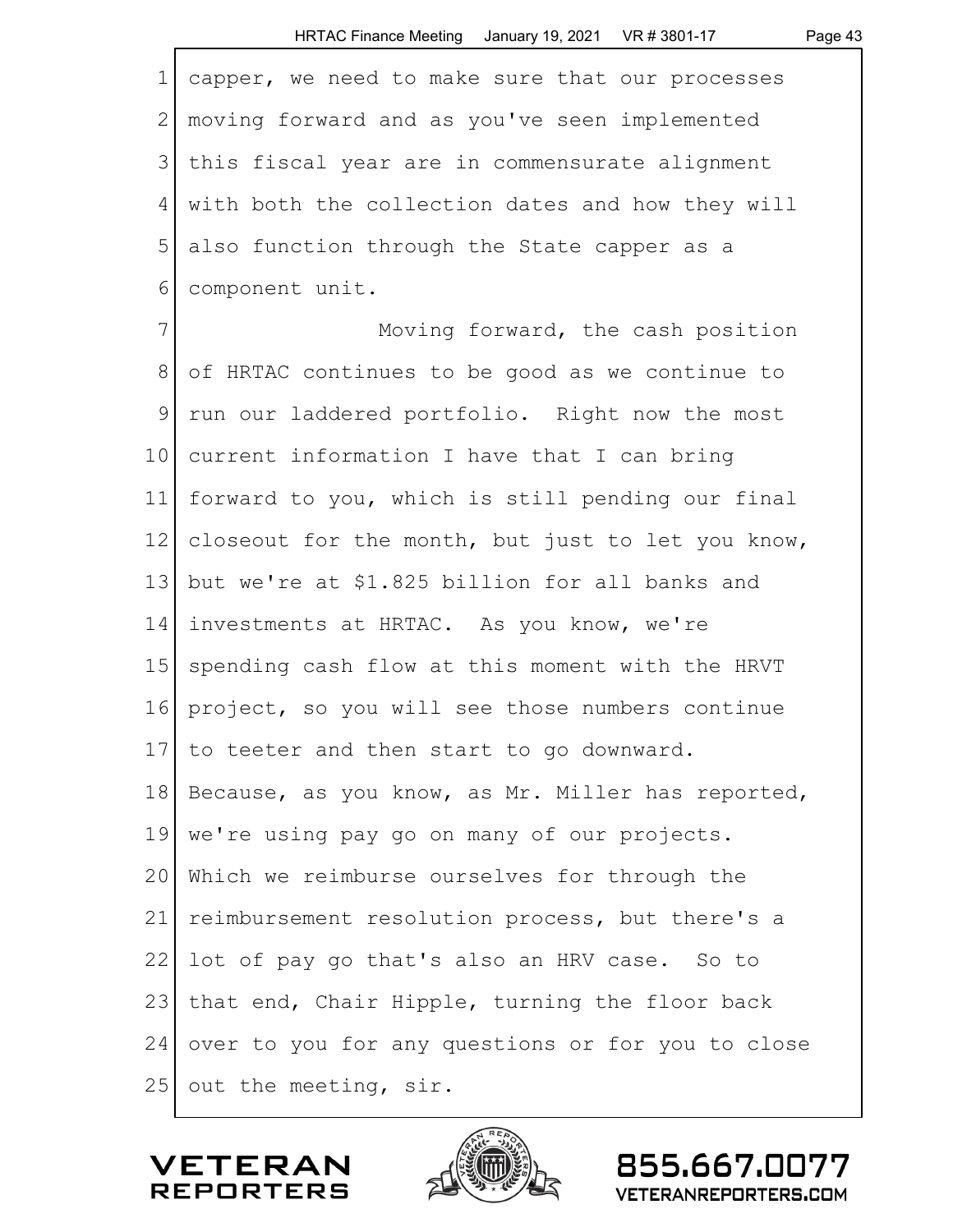HRTAC Finance Meeting January 19, 2021 VR # 3801-17 Page 44 1 **MR. HIPPLE:** Thank you, any 2 questions for Director Page? 3 **MAYOR TUCK:** I'm good. 4 **MR. SHEPPERD:** Good. 5 **MR. HIPPLE:** All right. Sounds 6 good. We need a motion for adjournment. 7 MR. SHEPPERD: So moved, Shepperd. 8 **MR. HIPPLE:** Second? 9 **MAYOR TUCK:** Second. All in favor 10 say aye. Aye. 11 **MR. HIPPLE:** Aye. 12 MR. SHEPPERD: Aye. 13 **MR. HIPPLE:** All right, that's it. 14 You all have a great day. Thank you very much 15 and be careful out there. 16 **(WHEREUPON, the Meeting was concluded at 2:28** 17 **p.m.)** 18 19 20 21 22 23 24 25855.667.0077 VETERAN



**REPORTERS**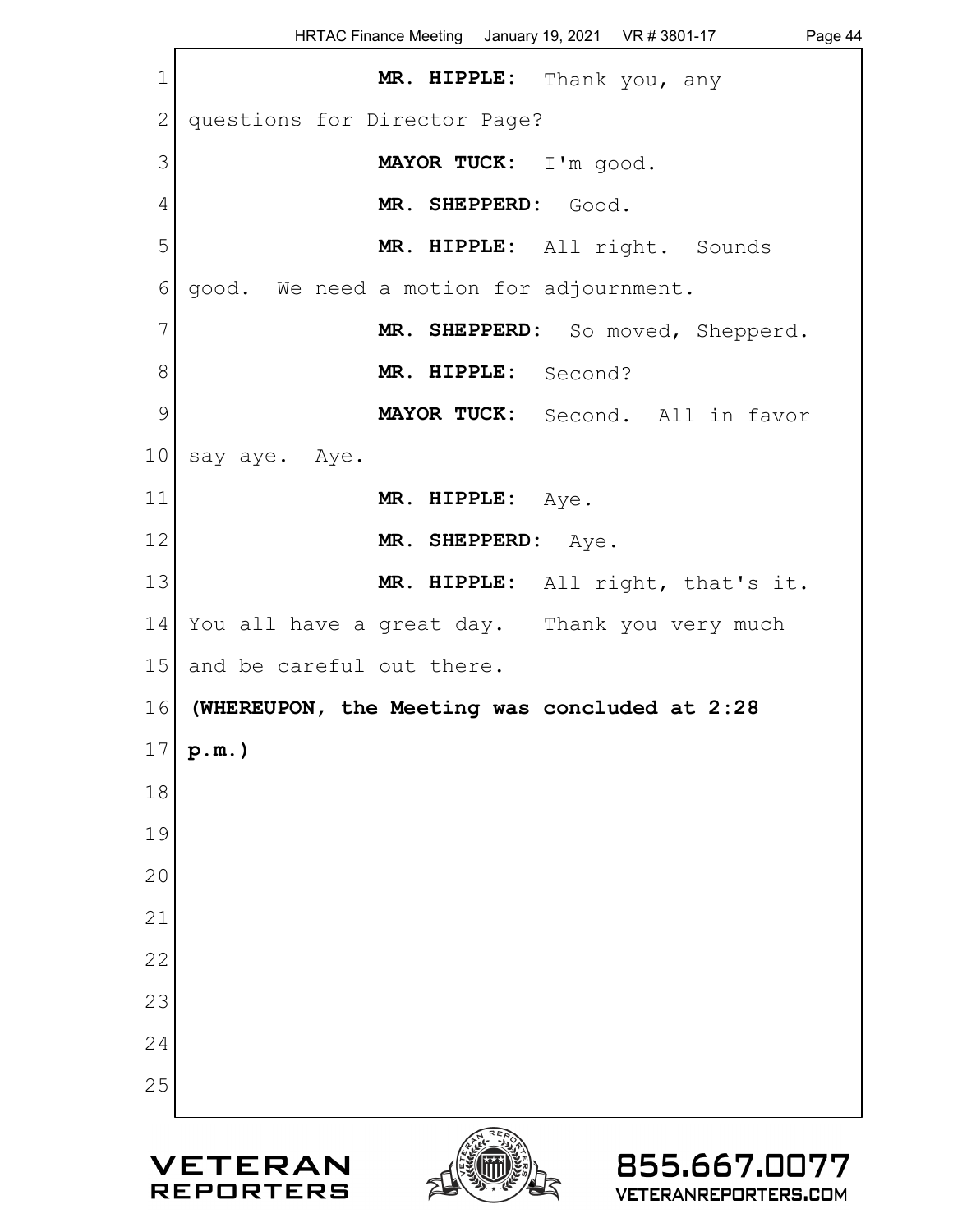|                 | $\overline{\phantom{a}}$                             |  |  |  |  |
|-----------------|------------------------------------------------------|--|--|--|--|
| $\mathbf 1$     | CAPTION                                              |  |  |  |  |
| $\mathbf{2}$    |                                                      |  |  |  |  |
| $\mathfrak{Z}$  | The foregoing matter was taken on the date, and at   |  |  |  |  |
| $\overline{4}$  | the time and place set out on the title page hereof. |  |  |  |  |
| $\mathsf S$     |                                                      |  |  |  |  |
| $\epsilon$      | It was requested that the matter be taken by the     |  |  |  |  |
| $7\phantom{.0}$ | reporter and that the same be reduced to typewritten |  |  |  |  |
| $\,8\,$         | form.                                                |  |  |  |  |
| $\mathsf 9$     |                                                      |  |  |  |  |
| 10              |                                                      |  |  |  |  |
| 11              |                                                      |  |  |  |  |
| 12              |                                                      |  |  |  |  |
| 13              |                                                      |  |  |  |  |
| 14              |                                                      |  |  |  |  |
| 15              |                                                      |  |  |  |  |
| 16              |                                                      |  |  |  |  |
| $17\,$          |                                                      |  |  |  |  |
| 18              |                                                      |  |  |  |  |
| 19              |                                                      |  |  |  |  |
| 20              |                                                      |  |  |  |  |
| 21              |                                                      |  |  |  |  |
| 22              |                                                      |  |  |  |  |
| 23              |                                                      |  |  |  |  |
| 24              |                                                      |  |  |  |  |
| 25              |                                                      |  |  |  |  |
|                 | <b>PHAREAD</b>                                       |  |  |  |  |





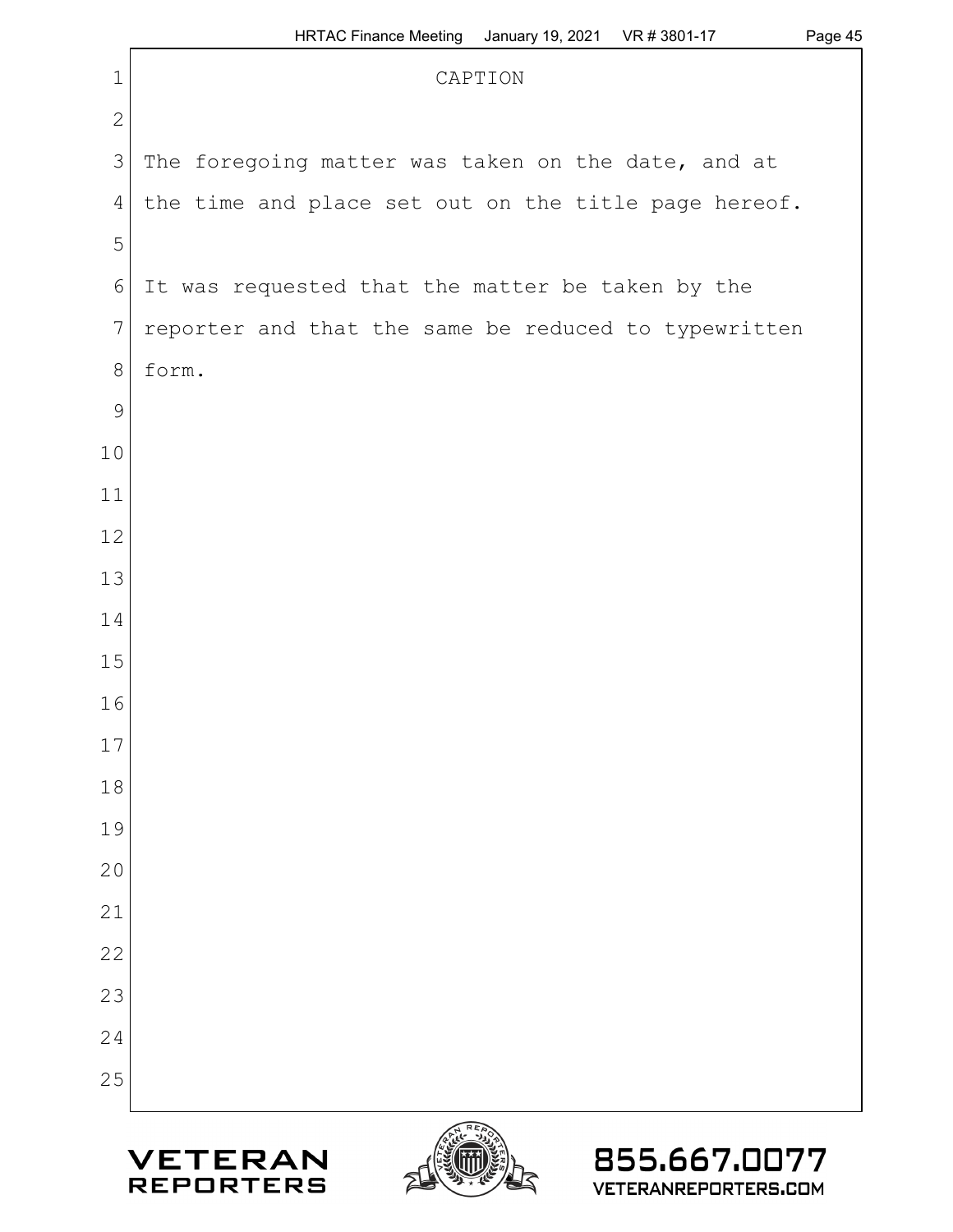1 **CERTIFICATE OF REPORTER AND SECURE ENCRYPTED** 2 **SIGNATURE AND DELIVERY OF CERTIFIED TRANSCRIPT** I, **Stephen D. Grider**, Notary Public, do hereby 3 4 certify that the foregoing matter was reported by 5 stenographic and/or mechanical means, that same was reduced to written form, that the transcript prepared 6 7 by me or under my direction, is a true and accurate record of same to the best of my knowledge and ability; 8 9 that there is no relation nor employment by any attorney 10 or counsel employed by the parties hereto, nor financial or otherwise interest in the action filed or its outcome. 11 12 This transcript and certificate have been digitally 13 signed and securely delivered through our encryption 14 server. 15 IN WITNESS HEREOF, I have here unto set my 16 hand this 25th day of January, 2021 17 **TECHNOLOGY REPORTER STEPHEN GRIDER** PROUDLY SERVED IN 18 19 20 ephen D. Dirida 21  **Stephen D. Grider** 22 23 Court Reporter / Notary Notary Registration Number: 277815 24

25 My Commission Expires: March 31, 2021

ETERA **REPORTERS** 



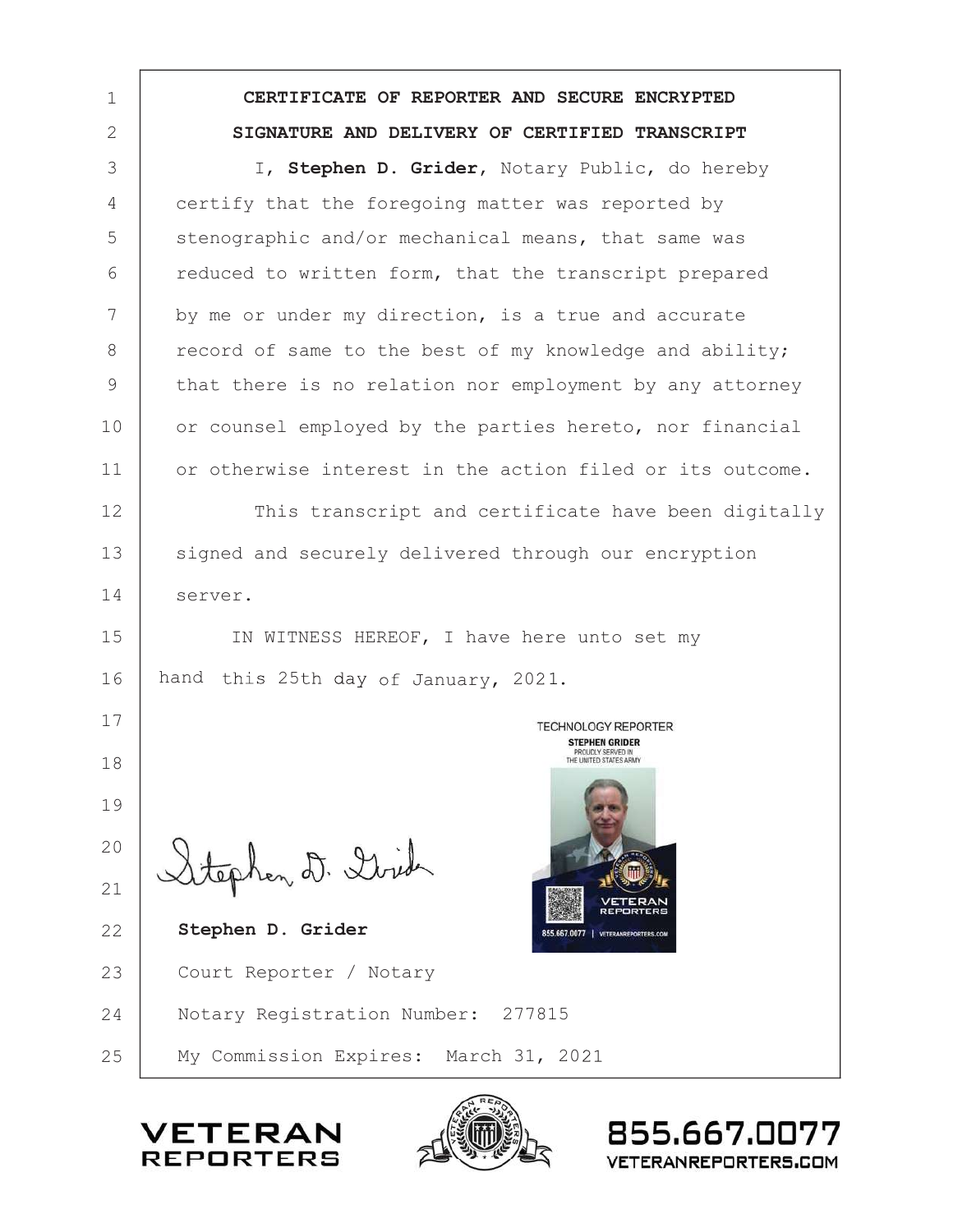|                          | <b>HRTAC Finance Meeting</b> | January 19, 2021 VR # 3801-17 | Page 47                    |
|--------------------------|------------------------------|-------------------------------|----------------------------|
| $\overline{\mathcal{S}}$ | 2019 12:14                   | 4A 15:3 15:8                  | 41:18                      |
| $51.825$ 43:13           | 2020 3:16                    | 15:11                         | accrual                    |
| \$10 $16:24$             | $6:18$ $42:20$               | $\overline{5}$                | 42:23                      |
| \$4 13:2                 | $2021 \t3:4$                 | 535:20                        | achieve                    |
| 16:24                    | 28:9 37:15                   |                               | $16:19$ 32:6               |
| $$579$ $14:1$            | $2021 - 02$                  | 564 9:9 9:16                  | achieved                   |
| $$93$ 15:20              | $21:18$ 28:6                 | 592 $14:2$                    | 17:25                      |
| 16:4                     | $2021 - 03$ 37:7             | 5A 7:8                        | acronym                    |
| \$93.13 17:11            | $2021 - 04$                  | 5B 18:7                       | 10:16                      |
|                          | 37:10                        | 5C $29:3$ 29:5                | Act 3:17                   |
| $\overline{1}$           | $2025$ $15:2$                | 5D $4:21$ $4:23$              | 41:22                      |
| $1:00$ 3:5               | $15:16$ $16:5$               | 5:65:11                       | action $4:21$              |
| $1:54$ $41:10$           | $16:5$ $17:12$<br>17:18      | $5:17$ 38:7                   | $4:23$ 7:8<br>$7:23$ 16:13 |
| 14 8:17                  |                              | 8                             | $17:2$ $18:17$             |
| 15 8:21                  | 21 28:9<br>37:15             | $806 \t14:5$                  | $24:8$ 29:5                |
| 16 11:2                  | 214 14:5                     | 8th 6:17 9:7                  | 29:10 30:8<br>34:12 35:25  |
| 17 12:18                 | 264 9:25                     |                               | actions 9:15               |
| 178 8:18                 |                              | $\mathbb{A}$                  | 22:7                       |
| 18 13:13                 | $\overline{\mathcal{E}}$     | able 13:22                    | actual 17:2                |
| 19 $3:4$ 14:7            | 30 $30:14$                   | 16:7                          | $31:23$ $35:2$             |
|                          | 36:25                        | absent $6:7$                  | actually                   |
| 2                        | 30th 42:20                   | 7:6                           | 25:24 25:25                |
| $2.2 \overline{39:9}$    | 31 30:17                     | acceptable                    | 30:2 32:21                 |
| $2.2 - 3707$ 4:2         | 34:6                         | 33:22                         | 32:23                      |
| $2.2 - 3707.1$           | 36 35:20                     | accomplish<br>15:12           | <b>add</b> $4:21$          |
| 4:2                      | $3711(a)$ (1                 |                               | 21:16                      |
| $2.2 - 3711(a)$          | 39:10                        | accordance<br>$4:1$ $21:1$    | added $5:6$                |
| (29 39:15                | 38 30:15                     | 35:12 35:14                   | 5:11                       |
| $2:22$ 41:11             | 31:4                         | 39:9 39:14                    | addition                   |
| $2:28$ 44:16             | 4                            | account                       | $5:17$ 15:9                |
| $201 \t14:3$             | 464 $9:25$                   | 14:11                         | adjournment                |
| 2016 36:19               | 10:1                         | Accountabili                  | 44:6                       |
|                          |                              | ty $3:2$                      | adjustments                |
|                          |                              |                               |                            |



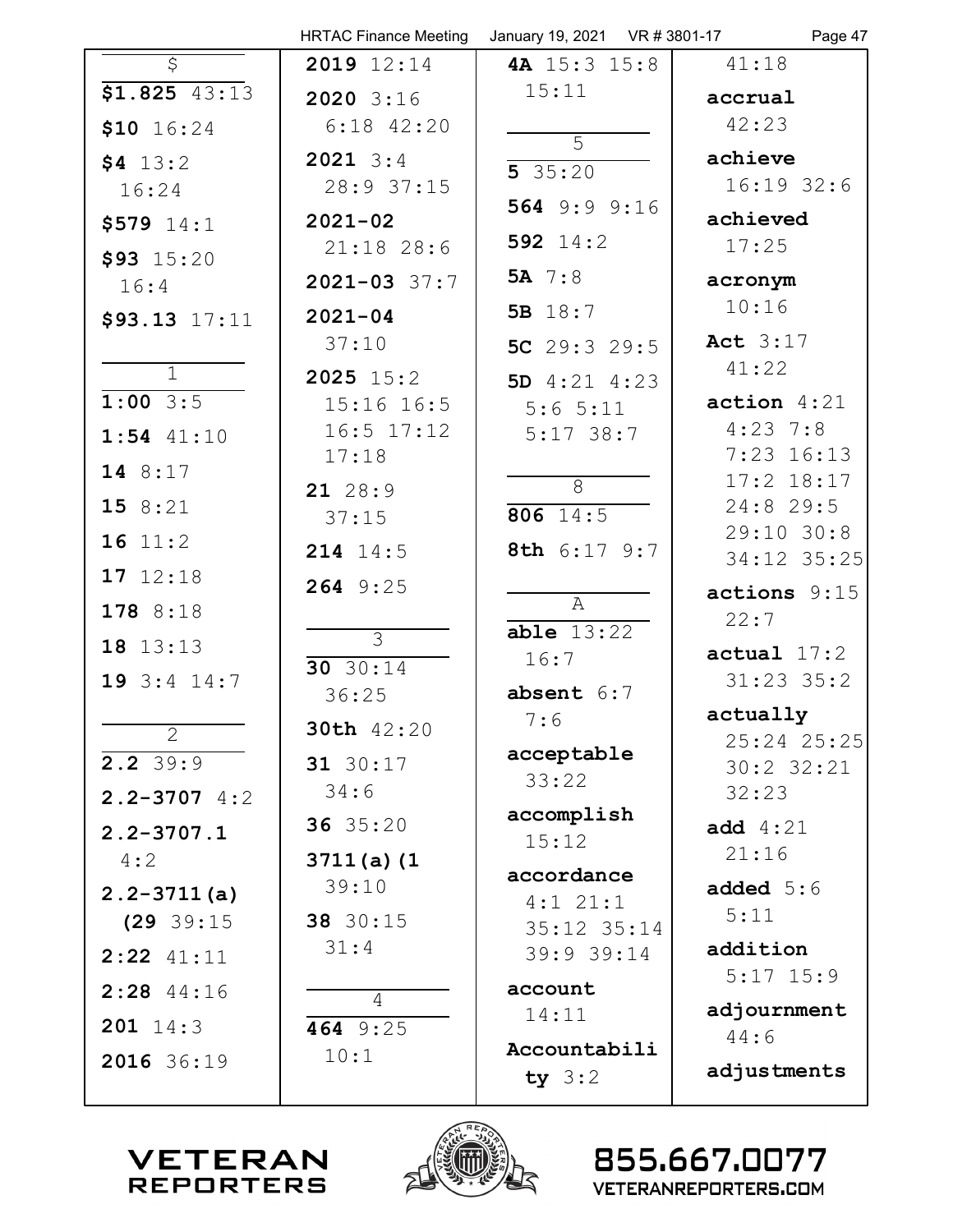|                              | <b>HRTAC Finance Meeting</b> | January 19, 2021  VR # 3801-17 | Page 48        |
|------------------------------|------------------------------|--------------------------------|----------------|
| 5:4                          | 34:16 35:7                   | anticipating                   | articles       |
| adjusts                      | 35:939:8                     | 24:25                          | 26:16          |
| 23:13 24:7                   | agreements                   | anticipation                   | aside $13:7$   |
| adopted                      | 12:10                        | 12:12 32:7                     | assemble       |
| 14:13 24:17                  | ahead $4:20$                 | anyone $6:14$                  | 3:14           |
| adopting                     | 37:3                         | applying                       | Assembly       |
| 24:12                        | algorithm                    | 13:2                           | $17:9$ 19:3    |
| advancing                    | 26:7 26:10                   | appointment                    | assessing      |
| 31:9                         | 27:22                        | 39:11                          | 24:20          |
| adverse                      | alignment                    | appreciate                     | assignment     |
| 24:22                        | 43:3                         | 27:16                          | 39:11          |
| adversely                    | Allaire 20:3                 | approach                       | assume $3:10$  |
| 39:21                        | allow 27:12                  | 25:23 27:23                    | 38:12          |
| affect 39:21                 | allows $26:21$               | appropriate                    | assuming       |
| afternoon                    | alluded                      | $8:3$ 29:15                    | 24:14          |
| 11:1                         | 21:22 22:12                  | Appropriatio                   | assumption     |
| agencies                     | $23:19$ $31:9$               | $n \; 3:17$                    | 24:3           |
| $11:9$ $11:16$               | amazing $18:4$               | approval                       | assumptions    |
| 20:9                         | amend $4:17$                 | $4:14$ 5:10                    | 20:6 22:14     |
| agency $10:15$               | 4:20                         | 5:166:19                       | 22:17          |
| $11:20$ $13:2$               | amended $5:10$               | $6:20$ 18:13                   | attached       |
| 16:18                        | 5:16                         | 21:9 29:11<br>31:16 36:5       | 30:7           |
| agenda $4:14$                | amount $11:4$                |                                | $attend$ 3:23  |
| $4:15$ $4:21$                | $15:6$ $15:6$                | approvals<br>11:10             | attention      |
| $5:7 \ 5:7$<br>$5:10$ $5:16$ | 23:17 34:22                  |                                | $8:15$ 8:17    |
| $7:23$ 8:18                  | analysis                     | approve $31:2$                 | 42:15          |
| $8:18$ 11:6                  | $15:24$ 20:4                 | approved                       | August $14:22$ |
| $30:14$ 35:21                | annual $17:4$                | $31:19$ 32:4<br>$32:19$ $33:8$ | 19:5 33:10     |
| 36:25 42:11                  | 20:10 20:13                  |                                | authenticati   |
| ago $18:1$                   | answer $16:8$                | approves<br>35:17              | on $36:2$      |
| 30:20                        | 25:733:19                    |                                | authority      |
| agreement                    | 33:20 36:23                  | approving<br>30:16             | 34:20 35:15    |
| 14:13 19:1                   | anticipate                   |                                | authorizatio   |
| $19:7$ 19:9                  | 13:12                        | April $12:5$                   | n 11:12        |
| 19:14 22:2                   |                              |                                |                |
|                              |                              |                                |                |



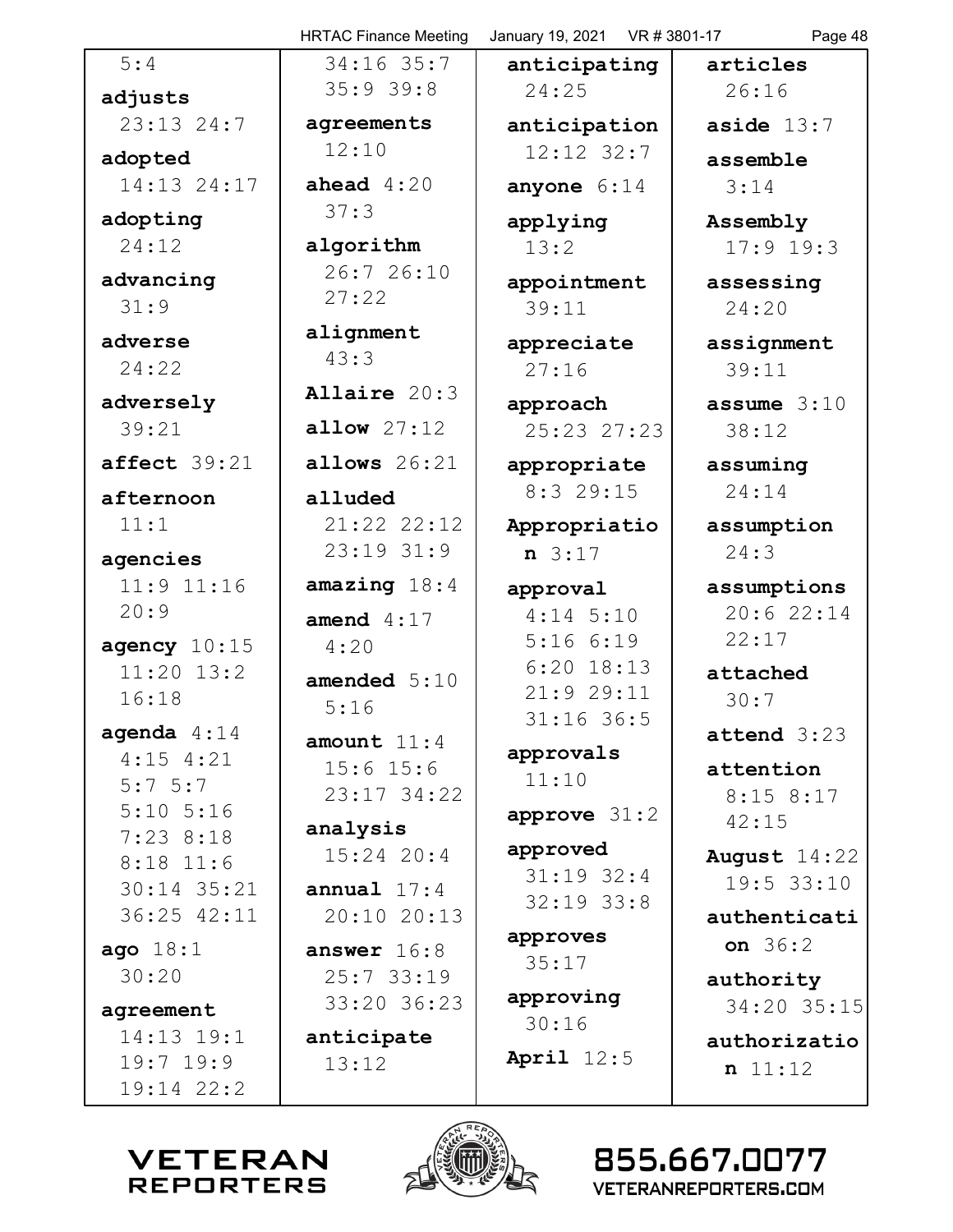|                               | <b>HRTAC Finance Meeting</b>   | January 19, 2021 VR # 3801-17          | Page 49         |
|-------------------------------|--------------------------------|----------------------------------------|-----------------|
| $12:10$ $30:1$                | 30:11                          | benefit 35:5                           | briefings       |
| authorize                     | bands $12:14$                  | best $41:19$                           | 17:2            |
| 11:1029:14                    | 12:17                          | <b>Bill</b> 19:2                       | bring $8:17$    |
| 35:23                         | <b>bank</b> $32:9$             | billing                                | $8:20$ $8:22$   |
| authorizes                    | banks $43:13$                  | 20:18                                  | $10:13$ $43:10$ |
| 21:1928:6                     | bargaining                     | billion                                | bringing        |
| $31:5$ 35:3<br>$35:21$ $36:1$ | 39:21                          | 43:13                                  | 7:12            |
| 36:13 36:14                   | base $13:5$                    | Board $31:21$                          | broad $21:3$    |
| 37:12                         | 13:10                          | 34:13                                  | broader 5:5     |
| authorizing                   | <b>based</b> $13:9$            | bond $12:11$                           | broken $9:2$    |
| $28:4$ 34:5                   | $22:17$ $23:1$                 | 29:629:7                               | $9:4$ $9:15$    |
| $37:8$ 37:10                  | $23:13$ $23:16$                | 29:14 29:19                            | $10:3$ $13:24$  |
| available                     | $23:17$ $24:8$                 | 29:23 30:2                             | brought 8:8     |
| $3:25$ 13:7                   | 26:14 27:21<br>42:22           | $30:3$ 30:5                            | 20:6            |
| average                       |                                | $30:22$ $31:5$<br>$31:14$ $32:7$       | budget $16:2$   |
| 23:20 26:8                    | basically<br>33:14             | $32:17$ 35:13                          | budgets         |
| award $39:16$                 |                                | $35:21$ $36:2$                         | 13:19           |
| aware $18:21$                 | basis $17:5$<br>$20:13$ $24:2$ | 36:736:9                               | building        |
| aye 6:1 6:3                   | baton $19:12$                  | <b>bonds</b> $14:21$                   | 23:9            |
| 6:56:25                       |                                | 14:21 29:13                            | built $16:5$    |
| $7:2 \ 7:4$                   | become $7:18$<br>10:16         | 29:18 31:18<br>$34:6$ 35:1             | bullet $13:15$  |
| 28:20 28:22                   |                                | $35:4$ $35:18$                         | 13:17           |
| 28:24 37:24<br>$38:1$ $38:3$  | becoming<br>26:5               | $37:9$ $37:12$                         | business        |
| $40:9$ $41:2$                 |                                | booths $23:8$                          | $3:18$ $41:20$  |
| $42:2$ $42:4$                 | beginning<br>23:2 34:18        | bored $17:15$                          | 41:23           |
| $42:6$ $44:10$                |                                |                                        | buttons         |
| 44:10 44:11                   | behavior<br>26:22              | Bowers $10:1$                          | 27:21           |
| 44:12                         | behind $27:20$                 | breaking                               | $\mathcal{C}$   |
| $\mathbf B$                   | 30:8                           | 3:10                                   | calculate       |
| background                    | believe                        | <b>bridge</b> $9:24$<br>$10:2$ $17:16$ | 25:16           |
| 18:15 30:13                   | 14:15 38:18                    |                                        | capper $43:1$   |
| Ballou $30:3$                 | beneficial                     | brief $41:10$                          | 43:5            |
| 30:5 30:10                    | 12:12                          | briefing                               | careful         |
|                               |                                | 19:17 30:13                            |                 |



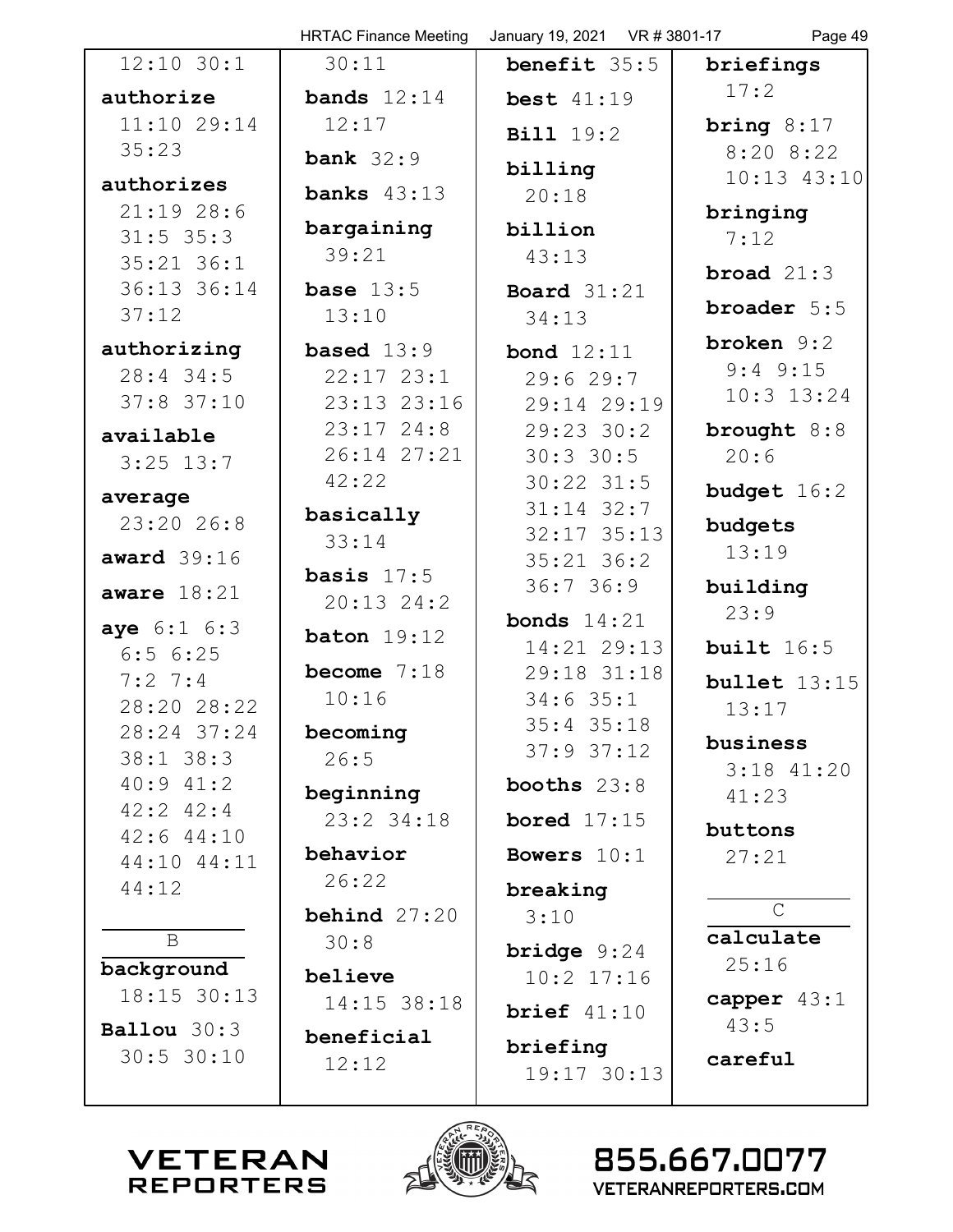|                   | <b>HRTAC Finance Meeting</b> | January 19, 2021  VR # 3801-17 | Page 50                 |
|-------------------|------------------------------|--------------------------------|-------------------------|
| 44:15             | $37:22$ 39:3                 | $41:24$ $42:1$                 | $19:5$ 19:16            |
| carries 6:7       | 40:841:4                     | closeout                       | 21:922:16               |
| 7:629:1           | $41:12$ $42:1$               | 43:12                          | 24:624:12               |
| 38:5              | 43:23                        |                                | 28:8 29:11              |
|                   | Chairman                     | closing                        | $31:10$ 33:9            |
| carryover<br>25:4 | 25:23                        | 16:20                          | $33:19$ $34:9$          |
|                   | challenge                    | code $4:3$                     | 35:16 35:25             |
| case $13:5$       | 38:19                        | $19:13$ $21:1$                 | $37:14$ 39:6            |
| 13:10 43:22       |                              | $36:21$ 39:9                   | 39:14 39:22             |
| cash $14:22$      | challenges                   | 39:15                          | 41:18                   |
| 43:743:15         | 30:23 30:25                  | collaborativ                   | Commissioner            |
| categories        | change $12:24$               | $e$ 23:4                       | 24:18                   |
| 24:1              | changes                      | collaborativ                   | commissioner            |
| <b>CDM</b> 20:3   | $12:20$ $16:22$              | ely $25:2$                     | 57:128:23               |
| $22:13$ $24:9$    | changing                     | collected                      | $10:21$ $18:20$         |
| center $17:16$    | 16:24                        | 32:22                          | 21:742:13               |
| 19:9              | checks $26:1$                | collection                     | commissioner            |
| cents $23:12$     | Chesapeake                   | 13:20 20:16                    | 's 42:15                |
| 23:12             | 29:20                        | 23:743:4                       | Commission's            |
| certain           | choice $26:22$               | collections                    | $31:17$ $32:1$          |
| 26:17 26:25       |                              | 42:17 42:21                    | $32:13$ 36:6            |
| $34:22$ 35:4      | choose $27:1$                | column $15:8$                  | 39:7                    |
| 36:337:10         | Circuit                      |                                | committee               |
| certificatio      | 29:16 29:20                  | comes $9:19$                   | 3:33:8                  |
| $n \ 41:13$       | 30:1                         | 14:18 18:12                    | $3:14$ $3:20$           |
|                   | citizens                     | 24:929:8                       | $5:2$ $6:18$            |
| certifies         | 35:5                         | coming $21:9$                  | $7:10$ $7:13$           |
| 41:18             | clauses 34:7                 | $31:20$ $32:23$                | $7:14$ 8:9              |
| chair $4:3$       |                              | commensurate                   | $8:13$ $11:1$           |
| $4:16$ 5:1        | climbing                     | 43:3                           | 18:10 21:10             |
| 5:256:12          | 20:9                         | comment 6:9                    | $25:22$ 28:3            |
| $6:23$ 7:10       | close $7:24$                 | $10:22$ $18:2$                 | 28:729:9<br>31:21 33:19 |
| $16:15$ $17:7$    | 42:22 43:24                  |                                | 34:25 36:24             |
| 18:925:8          | closed $4:24$                | comments<br>$6:10$ $6:13$      | $37:6$ 37:13            |
| 28:7 28:19        | $12:15$ 38:9                 |                                | 38:12 41:17             |
| $29:4$ 30:4       | 38:13 39:4                   | commission                     |                         |
| 30:11 33:21       | $40:19$ $41:6$               | $3:2$ 3:20                     | Committee's             |
| $37:5$ $37:13$    |                              | $3:24$ 18:22                   | 28:8 37:14              |



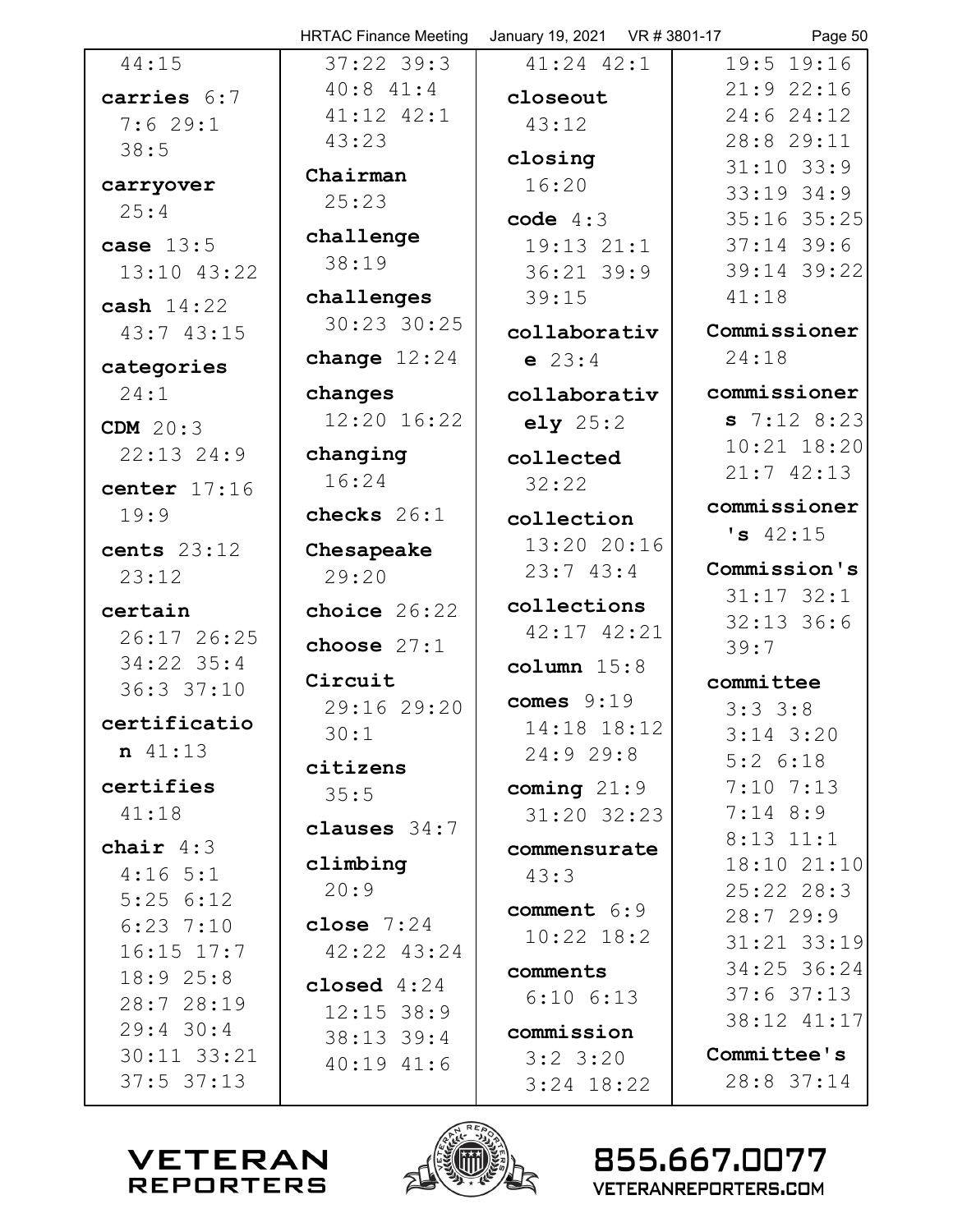|                     | <b>HRTAC Finance Meeting</b> | January 19, 2021 VR # 3801-17 | Page 51                       |
|---------------------|------------------------------|-------------------------------|-------------------------------|
| commonplace         | 14:12                        | 38:11                         | $25:3$ 33:2                   |
| 10:16               | constantly                   | $cost$ 17:3                   | credit $12:23$                |
| Commonwealth        | 26:13                        | $costly$ 30:25                | $13:9$ $13:12$                |
| 34:12 42:25         | construct                    | costs 13:21                   | 30:21 32:10                   |
| communicate         | 18:22                        | 13:22 13:24                   | creditworthi                  |
| 28:7 37:13          | constructed                  | $14:2$ $14:4$                 | ness $12:3$                   |
| compensation        | 18:24                        | 14:11 15:11                   | criteria                      |
| $4:24$ 5:4          | construction                 | Counsel $21:6$                | 24:24                         |
| complete            | $17:14$ $17:20$              | 29:14 29:23                   | CTB 17:11                     |
| 14:15 15:17         | consumer                     | 30:6                          | 24:19 35:9                    |
| completed           | 20:11                        | Counselor                     | $CTV$ 22:2                    |
| $15:19$ $15:20$     | continuation                 | $18:18$ $21:4$                | $22:6$ 34:16                  |
| 17:17               | 7:17                         | $21:11$ $21:12$               | current 9:24                  |
| component           | continue                     | $30:3$ 30:5                   | 19:21 20:20                   |
| $42:24$ $43:6$      | $3:19$ $11:8$                | counter 9:21                  | $27:6$ 42:19                  |
| concluded           | 12:11 15:21                  | course $7:16$                 | 43:10                         |
| 36:18 36:20         | 16:2 26:19                   | $11:17$ $12:5$                | currently                     |
| 42:1 44:16          | $35:23$ $43:8$               | 15:25 20:18                   | 17:13                         |
| concludes           | 43:16                        | 22:23 32:21                   | customarily                   |
| 41:6                | continued                    | court $5:12$                  | 18:16                         |
| conducted           | $11:15$ $11:19$              | 29:16 29:20                   |                               |
| 20:5                | continues                    | $30:1$ $30:25$                | $\mathbb{D}$                  |
| configuratio        | $12:18$ $43:8$               | $31:1$ $31:12$                | dates $43:4$                  |
| $n \ 23:1$          | continuing                   | covenants                     | David $5:17$                  |
| congested           | 31:14                        | 33:13                         | $10:19$ $10:23$               |
| 26:5                | continuous                   | covered $11:3$                | day $44:14$                   |
| congestion          | 17:17                        | $20:15$ $22:22$               | days 36:20                    |
| 23:16               | contract 5:3                 | covers 19:9                   | deal $20:17$                  |
| consent 6:17        | 39:17 39:20                  | Covid-19                      | deals $31:11$                 |
| consideratio        | convened                     | 3:13                          |                               |
| n 5:3 39:11         | 41:24                        | CPI 23:13                     | debt 11:11<br>$11:12$ $11:17$ |
|                     | conversion                   | CPIU $17:3$                   | $11:18$ 15:6                  |
| considered<br>41:25 | 9:25                         | create $24:22$                | $15:7$ $16:23$                |
|                     | correct                      | creation                      | $30:23$ 32:3                  |
| consistent          | 16:13 16:15                  |                               | $32:8$ 32:13                  |
|                     |                              |                               |                               |



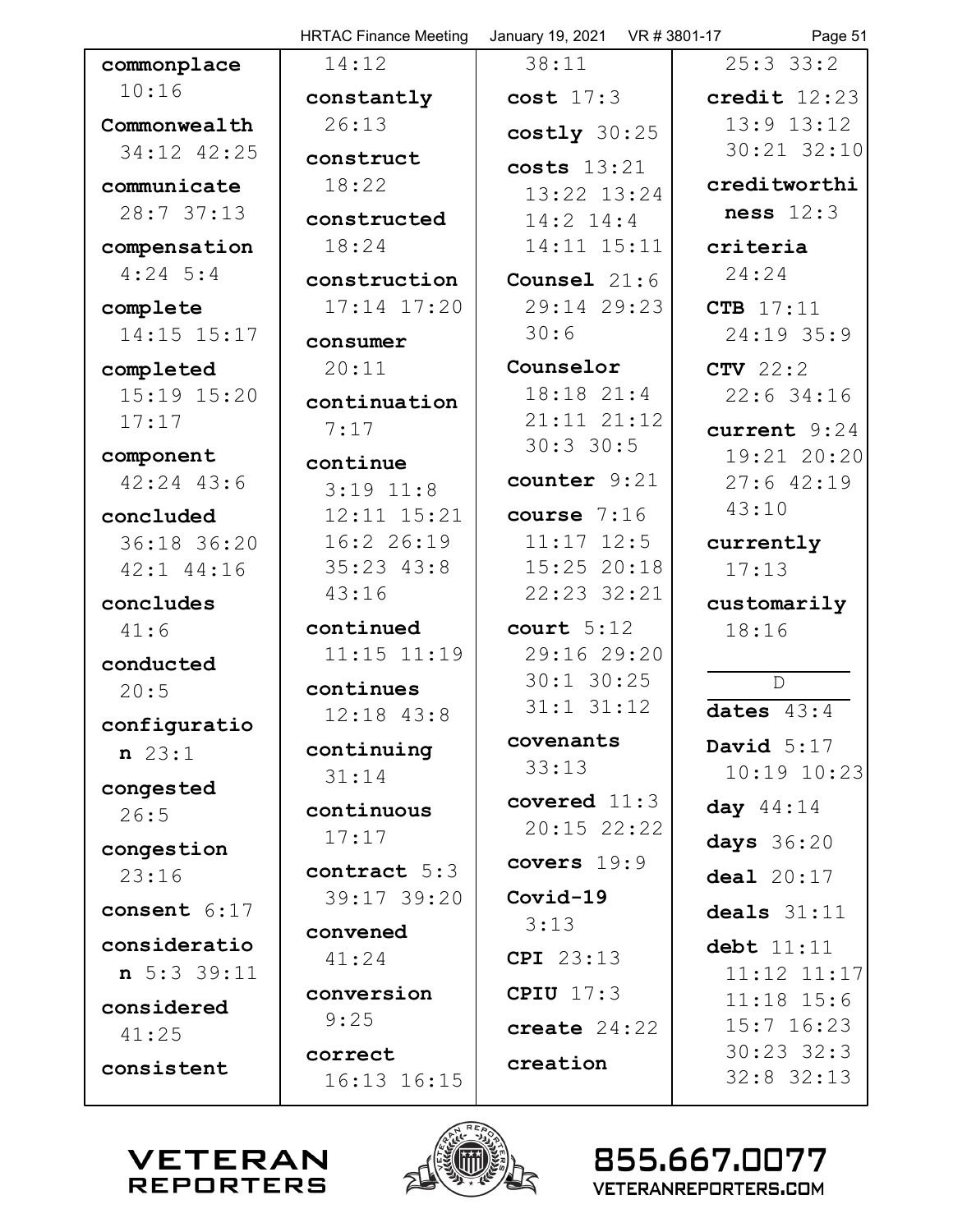|                 | <b>HRTAC Finance Meeting</b> | January 19, 2021 VR # 3801-17 | Page 52            |
|-----------------|------------------------------|-------------------------------|--------------------|
| 33:12 34:19     | descriptions                 | 9:21                          | document           |
| 34:22 35:15     | 13:15                        | director                      | $32:3$ $33:7$      |
| December        | designated                   | $6:10$ $6:12$                 | documentatio       |
| 6:178:8         | $22:10$ $22:23$              | $7:8$ 7:9                     | $n \ 30:16$        |
| $9:7$ 11:4      | designating                  | 16:12 16:14                   | 31:11 31:24        |
| $11:19$ $12:14$ | 34:13                        | 18:8 21:15                    | 31:24 32:15        |
| 12:20 12:25     |                              | 25:19 27:18                   | 32:16 32:24        |
| $22:16$ 33:4    | designation<br>22:5          | $29:4$ 30:12                  | documents          |
| decision        |                              | $30:17$ 35:23                 | $11:7$ $12:17$     |
| $26:14$ $27:4$  | desires 25:8                 | $39:6$ 39:8                   | $31:3$ $31:14$     |
| 27:727:21       | detail $11:4$                | $40:15$ $42:9$                | 33:18 34:24        |
| declaration     | 21:21                        | $42:10$ $44:2$                | 35:17              |
| $3:11$ $3:11$   | details $12:9$               | director's                    | done $11:17$       |
| declared        | 35:13                        | $4:24$ 5:2                    | $15:4$ $15:11$     |
| 3:12            |                              | discharge                     | 15:16 18:15        |
|                 | determined                   | 3:21                          | $21:25$ 22:3       |
| default 24:3    | 23:15                        | discipline                    | door $27:13$       |
| 33:13           | determining                  | 39:13                         |                    |
| defined         | 31:16                        |                               | downward           |
| 23:25           | develop $10:6$               | discretion                    | 43:17              |
| defines         | 10:12                        | 24:20                         | draft $29:13$      |
| 21:23           | developed                    | discuss 3:18                  | draw $42:14$       |
| definitive      | 7:15 19:19                   | discussed                     |                    |
| 18:17           | 19:20                        | 12:21 41:25                   | drop 26:9          |
|                 | development                  | discussion                    | due $3:13$         |
| delayed         | $9:20$ 10:9                  | $7:11$ $7:16$                 | $11:25$ $42:16$    |
| 42:20           | $18:25$ 19:7                 | $7:24$ 13:14                  | duties $3:21$      |
| deliberate      | 20:15                        | 24:4 39:10                    | $5:5$ 19:16        |
| $10:5$ 19:11    |                              | 39:16 39:19                   | dynamic            |
| delivery        | diagram $9:2$                | 39:20                         | 23:17 25:20        |
| $34:15$ 36:2    | dia1 38:13                   | discussions                   |                    |
| demotion        | 41:8                         | $7:19$ $10:14$                | $\mathbf{E}% _{0}$ |
| 39:12           | dialog $8:12$                | $31:13$ $35:24$               | earlier 8:19       |
|                 | $11:15$ $11:20$              | 39:5                          | $23:19$ $31:9$     |
| depending       | diligence                    |                               |                    |
| 25:8            | 11:25                        | distinct 9:4                  | early $12:4$       |
| described       |                              | $9:15$ 10:3                   | 31:22              |
| 36:3            | directional                  | 19:11                         | economically       |
|                 |                              |                               |                    |



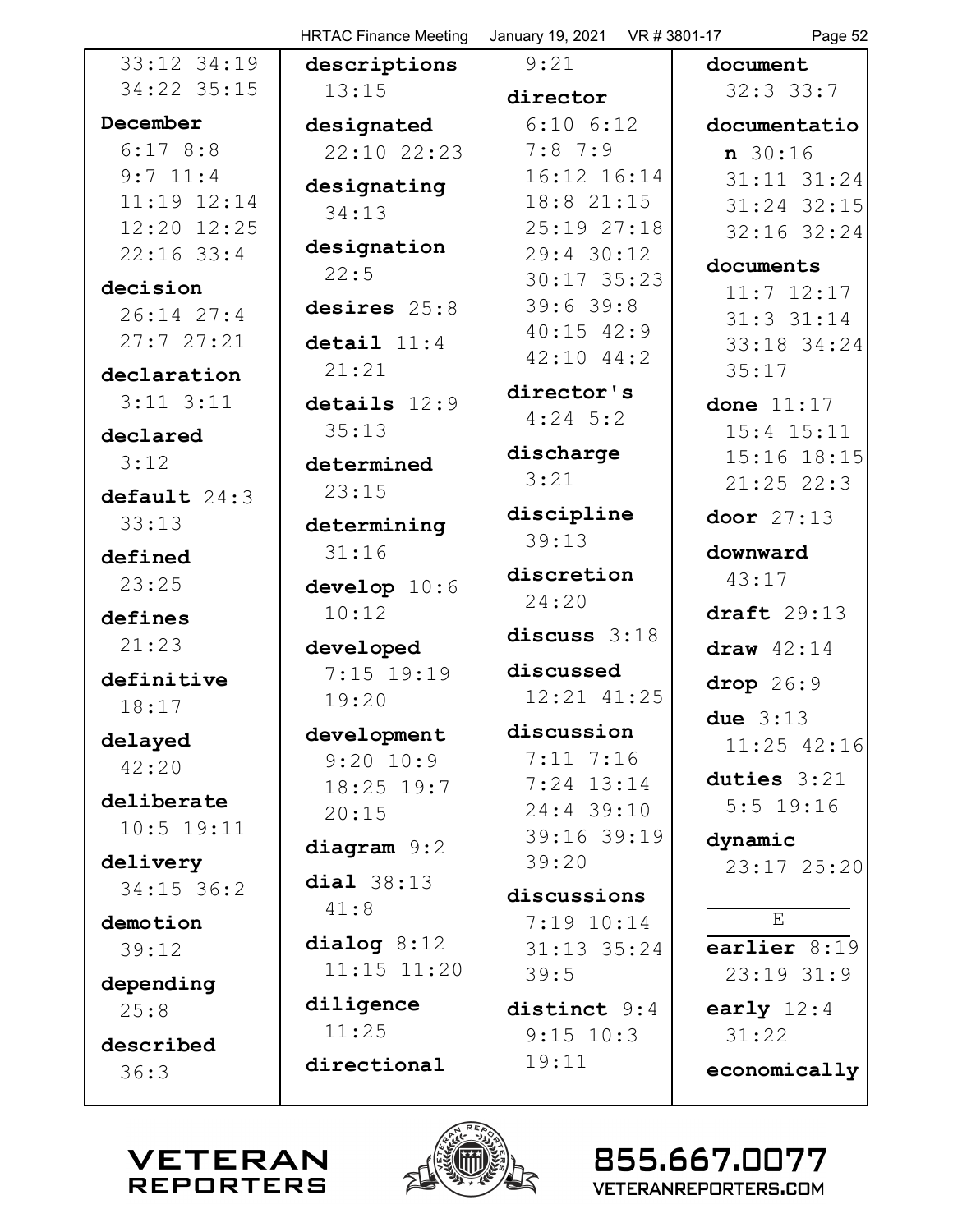|                            | <b>HRTAC Finance Meeting</b> | January 19, 2021 VR # 3801-17 | Page 53                    |
|----------------------------|------------------------------|-------------------------------|----------------------------|
| 12:12                      | 28:337:7                     | everything                    | 28:5 34:11                 |
| effect $24:22$             | 37:9                         | $15:20$ 16:6                  | 35:8                       |
| 30:21 30:24                | engaging                     | example                       | expressed                  |
| $31:8$ 33:18               | 7:16                         | 16:23 19:15                   | 6:15                       |
| 36:4                       | enhanced                     | exception                     | Expressway                 |
| effective                  | 15:24                        | $24:14$ $25:1$                | 7:20                       |
| 24:13                      | enhancements                 | 25:1                          | Expressway's               |
| effort $23:4$              | $12:24$ $13:12$              | Excluded                      | 18:11                      |
| efforts 30:6               | enter $22:1$                 | 23:24                         | extensive                  |
| egress $23:6$              | entered 33:9                 | execution                     | 32:25                      |
| electronical               | enterprise                   | 19:6 34:15                    | extinction                 |
| $1y$ 3:16                  | 12:23                        | executive                     | 17:22                      |
| 3:24                       | entire $17:12$               | $4:24$ 35:23                  | eye $10:7$                 |
| electronics                | 17:12 19:24                  | 39:639:8                      |                            |
| 23:8                       | 26:18                        | exempted                      | F                          |
| eliminating                | Eric $30:3$                  | 41:20                         | facilities                 |
| 30:25                      | establish                    | Exhibit                       | 18:23 20:24<br>27:5        |
| <b>else</b> $15:20$        | 37:11                        | 22:20                         |                            |
| 16:6                       | established                  | existing                      | facility                   |
| emergency                  | 4:2                          | $22:18$ $22:21$               | 18:23 19:23<br>20:22 20:24 |
| 3:13                       | establishes                  | exists $21:22$                | $21:24$ 26:2               |
| emphasizing                | 33:5                         | Expansion                     | 26:4 26:13                 |
| 16:21                      |                              | 9:10                          | 26:20 27:9                 |
|                            | establishing<br>29:24        | expect $14:23$                | facility's                 |
| employees<br>39:13         |                              | expenditure                   | 14:10                      |
|                            | estate $33:2$                | 39:18                         | <b>fact</b> 21:23          |
| employment<br>39:8         | estimating                   | expenses                      | 22:922:12                  |
|                            | 15:16                        | $13:11$ $13:20$               | fair $11:4$                |
| empowered                  | evaluate                     |                               |                            |
| 18:22                      | 24:25                        | explanation<br>27:16          | fairly 36:10               |
| enabling                   | everybody                    |                               | fall 15:2                  |
| 18:21 19:13<br>34:21 35:11 | 38:15                        | express $8:5$<br>$8:25$ 13:13 | 16:520:22                  |
| 35:14                      | everyone                     | $13:23$ $19:4$                | favor $41:1$               |
|                            | $16:16$ $17:7$               | 19:8 19:24                    | 44:9                       |
| endorses                   | $18:5$ 23:2                  | 21:20 22:10                   | feasance                   |
|                            | A REA                        |                               |                            |



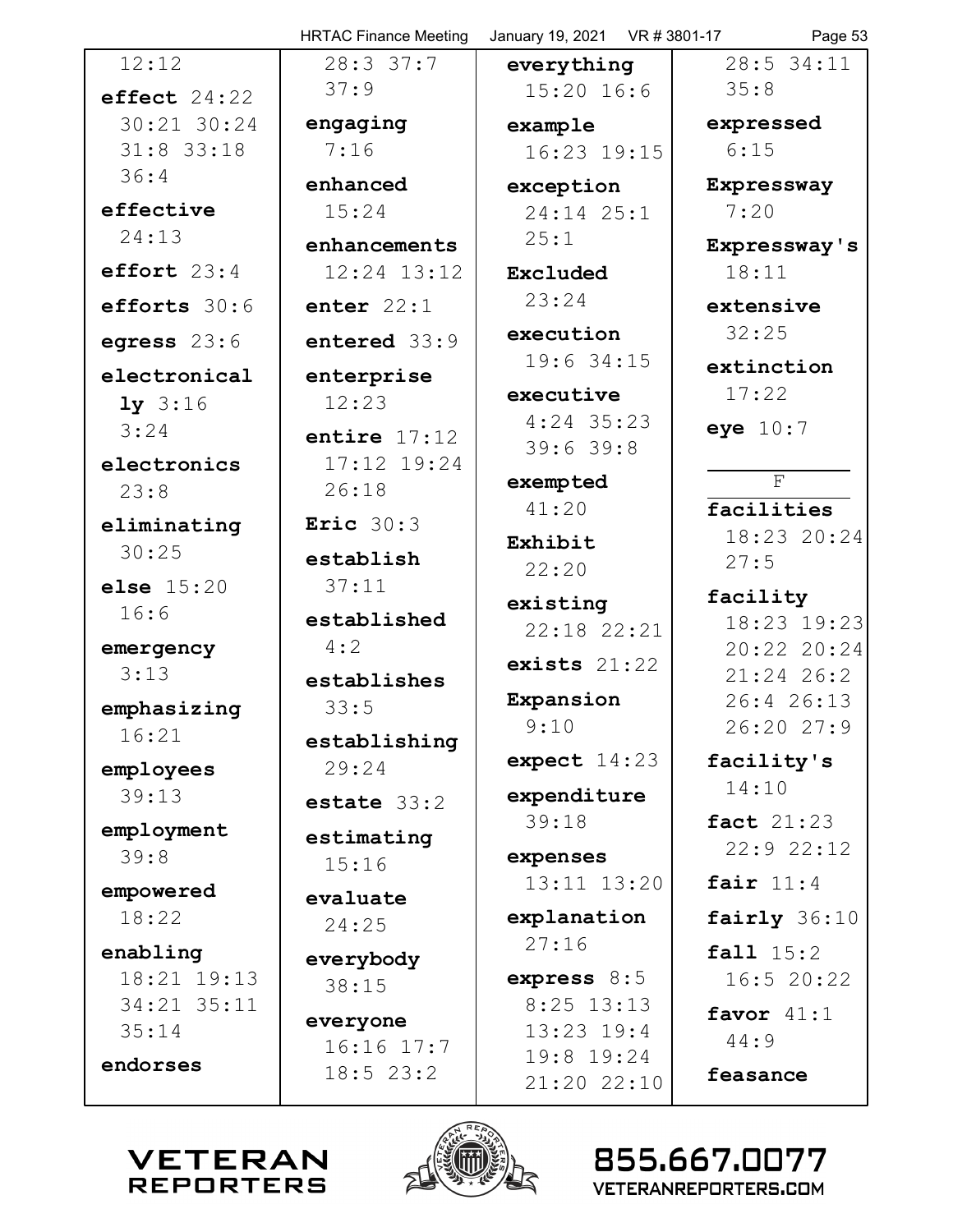|                                | <b>HRTAC Finance Meeting</b>   | January 19, 2021  VR # 3801-17 | Page 54                      |
|--------------------------------|--------------------------------|--------------------------------|------------------------------|
| 33:14                          | financial                      | focal $9:6$                    | 41:22                        |
| <b>feat</b> 17:18              | $6:18$ $42:14$                 | focus $16:16$                  | front $4:23$                 |
| February                       | 42:15                          | 17:7                           | fuels $42:18$                |
| $12:4$ $12:5$                  | financing                      | folks $25:16$                  | full 8:11                    |
| <b>fed</b> 35:14               | 7:18 10:23                     | 31:15                          | $11:25$ $12:9$               |
| Federal                        | $11:3$ $11:3$                  | formally                       | $21:8$ 31:21                 |
| $20:23$ $21:1$                 | $11:7$ $12:17$<br>16:729:7     | 12:3                           | function                     |
| 23:19 25:14                    | 29:13 29:25                    | forth $8:12$                   | 43:5                         |
|                                | 30:16 30:19                    | 29:13 31:25                    |                              |
| feedback<br>11:21              | $31:2$ $31:3$                  | 33:16 34:23                    | fund $13:1$<br>29:19         |
|                                | $31:24$ $32:1$                 | 36:11                          |                              |
| <b>feel</b> 16:6               | $32:8$ 33:18                   | forty $25:14$                  | funding $7:20$               |
| fifty 26:9                     | finding                        | 36:20                          | $8:1$ 12:19                  |
| fifty-five                     | 38:19                          | forty-five                     | 12:22 17:10<br>17:14         |
| 26:8                           | findings                       | 23:21 25:17                    |                              |
| fifty-two                      | 35:4                           | 36:20                          | funds $12:21$<br>$33:3$ 36:3 |
| 26:9                           | first $11:16$                  | forty-four                     | 39:18                        |
| file 29:15                     | 18:21 28:1                     | $17:16$ 19:9                   |                              |
|                                | $30:18$ 37:17                  |                                | furtherance                  |
| $\texttt{filed}$ 36:8<br>36:15 | $37:18$ 39:24                  | forward $7:21$                 | 20:7                         |
|                                | 39:25 40:14                    | $8:1$ $8:3$ $8:6$<br>10:4 10:9 | future 10:8                  |
| filing $31:5$                  | fiscal $43:3$                  | $11:8$ 16:17                   | 24:7 29:12                   |
| final $12:6$                   | five $18:1$                    | $16:19$ $18:1$                 | 35:16                        |
| 43:11                          | 18:10 25:15                    | $18:13$ $19:5$                 | G                            |
| finalized                      | 35:19                          | 19:10 19:25                    | gantry 23:1                  |
| 23:4                           |                                | $20:1$ 20:6                    | 23:13                        |
| finance $3:3$                  | flexibility<br>$32:6$ 32:25    | $20:13$ $20:14$                | general $17:9$               |
| $3:7 \; 5:1$                   |                                | 21:721:14                      | 19:326:2                     |
| $7:13$ $7:14$                  | floor $10:19$                  | 29:5 30:6                      | 26:24 27:8                   |
| $8:13$ $11:1$                  | $18:18$ $21:4$<br>$21:13$ 30:4 | $43:2$ $43:7$<br>43:11         | 27:13                        |
| $13:24$ $18:9$                 | 43:23                          |                                | generally                    |
| 21:928:3                       | flow $8:12$                    | four/seven                     | 22:25                        |
| 28:729:9<br>$31:17$ $31:19$    | $9:21$ 33:3                    | 22:25                          |                              |
| $31:20$ 37:6                   | 43:15                          | framework                      | geometry<br>23:5             |
| $37:13$ $41:16$                |                                | 21:22                          |                              |
|                                | flower $17:21$                 | Freedom                        | gets 23:9                    |
|                                |                                |                                |                              |

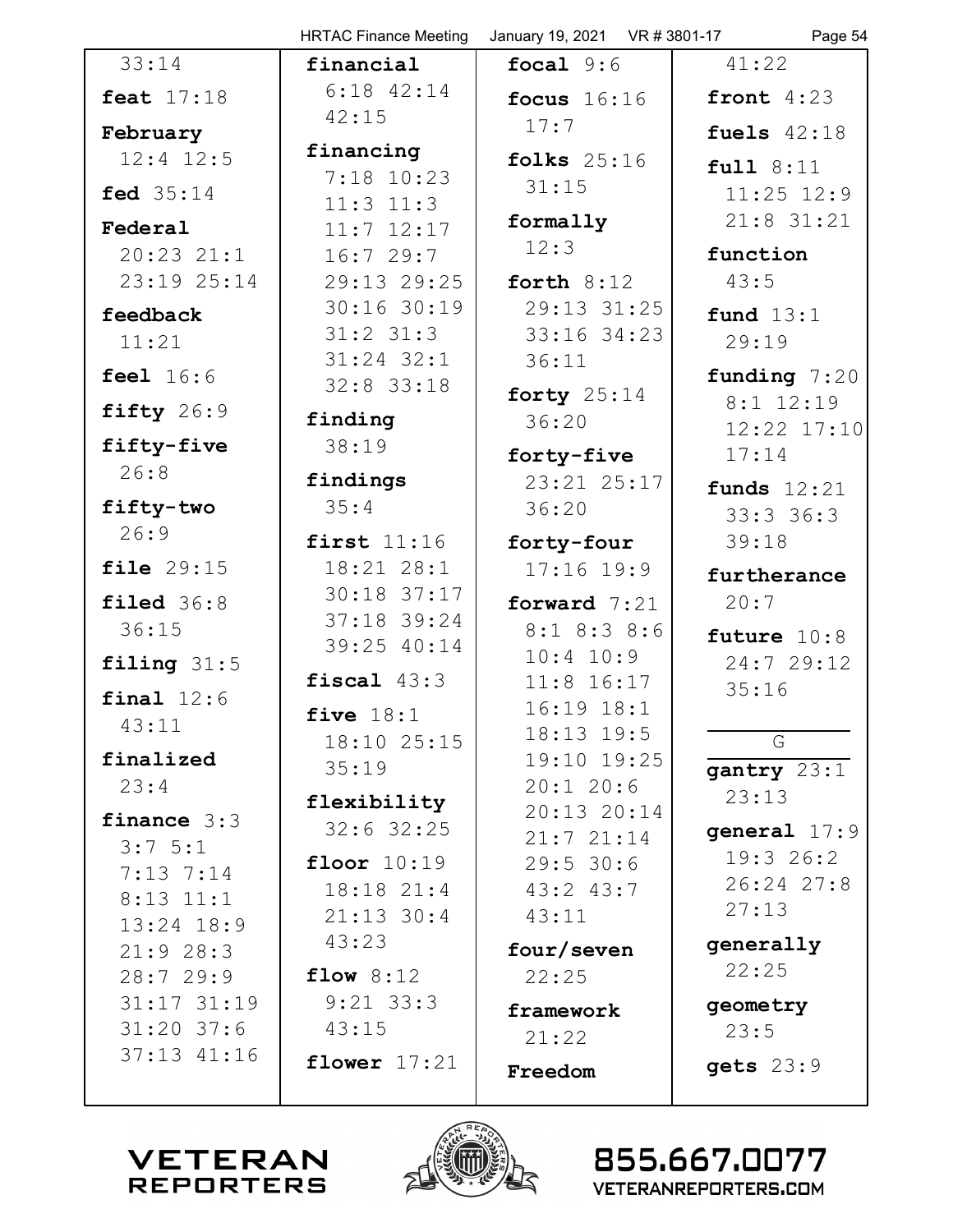|                 | <b>HRTAC Finance Meeting</b>  | January 19, 2021 VR # 3801-17 | Page 55                      |
|-----------------|-------------------------------|-------------------------------|------------------------------|
| getting         | 28:14 29:9                    | $16:15$ $17:7$                | <b>HOV</b> $9:24$            |
| 29:22           | 37:16                         | $18:4$ $18:9$                 | 17:1724:3                    |
| Governor's      | heard $41:25$                 | 25:927:24                     | $HOV-2$ 24:3                 |
| 3:12            | hearing                       | 28:10 28:14                   | HRBT $8:2$                   |
| grade $11:19$   | $16:11$ 34:2                  | 28:17 28:19<br>28:20 29:2     | $9:10$ 10:5                  |
| 20:420:7        | 37:3                          | 29:5 30:4                     | $10:23$ $11:2$               |
| 22:13           | height $26:17$                | 30:930:12                     | 11:3 14:14                   |
| great $44:14$   |                               | 33:22 33:24                   | 14:16                        |
|                 | held $3:15$                   | $34:2$ $37:2$                 | HREL $35:9$                  |
| greater         | 39:4                          | $37:6$ 37:16                  |                              |
| $17:25$ $23:14$ | $helm$ 42:9                   | $37:20$ $37:23$               | HRTAC $7:25$                 |
| guess $25:14$   | help $10:6$                   | $37:24$ 38:6                  | $8:14$ 10:1<br>$10:16$ 19:12 |
| 38:8 42:8       | 14:25                         | $38:15$ 39:4                  | $21:17$ $21:25$              |
| guidance        | helping 13:8                  | 39:23 40:1                    | $21:25$ 22:4                 |
| 21:2            |                               | 40:640:8                      | 24:1729:6                    |
| guts $35:2$     | helps $27:6$                  | 40:941:4                      | 34:11 34:21                  |
|                 | hereby $41:18$                | 41:741:14                     | $42:13$ $43:8$               |
| H               | high $9:23$                   | $42:1$ $42:2$                 | 43:14                        |
| half $13:14$    | $10:2$ 11:5                   | 43:23 44:1<br>$44:5$ $44:8$   | HRTF $11:18$                 |
| 23:14           | $14:7$ $17:15$                | 44:11 44:13                   | $12:7$ $12:23$               |
| Hampton 3:1     | $32:17$ $34:13$               |                               | 14:23 15:6                   |
| 3:77:20         | highway                       | <b>hit</b> 26:17              | 29:17 29:18                  |
| 8:58:24         | 17:2025:14                    | hope $11:21$                  | 30:19 34:22                  |
| $17:21$ $18:10$ | Highways                      | 36:15                         | 36:3                         |
| $19:4$ $19:8$   | 24:18                         | hopefully                     | HRTF-backed                  |
| $19:24$ 28:5    | <b>Hill</b> 10:1              | 24:10 36:17                   | 14:20                        |
| 29:18 41:17     |                               | horizon $10:8$                | <b>HRV</b> 43:22             |
| handed $19:12$  | $Hipple 3:6$<br>$3:9$ 4:4 4:5 | HOT $22:5$                    | HRVT $7:17$                  |
| hang $41:7$     | $4:13$ $4:16$                 | $22:18$ $22:23$               | 12:19 14:18                  |
| happy $16:8$    | $4:19$ 5:14                   | 23:18 26:18                   | 43:15                        |
| 25:736:23       | $5:18$ $5:22$                 | 27:227:5                      |                              |
|                 | 5:256:1                       | hour $23:22$                  | huge $15:10$                 |
| having $17:6$   | $6:8$ $6:13$                  | 25:15 25:17                   | human $25:21$                |
| 27:9            | 6:166:22                      | 26:9                          | 25:23 25:24                  |
| hear $4:15$     | $6:24$ $6:25$                 | hours $20:15$                 | 26:21                        |
| $6:18$ 7:14     | 7:77:10                       | 22:24                         | hundred                      |
| $17:1$ 26:16    | 16:9 16:11                    |                               | 14:24 17:13                  |
|                 |                               |                               |                              |

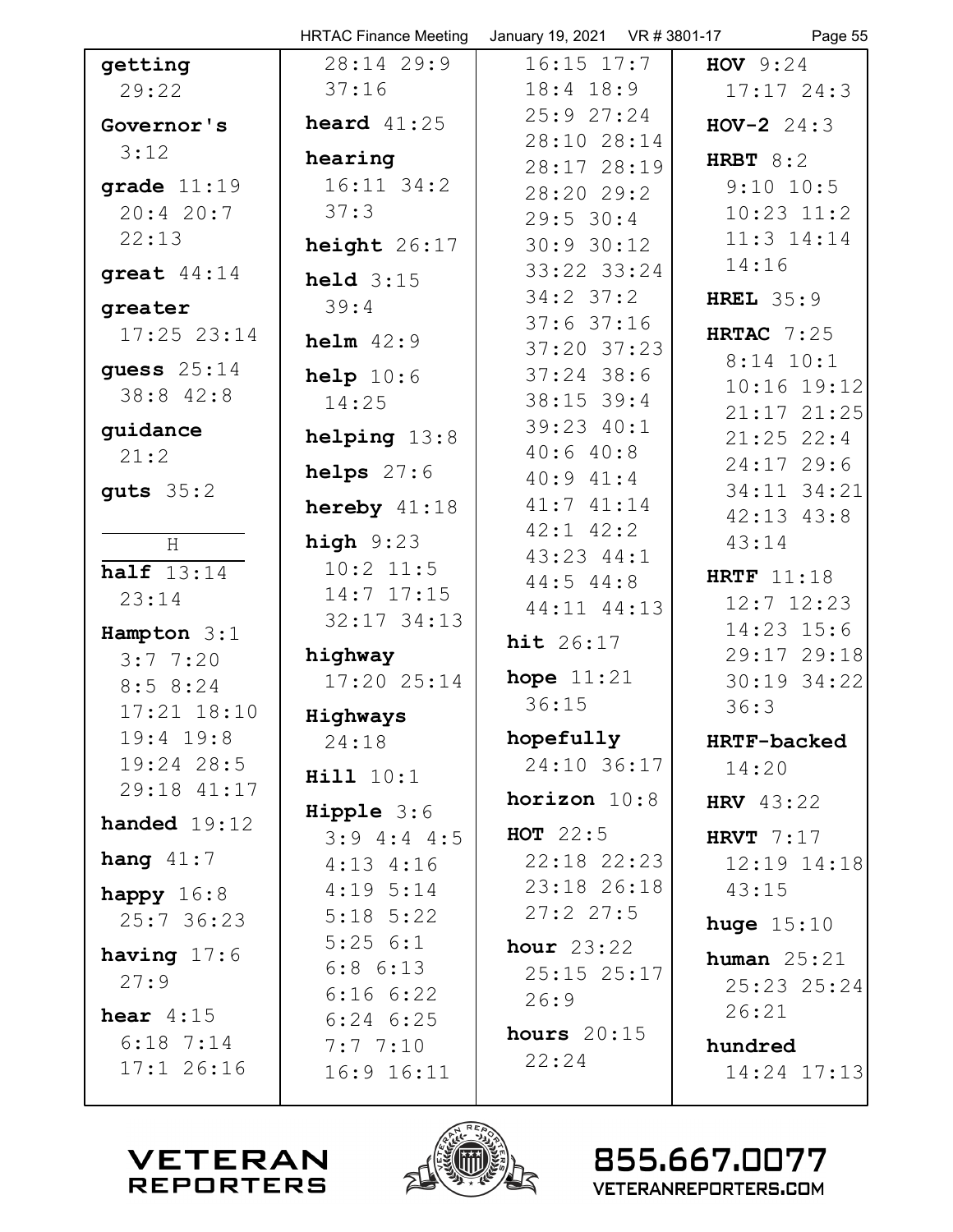|                               | <b>HRTAC Finance Meeting</b> | January 19, 2021  VR # 3801-17 | Page 56         |
|-------------------------------|------------------------------|--------------------------------|-----------------|
| hundreds                      | 32:20                        | $32:2$ 32:5                    | 40:18 40:22     |
| 12:1                          | implements                   | $32:7$ $32:17$                 | $40:25$ $41:3$  |
|                               | 31:4                         | $33:1$ $33:11$                 | $41:12$ $41:16$ |
| $\mathbf I$                   |                              | $34:5$ 35:19                   | $42:3$ $42:5$   |
| $I-64$ 9:11                   | importance                   | 37:8                           | 42:7            |
| $I'd$ 4:20                    | 16:17 16:20                  | index $17:4$                   | ingress 23:5    |
| $10:18$ $21:4$                | impose 22:1                  | 20:11                          |                 |
|                               | 22:4                         |                                | initial $8:4$   |
| idea $27:16$                  | imposed                      | indicated                      | $10:21$ $18:11$ |
| identified                    | 32:21                        | 14:9                           | 19:18 21:19     |
| 23:24 41:23                   |                              | indication                     | $22:19$ $28:4$  |
|                               | impractical                  | 11:22                          | 32:12 32:19     |
| identifies                    | 3:13                         | indicative                     | initiation      |
| 23:25                         | improved                     | 13:9 16:18                     | 36:14           |
| Iglima $3:9$                  | $9:18$ 18:23                 |                                | instrument      |
| 18:18 21:5                    | 18:24                        | individual                     | 29:14           |
| 21:12 21:12                   | improvements                 | 27:4                           |                 |
| I'11 5:24                     | $9:12$ $9:14$                | information                    | integration     |
| $11:2$ $11:4$                 | 10:10 10:18                  | $8:12$ $21:10$                 | 14:2 14:4       |
| 16:8 18:18                    |                              | 41:22 42:12                    | 14:11           |
| $21:13$ $28:1$                | include                      | 43:10                          | interchange     |
| 30:3 38:14                    | $10:10$ $15:1$               | informationa                   | 9:17            |
| 40:6                          | 20:9                         | 1 16:12                        | interest        |
| I'm 4:19                      | included 9:8                 |                                | $6:15$ $15:22$  |
|                               | $20:2$ 32:14                 | INGLIMA 4:6                    |                 |
| $7:11$ $7:13$<br>$16:10$ 34:1 | incorporated                 | $4:9$ $4:12$                   | Interesting     |
| 36:13 36:23                   | $15:10$ $19:24$              | $4:16$ 5:24                    | 27:15           |
| 40:16 40:21                   |                              | $6:2$ $6:4$ $6:6$              | interoperabi    |
| 44:3                          | increase                     | $6:23$ 7:1                     | lity $9:17$     |
|                               | $15:5$ $15:10$               | $7:3$ 7:5                      | introduce       |
| implement                     | $15:12$ $20:10$              | $21:15$ 28:2                   | 18:14           |
| 16:7 34:25                    | increased                    | 28:19 28:21                    |                 |
| implementati                  | 13:4                         | 28:23 28:25                    | introductory    |
| on $8:1$                      | increases                    | $34:4$ 37:5                    | 10:22           |
| 34:17                         | 17:4                         | $37:22$ $37:25$                | investment      |
|                               |                              | $38:2$ 38:4                    | $11:18$ 20:4    |
| implemented<br>24:14 32:4     | incredible                   | 38:11 38:20                    | 20:722:13       |
| 43:2                          | 18:5                         | $38:25$ 39:3                   | investments     |
|                               | indenture                    | $40:4$ $40:8$                  | 43:14           |
| implementing                  | 29:7 29:24                   | 40:10 40:12                    |                 |
|                               |                              |                                |                 |



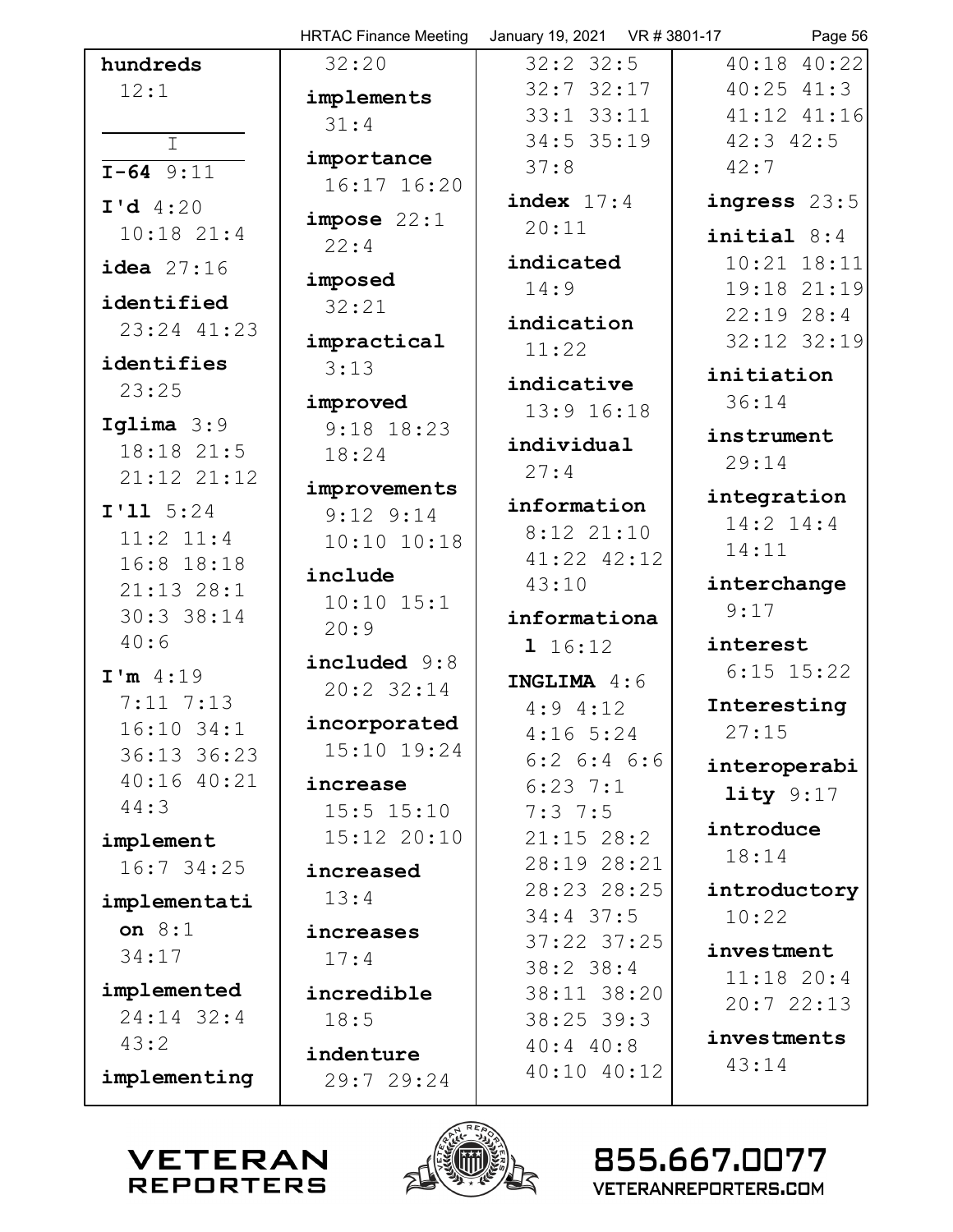|                 | <b>HRTAC Finance Meeting</b>  | January 19, 2021 VR # 3801-17 | Page 57                 |
|-----------------|-------------------------------|-------------------------------|-------------------------|
| invited 12:3    | 28:9 37:15                    | 19:22 19:25                   | $34:25$ 36:5            |
| invoice 23:9    | Jefferson                     | $20:21$ $21:20$               | 36:6 36:12              |
| involved        | $9:1$ $9:3$ $9:5$             | 22:622:10                     | 37:10                   |
| $18:5$ 25:2     | Johnson $4:25$                | $22:18$ $22:22$               | legislation             |
|                 |                               | 22:23 23:18                   | 18:21 34:21             |
| involving       | judgment 5:3                  | 27:227:14                     | $35:8$ 35:11            |
| 39:17 39:17     | 29:15                         | $28:5$ 34:11                  | 35:15                   |
| issuance        | jumped $4:20$                 | $34:14$ 35:8                  | less $23:21$            |
| $11:11$ $11:13$ |                               | language                      | 25:17                   |
| 36:13           | $\overline{\mathbf{K}}$       | 19:11 38:9                    | let's 3:6               |
| issuances       | <b>Kevin</b> $10:25$          | large $25:4$                  | 18:638:8                |
| 32:3            | 13:16 21:16<br>21:22 22:12    | $large 1y$ 31:4               | level 8:9               |
| issue $34:21$   | 23:223:19                     | 34:7                          | $11:5$ $14:8$           |
| issued $14:21$  | 25:625:12                     | LaSalle 9:6                   | 32:17                   |
| 24:15 31:18     | 40:12                         | 9:6                           | <b>lien</b> 33:15       |
| 35:18           | kicks $26:10$                 | <b>last</b> 13:18             | light $3:12$            |
| issuing         | knowledge                     | 14:13 15:19                   | 5:4                     |
| 33:12 34:20     | 41:19                         | 17:922:16                     |                         |
| 35:15           |                               | 34:10                         | likely $32:12$<br>36:15 |
| item $4:23$     | known $9:10$<br>$19:1$ $19:6$ | lately $11:21$                |                         |
| $5:11$ $5:17$   |                               | later $11:5$                  | limited                 |
| $7:11$ $16:13$  | $\mathbb L$                   | $11:12$ $17:1$                | 24:20                   |
| 18:3 18:17      | laddered                      | 24:10 30:23                   | line 17:16              |
| 24:8 29:5       | 43:9                          | 31:21 35:25                   | 19:9 32:10              |
| 29:10 30:8      |                               | latest $11:23$                | 40:3 40:14              |
| 38:7 42:11      | <b>lag</b> $42:16$            | <b>law</b> $20:23$            | $41:5$ $41:6$           |
| 42:12           | <b>Landing</b> $9:4$          | 35:12                         | literally               |
| items $4:21$    | 9:9                           |                               | 12:1                    |
| $6:17$ 7:8      | <b>lane</b> $13:14$           | $lawful$ 3:21                 | little $11:5$           |
| $7:23$ 42:12    | $17:13$ $19:23$               | lawfully                      | 13:3                    |
| it'11 17:18     | $26:1$ 26:4                   | 41:20                         | living $17:3$           |
| 17:1927:12      | 26:20 26:24                   | leads $27:8$                  | <b>load</b> $27:12$     |
| I've 38:23      | lanes $8:5$                   | least $24:4$                  | <b>loading</b> $26:4$   |
| 38:24           | $8:25$ 9:14                   | 32:12                         | 26:5                    |
|                 | $9:22$ 13:23                  | $\texttt{legal } 29:12$       |                         |
| J               | $16:5$ 19:4<br>$19:7$ $19:8$  | $31:2$ $31:25$                | $\texttt{Ioan}$ $12:7$  |
| January $3:4$   |                               |                               | $12:8$ $12:9$           |



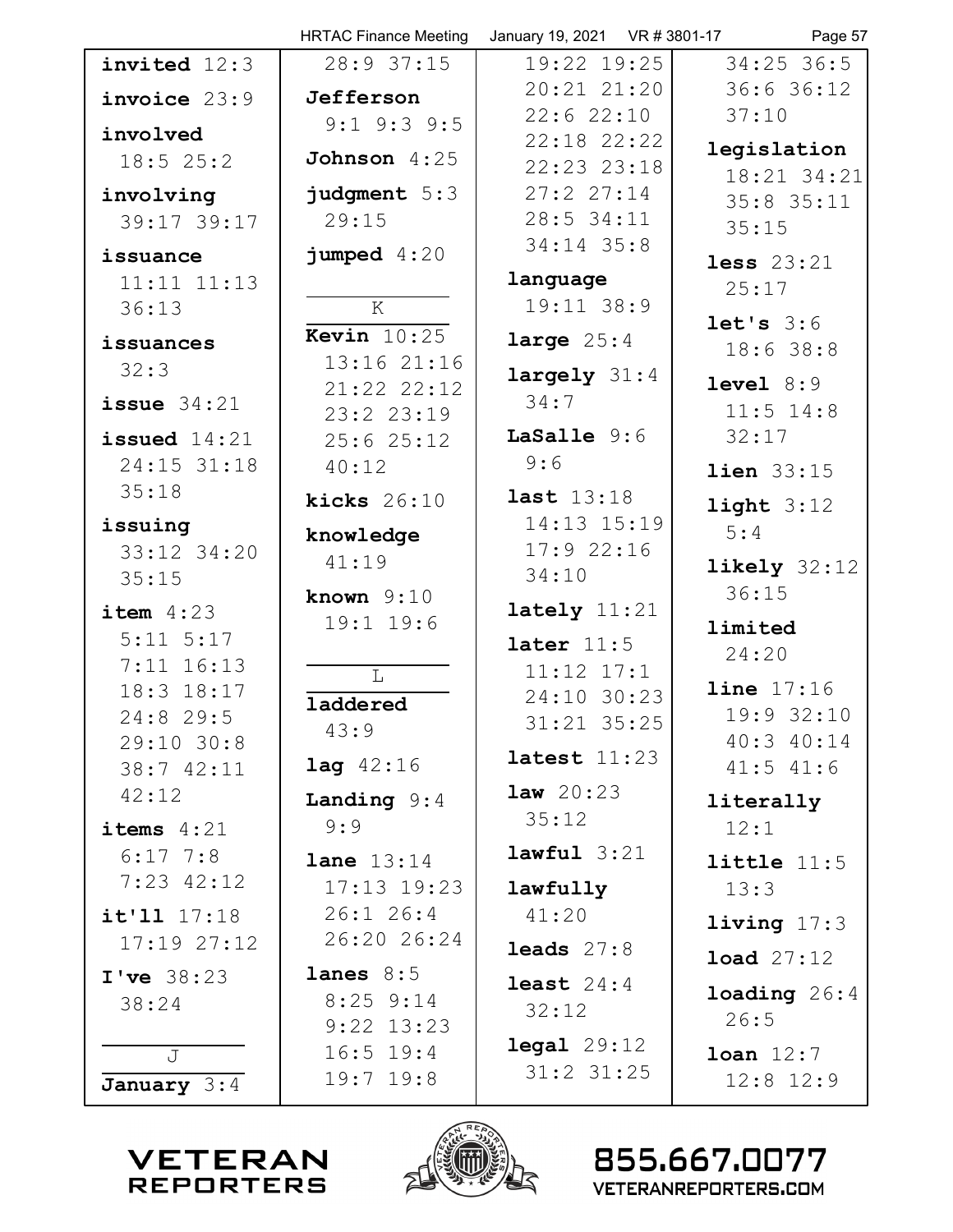|                           | <b>HRTAC Finance Meeting</b>   | January 19, 2021 VR # 3801-17 | Page 58              |
|---------------------------|--------------------------------|-------------------------------|----------------------|
| $12:15$ $14:24$           | 17:18                          | 25:16                         | mile 23:12           |
| 16:20                     | master $14:12$                 | mechanics                     | $miles$ $17:13$      |
| loans $12:6$              | $19:1$ $19:6$                  | 34:20                         | $17:16$ 19:9         |
| localities                | 19:14 22:1                     | mechanism                     | 23:21 25:15          |
| 35:6                      | $32:2$ $32:7$                  | 10:17                         | $25:17$ 26:8         |
| location                  | $34:16$ 35:6                   | mechanisms                    | Miller 10:19         |
| 3:15                      | material                       | 17:11                         | 10:23 10:25          |
|                           | 24:22                          | median $10:10$                | 16:22 31:13          |
| long 32:8                 | matters                        |                               | $31:18$ 36:3         |
| longer 17:19              | 41:20 41:23                    | meeting $3:3$                 | 43:18                |
| looksie                   | $\text{may } 4:25 8:7$         | $3:15$ $3:17$                 | $million$ 13:2       |
| 31:16                     | $12:15$ $15:24$                | $3:23$ $3:25$                 | $13:5$ $13:6$        |
| $1$ ot $27:12$            | 18:20 29:16                    | $6:18$ 12:4<br>$22:16$ $23:3$ | 14:1 14:1            |
| $32:6$ 43:22              | 33:20 36:24                    | 24:428:9                      | $14:2$ $14:3$        |
|                           | 38:18 40:13                    | $28:9$ 33:4                   | $14:4$ $14:5$        |
| $\mathop{\rm M}\nolimits$ | Mayor 4:9                      | 34:10 34:10                   | 14:5 14:25           |
| maintained                | $4:25$ 5:9                     | $37:15$ $41:21$               | $15:21$ $16:4$       |
| $21:1$ $25:15$            | 5:156:4                        | $41:24$ $42:1$                | 16:24 16:25<br>17:11 |
| maintenance               | 6:56:21                        | 43:25 44:16                   |                      |
| 13:21 19:23               | $6:21$ 7:3                     | member $35:6$                 | $minic$ 22:20        |
| manage $26:21$            | $7:4$ 16:10                    | members $7:10$                | minimum              |
| managed $26:1$            | 25:11 25:22                    | $11:1$ $17:8$                 | 20:25 23:11          |
| 26:4 26:20                | 27:227:15<br>28:12 28:12       | 18:9 25:22                    | minutes $6:17$       |
|                           | 28:23 28:24                    | 36:24 38:12                   | mix 14:20            |
| managing<br>20:24 26:11   | 34:1 37:19                     | member's                      | modification         |
|                           | $38:2$ 38:3                    | 41:19                         | 39:16                |
| manner $23:15$            | 38:17 38:23                    | mentioned                     | modification         |
| map 10:21                 | $40:2$ $40:12$                 | 30:18                         | $s$ 39:7             |
| 13:17                     | 40:13 40:16                    | Mercury 9:5                   |                      |
| March $12:5$              | $40:18$ $40:21$                | 9:5                           | moment $43:15$       |
| marshal                   | $40:23$ $41:2$                 |                               | money $27:3$         |
| 15:11                     | $42:5$ $42:6$<br>$44:3$ $44:9$ | method $32:5$                 | monitor              |
| Mason $4:6$               |                                | methods                       | $15:22$ $16:3$       |
| $6:6$ 7:5                 | meaning $26:5$                 | $20:17$ $23:7$                | monitored            |
| 28:25 38:4                | means $33:14$                  | metrics                       | 26:13                |
| massive                   | measure                        | 20:12 26:15                   | month $13:18$        |
|                           |                                |                               |                      |



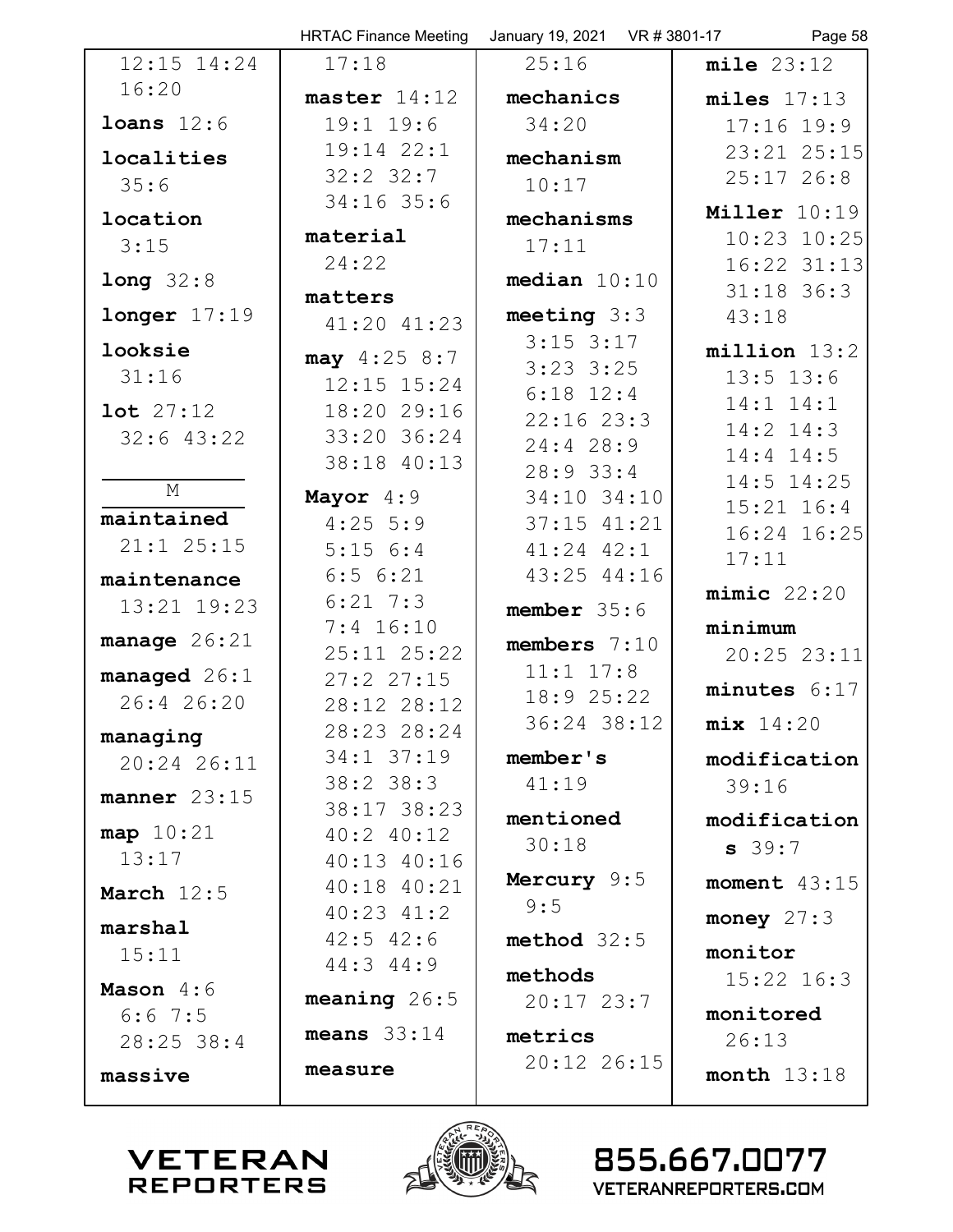|                           | <b>HRTAC Finance Meeting</b> | January 19, 2021  VR # 3801-17 | Page 59                    |
|---------------------------|------------------------------|--------------------------------|----------------------------|
| $22:16$ $43:12$           | 30:638:7                     | notes $12:12$                  | operates                   |
| monthly                   | 43:2 43:7                    | notice $24:15$                 | 20:21                      |
| 42:14                     | <b>MTA</b> 22:24             | 36:17 42:18                    | operating                  |
| months $24:6$             | 23:25 24:16                  |                                | 13:11                      |
| month's $24:4$            | 24:24 33:8                   | $\circ$                        | operation                  |
|                           |                              | objection                      | 20:16 22:17                |
| monumental                | $\mathbf N$                  | 25:1                           | 22:24                      |
| 17:18                     | nature $32:10$               | objective                      | operations                 |
| motion $4:15$             | 36:4 36:11                   | 24:24                          | $3:19$ 14:17               |
| $5:6$ 5:8 6:7             | necessary                    | obviously                      | 14:19 23:5                 |
| $7:6$ 18:1                | 3:19                         | $10:1$ $10:3$                  | 24:23                      |
| 25:728:1                  | negotiated                   | $10:13$ $15:21$                | opposed                    |
| 28:2 28:11                | 33:8                         | 19:17                          | 11:18                      |
| 29:1 29:15<br>30:13 36:25 | negotiating                  | occupancy                      |                            |
| $37:4$ 37:6               | $12:6$ 39:22                 | 34:14                          | order $3:7$<br>12:23 16:19 |
| $38:5$ 39:3               | negotiations                 |                                | $31:1$ $34:25$             |
| 40:540:19                 | $9:8$ 31:13                  | occurred<br>22:6               | 38:9                       |
| $41:24$ $44:6$            |                              |                                |                            |
| move $5:10$               | $network$ 7:20               | October                        | orientation<br>30:13       |
| 5:166:9                   | 8:58:25<br>$13:14$ $13:23$   | 17:17                          |                            |
| $7:21$ $7:25$             | $17:17$ $18:11$              | Oh 40:21                       | originally                 |
| $8:2$ 11:8                | $19:4$ 19:8                  | 41:2                           | 13:1                       |
| 13:13 16:19               | 19:25 21:20                  | Okay $6:16$                    | ourselves                  |
| 18:6 18:13                | 22:11 23:10                  | $25:19$ 34:2                   | 43:20                      |
| $20:13$ $28:13$           | $23:21$ $24:2$               | 38:15 38:20                    | outcome 27:7               |
| 38:7                      | 26:1828:6                    | $39:2$ 39:23                   | outputs 20:8               |
| moved $19:4$              | 34:12 34:15                  | $40:15$ $41:7$                 |                            |
| $20:14$ 44:7              | newer $30:20$                | $41:12$ $42:7$                 | overall<br>$13:23$ $31:1$  |
| moves $7:8$               | <b>none</b> $16:12$          | one's $9:19$                   | $31:16$ 32:2               |
| 29:3                      | $34:2$ 37:3                  | $online$ 32:23                 | 36:4                       |
| moving 8:6                | <b>Nope 38:23</b>            | open $14:17$                   | overview                   |
| $10:4$ $10:9$             |                              | $14:18$ $15:2$                 | 21:321:17                  |
| $11:8$ $11:13$            | northern                     | 39:20 41:21                    |                            |
| $16:17$ $18:2$            | 26:16                        | 42:8                           | $\mathsf{P}$               |
| 19:10 19:25               | note $15:7$                  | operated                       | p.m.3:5                    |
| $20:1$ $21:7$             | 32:7                         | 20:25                          | 41:11 41:11                |
| $25:17$ 29:5              |                              |                                |                            |
|                           |                              |                                |                            |



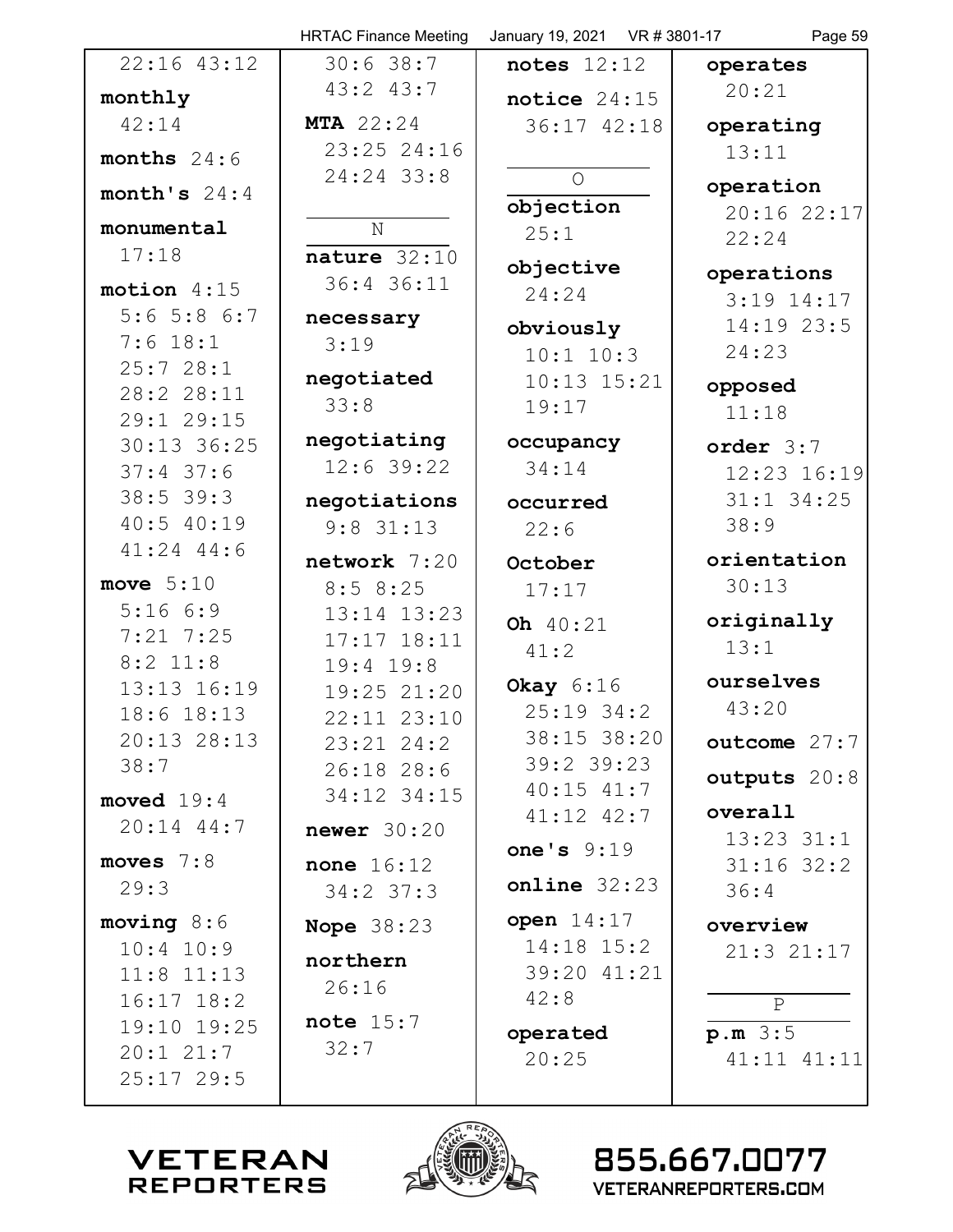|                           | <b>HRTAC Finance Meeting</b> | January 19, 2021 VR # 3801-17 | Page 60        |
|---------------------------|------------------------------|-------------------------------|----------------|
| 44:17                     | 15:12 26:23                  | $10:4$ 10:5                   | pledge $16:23$ |
| package $8:18$            | 43:19 43:22                  | $10:6$ 13:25                  | 16:25 32:18    |
| 8:19 30:14                | payment                      | 14:3 14:15                    | 33:2           |
| $35:21$ $37:1$            | 35:18                        | 14:17 14:25                   | pledges        |
|                           | PDF $11:2$                   | $15:2$ $15:3$                 | 35:17          |
| page $6:10$<br>$6:12$ 7:8 | $12:18$ $14:7$               | $15:5$ $15:8$                 |                |
| 7:98:17                   |                              | $15:9$ $15:14$                | plus $15:8$    |
| $8:21$ 11:2               | 30:14                        | 32:12                         | point 9:7      |
| 12:18 12:18               | peak 15:22                   | phases $10:2$                 | $9:16$ 13:15   |
| 13:13 13:15               | pending                      | 13:16 13:25                   | $15:15$ $16:3$ |
| 14:7 16:12                | 43:11                        | phone $17:8$                  | 21:626:19      |
| $16:14$ $18:8$            | people $27:1$                | 41:5                          | points $13:18$ |
| 21:16 25:19               | 27:10                        |                               | 16:1520:16     |
| $27:18$ 29:4              |                              | phonetic                      | $21:6$ 22:25   |
| 30:12 30:14               | per $23:1$                   | 12:14                         | policies $8:4$ |
| 30:15 30:17               | 23:12 23:12                  | pick $11:2$                   | 8:4 19:15      |
| $30:17$ $31:4$            | 25:15 25:17                  | picking $24:5$                | 19:18 19:21    |
| 34:6 34:19                | percent                      | 42:11                         | 20:1 21:19     |
| 35:20 35:20               | 23:14                        |                               | 22:19 22:21    |
| 36:25 40:15               | perennial                    | pictorial                     | 24:12 24:17    |
| 42:9 42:10                | 17:21                        | 33:5                          | 24:21 25:3     |
| 44:2                      |                              | piece $17:9$                  | $25:4$ 28:5    |
| paradigm                  | performance                  | 25:21 25:21                   | 34:18          |
| 19:21                     | 39:5 39:12                   | pieces $10:3$                 |                |
|                           | performed                    |                               | policy $18:12$ |
| paragraph                 | 22:13                        | placed $34:24$                | 18:13 20:15    |
| $35:3$ $35:19$            | period 6:9                   | placement                     | $27:22$ 34:8   |
| parked 26:24              | 36:19 42:19                  | 32:9                          | portfolio      |
| parking                   | permitted                    | plan $7:21$                   | 43:9           |
| 27:12                     | 20:19 23:23                  | $8:2$ 13:23                   | position       |
|                           | 24:1                         | 14:8 16:7                     | 31:10 39:21    |
| part-time                 |                              | 17:15                         | 43:7           |
| 16:4                      | person 26:11                 | planning                      | potential      |
| past 14:22                | 26:14                        | 22:9                          | 39:7           |
| 18:6 18:16                | perspective                  |                               |                |
| pathway $9:8$             | 22:10 24:23                  | plans $23:5$                  | powers 19:16   |
| <b>pay</b> $5:2$ 14:9     | <b>PFM</b> 10:20             | please $5:13$                 | pre 27:6       |
| 14:11 14:22               | phase $9:20$                 | 28:18 40:7                    | preclude       |
| $14:25$ 15:6              |                              | 41:14                         | 30:23          |
|                           |                              |                               |                |
|                           | <b>REA</b>                   |                               |                |



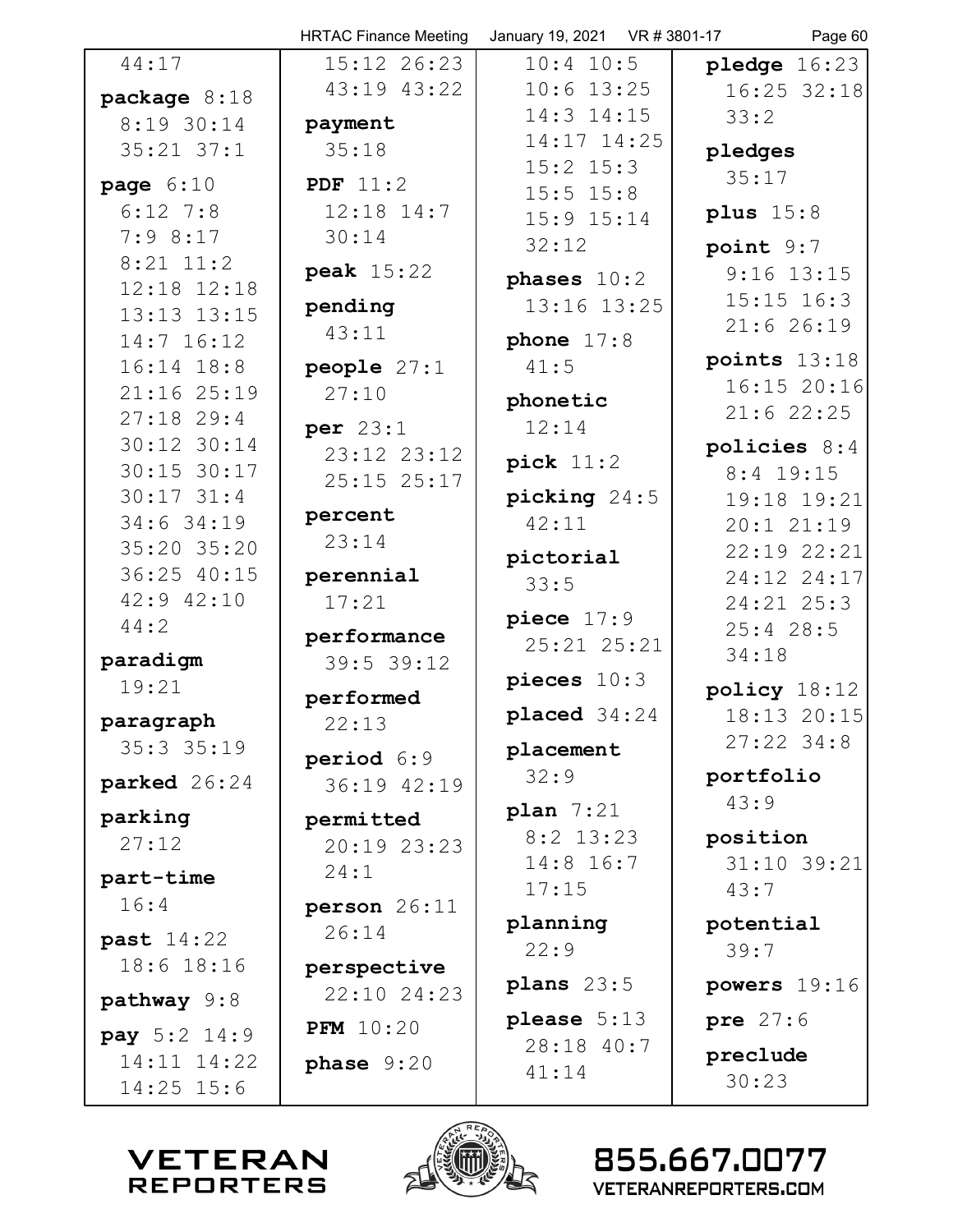|                                                 | <b>HRTAC Finance Meeting</b>     | January 19, 2021 VR # 3801-17 | Page 61                       |
|-------------------------------------------------|----------------------------------|-------------------------------|-------------------------------|
| preliminary                                     | 33:23 36:21                      | $13:1$ 29:12                  | pushing                       |
| 13:19                                           | proceed $25:8$                   | provide                       | 27:10 27:20                   |
| preparation                                     | proceedings                      | $12:23$ $17:9$                |                               |
| 36:1                                            | 36:12 36:18                      | 21:21 24:21                   | Q                             |
| prepared                                        | 37:11                            | 32:25 33:11                   | question                      |
| 37:9                                            |                                  | 36:5                          | 25:11                         |
|                                                 | process $11:8$<br>$11:13$ $13:9$ | provided                      | questions                     |
| present 4:11                                    | 24:16 29:23                      | $21:17$ $22:15$               | $10:20$ $12:1$                |
| 18:6                                            | $30:19$ 32:5                     | 35:5                          | $12:2$ $16:8$                 |
| presentation                                    | 42:23 43:21                      | provides                      | 16:925:7                      |
| 7:14 29:22                                      |                                  | 21:24 24:11                   | 25:10 27:24                   |
| presentation                                    | processes                        |                               | 33:20 33:25                   |
| s 17:1                                          | 43:1                             | provisions                    | $36:23$ $37:2$                |
| presented                                       | procures                         | 32:14 33:14                   | $43:24$ $44:2$                |
| 24:19                                           | 15:25                            | $33:17$ $35:10$               | quick $36:22$                 |
|                                                 | program                          | public 3:22                   | quorum $4:12$                 |
| pretty 16:6                                     | 12:24 30:17                      | 6:96:10                       |                               |
| 24:23                                           | 32:16                            | $32:8$ 35:22                  | quote 26:21                   |
| price $20:11$                                   | progress                         | 39:17 39:17                   |                               |
| pricing                                         | 8:10                             | 39:18 41:20                   | R                             |
| 20:18 23:11                                     |                                  | 41:23                         | radar $25:25$                 |
| 23:15 23:16                                     | project $8:2$<br>$9:10$ $9:24$   | publication                   | raising                       |
| primarily                                       | 10:2 10:9                        | 36:17                         | 26:15                         |
| 9:3                                             | 14:16 15:9                       | pull 4:22                     | rate $17:4$                   |
|                                                 | 43:16                            | purchaser                     | 26:20 27:3                    |
| principal<br>33:1                               |                                  | 32:12                         | 27:19                         |
|                                                 | projected                        |                               | rates $15:22$                 |
| prior 9:7                                       | 20:11                            | purpose 3:17<br>26:226:24     | 20:18 23:11                   |
| priority                                        | projections                      | 27:827:13                     | rather $15:3$                 |
| $22:11$ 33:6                                    | 13:10 13:11                      | 39:10 39:15                   | 33:20                         |
| private 32:9                                    | 13:19                            |                               |                               |
| 35:22                                           | projects                         | purposes                      | rating $10:15$                |
| probably                                        | $10:5$ 14:25                     | $3:21$ $30:12$                | $11:9$ $11:16$                |
| 25:12                                           | 16:1 17:23                       | 34:23                         | 11:19 11:20<br>$11:22$ $13:2$ |
|                                                 | 22:11 43:19                      | pursuant                      | $13:9$ $16:18$                |
| procedural                                      | promotion                        | 3:16                          | 20:9                          |
| $29:22$ $31:9$                                  | 39:12                            | push 26:11                    |                               |
| procedure                                       | proposed                         | 26:19                         | ratings                       |
|                                                 |                                  |                               |                               |
|                                                 |                                  |                               |                               |
| <b>VETERAN</b>                                  |                                  |                               | 855.667.0077                  |
| <b>REPORTERS</b><br><b>VETERANREPORTERS.COM</b> |                                  |                               |                               |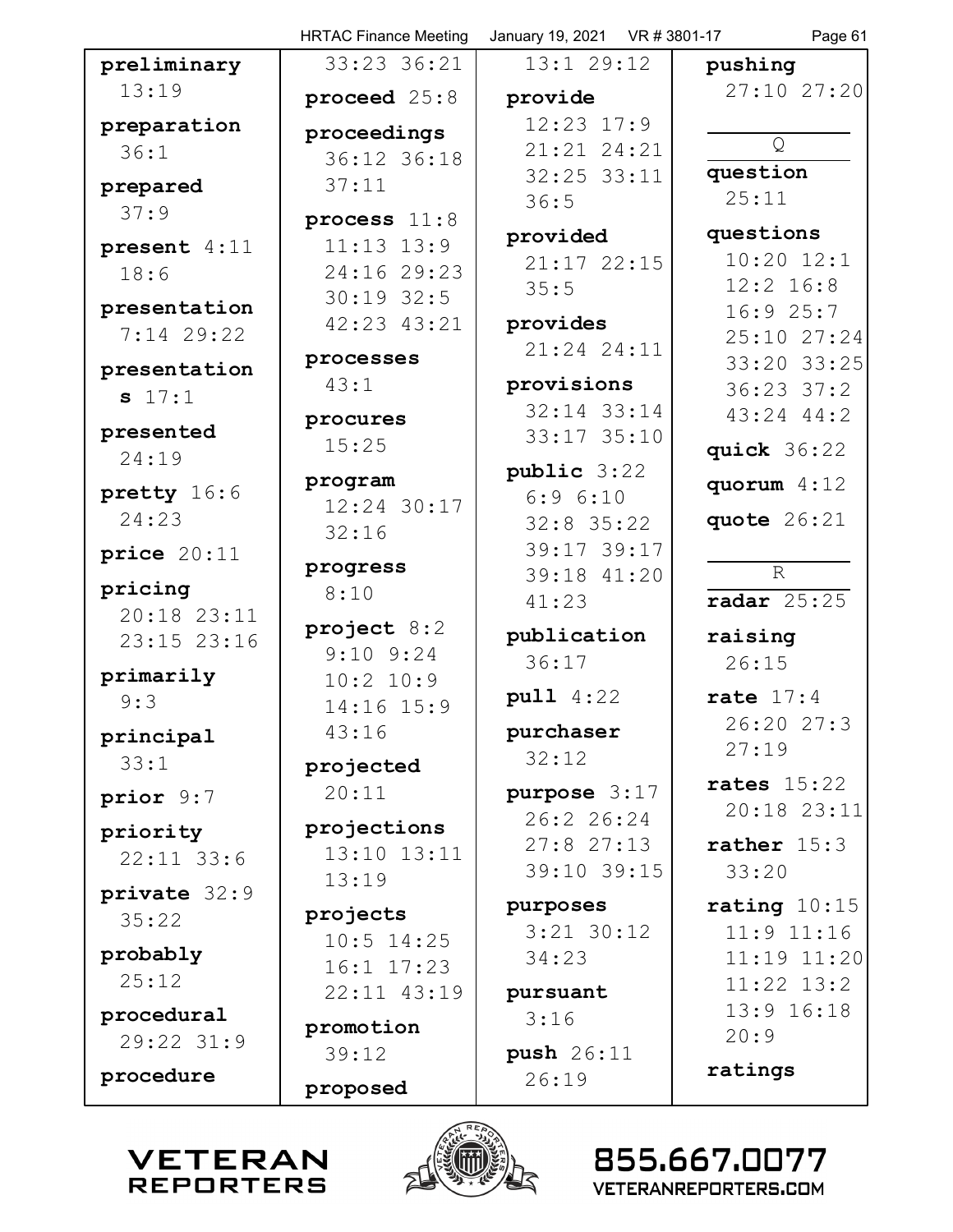|                      | <b>HRTAC Finance Meeting</b> | January 19, 2021 VR # 3801-17 | Page 62                        |
|----------------------|------------------------------|-------------------------------|--------------------------------|
| 16:18 16:19          | 22:725:20                    | 13:22                         | 21:18 21:21                    |
| reaction             | reflected                    | report $42:14$                | 22:20 24:11                    |
| 42:20                | 22:19                        | 42:19 42:22                   | 28:428:6                       |
| reasons              | refunding                    | reported                      | 29:6 30:15                     |
| 36:11                | 33:16                        | 34:9 42:25                    | $30:15$ $31:4$<br>32:18 33:21  |
| recall $8:7$         | regard $7:24$                | 43:18                         | $34:5$ 34:8                    |
| 24:15                | 31:10 34:20                  | <b>REPORTER</b>               | $34:19$ 35:3                   |
| received             | 35:5                         | 5:12                          | 35:17 35:20                    |
| $6:13$ $13:18$       | regarding                    | reporting                     | 36:536:9                       |
|                      | $7:15$ 21:21                 | 20:17                         | 37:737:10                      |
| recess $41:10$       | 39:5                         | reports                       | 43:21                          |
| recitals             | region $18:24$               | 42:16                         | resolutions                    |
| $21:20$ 22:8         |                              |                               | 11:6 30:7                      |
| $22:8$ 34:6<br>36:11 | rehabilitati                 | representati<br>on $33:5$     | $31:7$ 35:16                   |
|                      | on 13:21                     |                               | 36:23                          |
| recommend            | reimburse                    | request                       | respect 25:5                   |
| 29:11                | 43:20                        | 11:12 12:10                   | 34:14                          |
| recommendati         | reimbursemen                 | required                      | respects                       |
| on 6:19              | t 43:21                      | 3:19                          | 22:21                          |
| 18:12 21:8           | related                      | requirement                   | responded                      |
| 24:19 29:9<br>37:14  | 33:13 33:17                  | 23:20 35:7                    | 12:1                           |
|                      | relating                     | requirements                  | responsibili                   |
| recommendati         | 12:17 23:10                  | 20:23 33:12                   | ties $3:22$                    |
| ons $28:8$           | relationship                 | 41:21                         | resume $41:4$                  |
| recommending         | 42:23                        | resend $38:14$                |                                |
| 7:13                 | releasing                    | 38:18 38:22                   | retire $17:21$                 |
| reconstructi         | 33:15                        | resent $38:25$                | revenue                        |
| on $17:14$           | reliable                     | reserve $13:7$                | $11:17$ $12:25$                |
| recording            | 27:9                         |                               | 13:10 13:19<br>$14:21$ $14:24$ |
| 3:25                 |                              | reserves<br>12:22             | $15:7$ $15:23$                 |
| refamiliariz         | remedy $33:13$               |                               | 20:522:14                      |
| e 8:24               | remember                     | resignation                   | $24:5$ 24:9                    |
| reference            | 33:4                         | 39:13                         | 29:629:7                       |
| 22:9                 | reorientatio                 | resolution                    | 29:13 29:24                    |
| referred             | $n \t 8:23$                  | 18:1721:5                     | $32:1$ $32:13$                 |
|                      | replacement                  | 21:11 21:18                   | $32:17$ $32:20$                |
|                      | N REA                        |                               |                                |



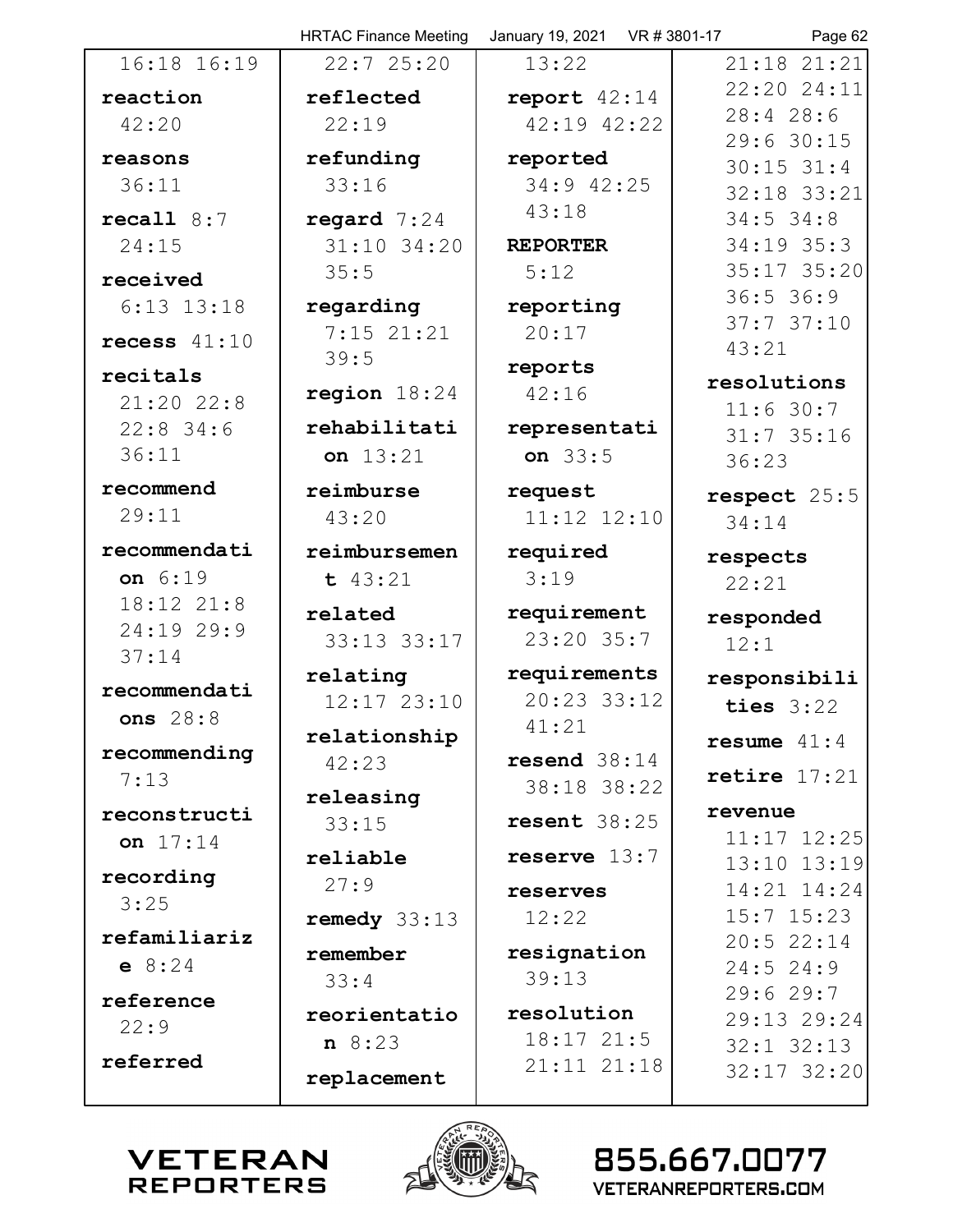|                          | <b>HRTAC Finance Meeting</b> | January 19, 2021 VR # 3801-17  | Page 63                       |
|--------------------------|------------------------------|--------------------------------|-------------------------------|
| $34:6$ 35:1              | 41:17                        | screen $4:22$                  | 11:25                         |
| $37:9$ 37:12             | robust $7:19$                | seat $5:1$                     | separate 9:5                  |
| revenue-                 | roll 4:3                     | second $5:19$                  | September                     |
| backed $12:7$            | $5:23$ $5:25$                | $5:20$ $5:22$                  | 42:19                         |
| 12:8                     | $6:23$ 28:18                 | $6:21$ $11:20$                 | serve $10:5$                  |
| revenues                 | $37:21$ $40:7$               | 13:228:1                       | serves $5:5$                  |
| $13:4$ $15:25$           | run $8:16$                   | 28:14 28:15                    |                               |
| 32:18 32:21              | 18:14 36:22                  | 28:16 34:18                    | service                       |
| 33:33:36                 | 43:9                         | $37:19$ $40:2$                 | 16:23                         |
| 35:10 35:18              | running $9:13$               | $40:4$ $40:6$                  | session $4:25$                |
| 42:18                    | $9:21$ $9:22$                | $40:23$ $44:8$<br>44:9         | 38:10 38:14                   |
| reversible               | 10:11                        |                                | 39:4 39:20                    |
| $9:14$ $9:22$            | runs $9:3$                   | Section 19:2                   | $40:19$ $41:6$                |
| 19:22 20:21              |                              | 39:9 39:15                     | 42:8                          |
| 22:18                    | $\overline{S}$               | Sections 4:2                   | sets $34:23$                  |
| review $4:23$            | safety $24:22$               | security                       | setting $7:22$                |
| $5:2$ 12:4               | salary 39:5                  | 30:24                          | 8:3 19:14                     |
| reviewed                 | 39:12                        | seeing $26:3$                  | 23:17 33:16                   |
| 13:16 24:17              |                              | seen $43:2$                    | 34:10                         |
| reviews                  | sale $32:8$<br>35:21         |                                | Settlers 9:4                  |
| 10:15                    |                              | segment 9:2                    | 9:69::9                       |
| revolving                | sales $35:22$                | $9:8$ $9:13$                   | seventy-                      |
| 14:10                    | 42:17                        | $9:15$ $9:17$<br>$9:18$ $9:19$ | five-day                      |
| ride 26:23               | satisfies                    | $9:23$ $10:11$                 | 36:19                         |
|                          | 35:7                         | $15:3$ $15:8$                  | Shepperd 4:7                  |
| rise 9:23                | satisfy                      | $15:11$ $15:14$                | $4:8$ 5:20                    |
| $10:2$ $17:15$           | 35:10                        | $15:19$ 22:18                  | $5:21 \t6:2$                  |
| road $8:4$               | saw $12:19$                  | $22:22$ $23:1$                 | 6:36:20                       |
| 19:10 26:23              | schedule                     | $25:4$ 32:22                   | $6:20$ 7:1                    |
| $37:8$ $37:12$           | $14:16$ $15:2$               | segments 9:1                   | $7:2$ 28:16                   |
| roads $3:1$              | 15:5                         | $9:5$ 13:16                    | 28:16 28:21                   |
| 3:7,7:20                 |                              | $13:25$ $14:17$                | 28:22 37:18                   |
| 8:58:24                  | scientific<br>25:21 27:23    | <b>Senator</b> $4:6$           | 37:18 37:25                   |
| $17:21$ $18:11$          |                              | $6:6$ 7:5                      | 38:1 38:21                    |
| $19:4$ $19:8$            | scope $39:19$                | $28:25$ 38:4                   | $39:2$ 39:25                  |
| 19:24 28:5<br>29:18 34:5 | Scott $20:3$                 | sent $8:19$                    | 39:25 40:10<br>$40:11$ $42:3$ |
|                          |                              |                                |                               |



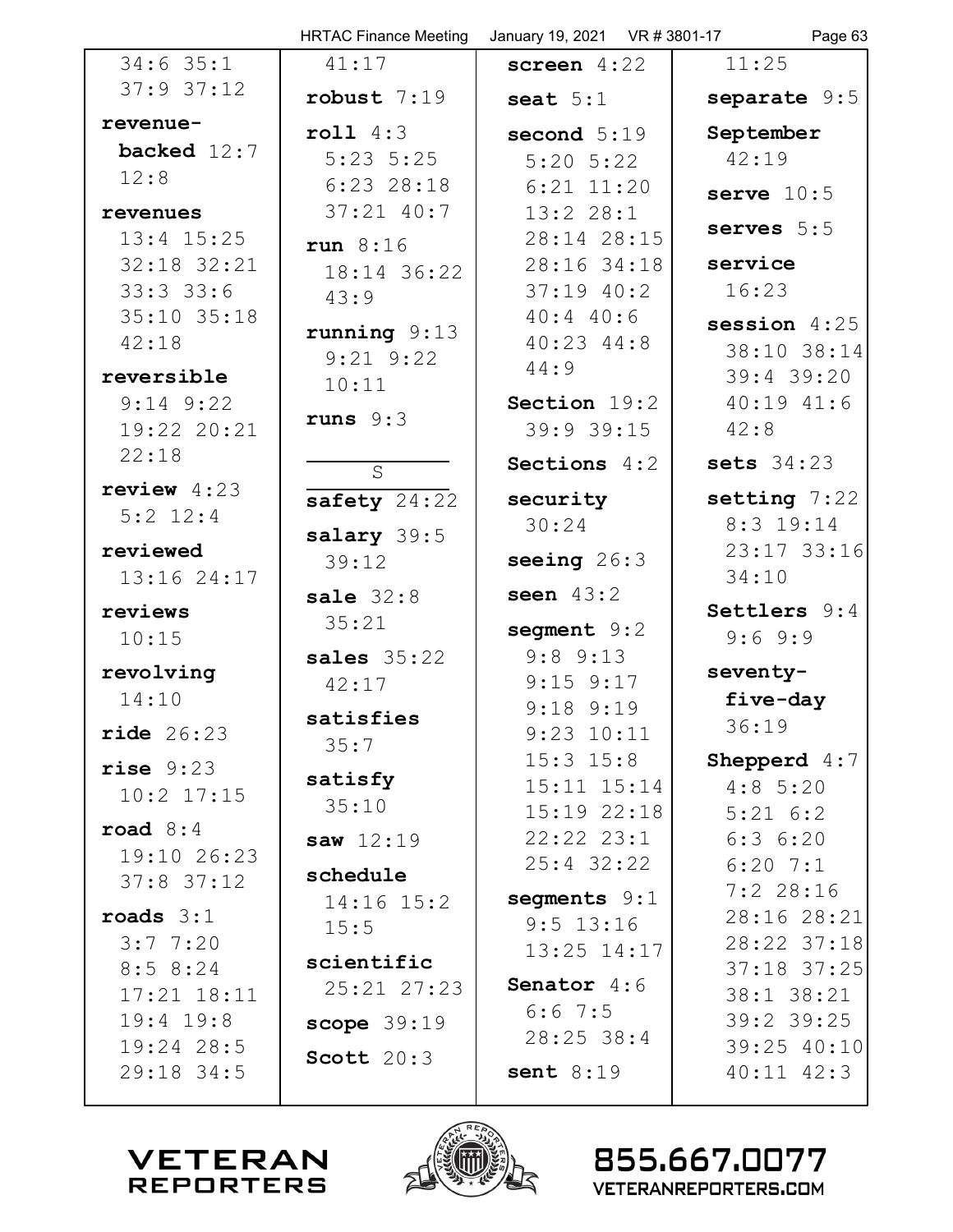|                           | <b>HRTAC Finance Meeting</b> | January 19, 2021 VR # 3801-17 | Page 64                       |
|---------------------------|------------------------------|-------------------------------|-------------------------------|
| $42:4$ $44:4$             | sold $12:14$                 | 16:23                         | strategy                      |
| 44:744:7                  | 29:17                        | staff $8:13$                  | 39:22                         |
| 44:12                     | someone                      | $11:24$ 18:12                 | strenuous                     |
| shipped                   | 27:20                        | stage $34:11$                 | 13:3                          |
| 31:15                     | somewhat                     | stand $40:15$                 | stress $13:3$                 |
| short $15:21$             | 29:21                        |                               | striving                      |
| 16:4                      | sorry $4:19$                 | standard                      | 15:18                         |
| shoulder                  | 36:13 40:21                  | 32:15                         | structural                    |
| $9:20$ $10:10$            | sort 33:17                   | standards                     | 32:3                          |
| 16:5                      |                              | 25:14                         |                               |
| shoulders                 | Sounds $44:5$                | start $26:3$                  | structure<br>29:12 29:25      |
| $9:19$ $15:15$            | sources                      | 26:14 26:15                   | 30:17 30:24                   |
| shows $14:7$              | $12:20$ $14:8$               | 43:17                         | $31:3$ $31:11$                |
| sign 27:20                | 14:14                        | starting                      | $31:17$ $31:25$               |
|                           | speak $6:15$                 | 7:18                          | $32:20$ 35:1                  |
| signed $6:14$             | 10:8                         | starts 9:1                    | 36:636:12                     |
| similar                   | special $28:9$               | 26:9                          | structures                    |
| 12:13 14:21               | 37:15                        | state $3:12$                  | 29:8 30:21                    |
| $sir$ 5:14 6:8            | specific                     | 42:23 42:25                   | subject                       |
| $6:12$ $6:25$             | 19:3 24:24                   | 43:5                          | 35:25                         |
| 7:7.7:9                   | $32:3$ 39:13                 | status $10:24$                | successful                    |
| 16:14 18:8                | specified                    | 11:3                          | 30:22                         |
| 21:13 27:18<br>28:2 37:22 | 34:23                        | statute                       | sufficient                    |
| 38:11 41:15               | speed $23:20$                | 21:23                         | 36:6                          |
| 42:11 43:25               | 26:8 27:11                   | statutorily                   |                               |
| six 23:12                 | speeds $20:25$               | 3:18                          | suggested<br>$27:25$ 36:25    |
| 42:11                     | 25:2526:1                    | statutory                     | 37:4                          |
| $sixty$ 36:18             | spend $13:6$                 | 21:22                         | suit $31:6$                   |
|                           | spending                     | stay $26:24$                  | 36:14                         |
| slide $8:20$              | 43:15                        | 27:7                          |                               |
| slowed $26:18$            |                              | step 29:23                    | summer $12:16$<br>15:23 15:24 |
| slowing $26:3$            | spring $31:21$               | 32:19                         | $24:5$ 31:22                  |
| 26:6                      | springtime                   |                               |                               |
| Smith $20:3$              | 12:9                         | stop $33:17$                  | supplemental<br>32:5          |
| $22:13$ $24:9$            | stabilizatio                 | straightforw                  |                               |
|                           | n 13:1                       | ard $36:10$                   | sure $20:2$                   |
|                           |                              |                               |                               |



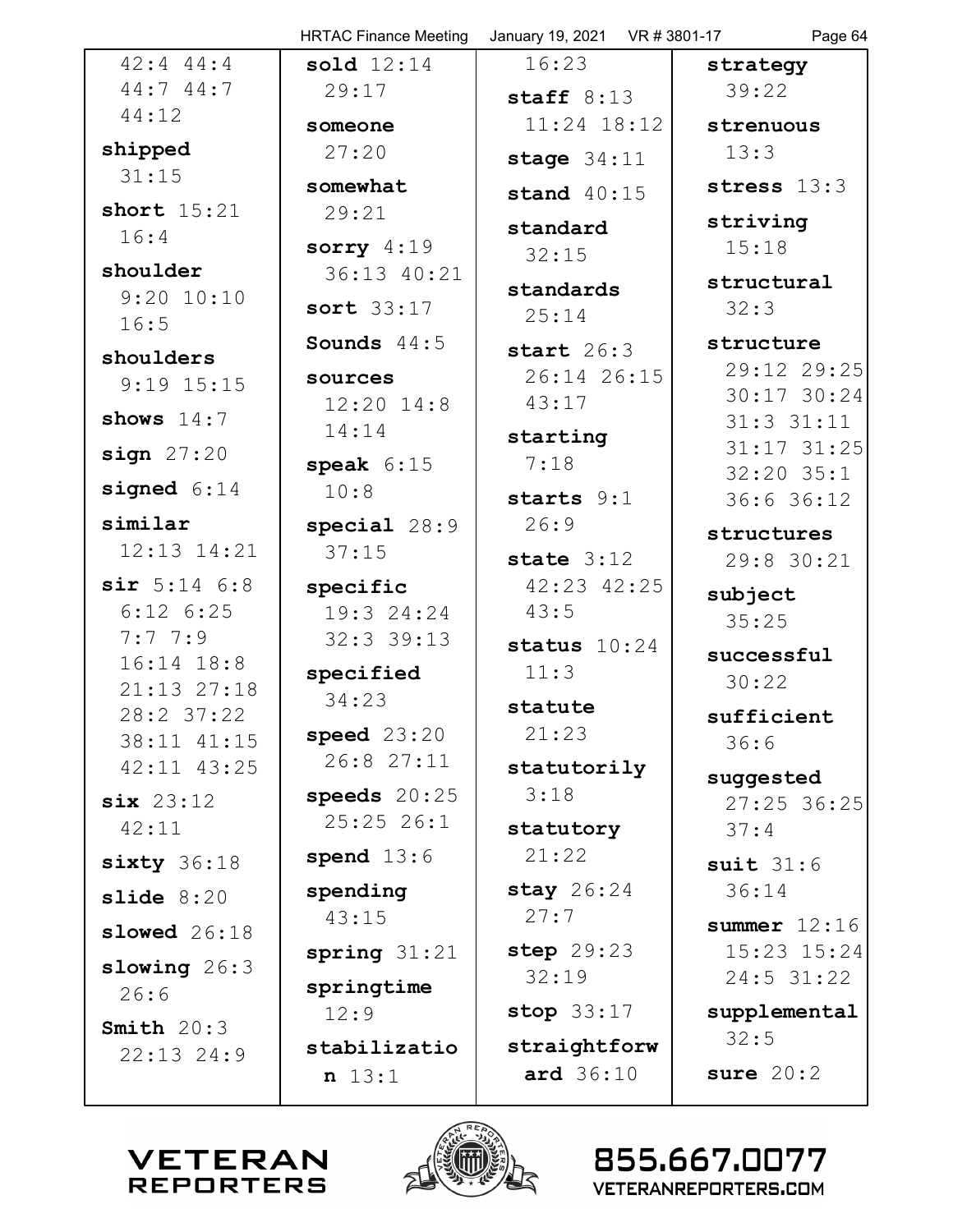|                | <b>HRTAC Finance Meeting</b> | January 19, 2021 VR # 3801-17 | Page 65          |
|----------------|------------------------------|-------------------------------|------------------|
| $20:4$ 25:13   | $7:9$ 10:25                  | $16:21$ $17:1$                | $19:18$ 19:21    |
| $42:10$ $43:1$ | 18:8 20:2                    | $17:8$ $18:10$                | $20:16$ $21:19$  |
| system $13:21$ | $21:13$ $21:15$              | 19:17 19:19                   | $21:24$ $22:2$   |
| 26:3 27:11     | 27:1627:18                   | $21:8$ 29:8                   | 22:19 22:21      |
| 27:12 27:20    | 28:10 29:2                   | 29:10 29:22                   | $22:25$ $24:16$  |
| $32:22$ 34:6   | $29:4$ 30:9                  | $30:2$ $31:19$                | 24:21 25:20      |
| $37:8$ 37:12   | $30:11$ $37:5$               | 42:13                         | 26:12 27:22      |
|                | $37:20$ 38:6                 | today's $23:3$                | $28:4$ 34:16     |
| T              | 38:24 40:1                   |                               | $34:17$ 35:6     |
| $table$ 7:22   | 41:9 42:10                   | toll 11:17                    | 35:8             |
|                | 44:1 44:14                   | 12:24 12:25                   | tolls $22:1$     |
| taking $21:14$ | there's                      | $13:4$ $13:10$                | 26:17            |
| 30:18          | $12:20$ $13:14$              | 13:19 13:20                   |                  |
| talk $10:23$   | $15:10$ $23:11$              | $13:21$ $14:1$                | tollway          |
| talking $5:12$ | 23:1624:16                   | $14:4$ $14:10$                | 13:20            |
| 25:13          | 25:21 25:25                  | 14:11 15:7<br>15:24 18:23     | Tom $5:22$       |
|                | 26:10 43:21                  | 19:720:16                     | 27:25 28:17      |
| tax 42:17      | they'd $33:6$                | $22:5$ 23:7                   | 34:3 37:21       |
| 42:18          |                              | $23:8$ $23:17$                | 38:8 38:21       |
| team $7:15$    | they're $9:2$                | 25:2526:1                     | tone $17:22$     |
| $8:13$ 20:3    | 24:13 24:23                  | 26:15 26:20                   | top $13:14$      |
| 31:20          | 25:3                         | $26:23$ $27:2$                |                  |
| technical      | they've                      | 27:627:19                     | topic $18:14$    |
| 25:11          | $11:25$ $25:2$               | 29:629:7                      | total $14:2$     |
| teeter $43:17$ | thirteen                     | 29:12 29:24                   | $14:4$ $14:5$    |
|                | $14:1$ $14:3$                | $32:1$ $32:13$                | <b>TPO</b> 17:24 |
| telephone      | TIFIA $10:15$                | 32:17 32:18                   | $22:9$ 34:14     |
| 3:16           | $11:9$ $11:24$               | 32:20 32:21                   | traffic          |
| ten $13:4$     | $12:15$ $14:23$              | 33:333:6                      | $15:23$ 20:5     |
| 13:6           | $16:20$ $31:14$              | $34:5$ 34:8                   | 22:14 23:18      |
| term $32:8$    | $31:15$ $32:9$               | $34:14$ 35:1                  | $24:5$ 24:8      |
| terms $12:6$   | $32:11$ $32:14$              | 35:10 35:18                   | 26:25            |
| 31:23 34:10    | $32:16$ $35:24$              | $37:8$ $37:11$                | transact         |
| 34:13 39:19    | timeframes                   | toll-free                     | 3:18             |
|                | 4:1                          | 24:2                          |                  |
| test $13:3$    |                              | tolling $8:4$                 | transactions     |
| thank $4:13$   | today $7:12$                 | 14:12 18:11                   | 33:16            |
| $5:14$ $6:8$   | 8:169:14                     | $19:1$ $19:6$                 | transcript       |
| $6:22$ 7:7     | $11:10$ $11:14$              | 19:14 19:15                   | 3:25             |
|                |                              |                               |                  |



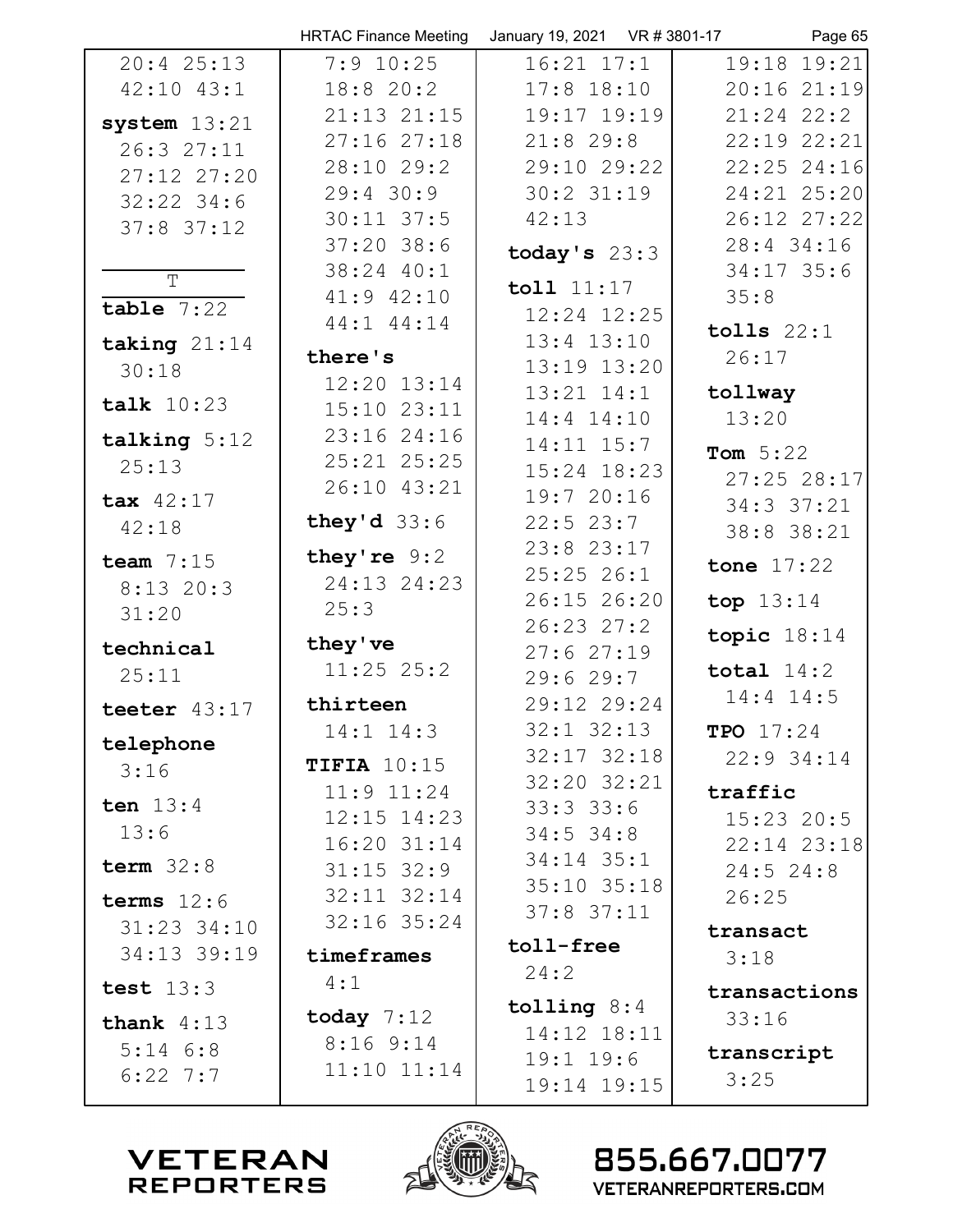|                            | <b>HRTAC Finance Meeting</b>  | January 19, 2021 VR # 3801-17 | Page 66                |
|----------------------------|-------------------------------|-------------------------------|------------------------|
| transition                 | 40:12 40:13                   | updating                      | $20:19$ $24:1$         |
| 9:16                       | 40:1640:16                    | 7:17                          | versus $26:23$         |
| transparency               | $40:18$ $40:21$               | upward $26:20$                | Virginia $4:3$         |
| 8:11                       | $40:23$ $41:2$                | urban $20:11$                 | 19:13 26:17            |
| Transportati               | $42:5$ $42:6$                 |                               | $29:16$ 39:9           |
| on $3:1$                   | $44:3$ $44:9$                 | $useful$ 33:15                | 39:14 41:21            |
| 29:18 34:13                | Tucker $40:2$                 | user $23:9$                   | virtue $22:6$          |
| 41:17                      | <b>TUESDAY 3:4</b>            | utilize                       |                        |
| travel $24:2$              | Tunnel $9:10$                 | 34:22                         | vision $17:25$         |
| 27:9                       | tunnels                       |                               | voiced $6:11$          |
| treating                   | 17:15                         | $\overline{V}$                | <b>vote</b> 16:13      |
| 17:20                      |                               | validate                      | $40:20$ $41:1$         |
|                            | turn 10:19<br>$10:22$ $18:18$ | 29:21                         |                        |
| tried $19:20$              | $21:4$ $21:13$                | validation                    | W                      |
| trip $23:9$                | 30:4                          | 29:19.30:2                    | walk $18:19$           |
| 23:10 27:9                 |                               | $30:15$ $30:18$               | $21:5$ 30:5            |
| trucks $23:24$             | turning $35:2$<br>43:23       | $30:22$ $31:5$                | watching               |
| trust $33:2$               |                               | $31:12$ 36:7                  | 25:24                  |
| trustee                    | twenty $22:24$                | 36:9 36:14                    | website $4:1$          |
| 33:16                      | twenty-five                   | validity                      | week $8:19$            |
|                            | 23:12                         | $31:2$ $37:11$                | 11:22                  |
| try 16:16                  | twenty-four-                  | value 27:3                    |                        |
| trying 23:18               | hour $26:12$                  | various                       | weekend<br>15:23 15:23 |
| Tuck $4:9$                 |                               | 13:16 16:1                    |                        |
| $4:10$ $4:11$              | $\mathbf U$                   | $22:7$ 33:12                  | weekends               |
| 5:95:9                     | unit 43:6                     | <b>VDOT</b> $14:9$            | 24:7                   |
| $5:15$ $5:15$              | unquote                       | $15:25$ $17:10$               | weeks $36:16$          |
| $6:4$ $6:5$                | 26:21                         | 19:20 20:20                   | welcome $3:22$         |
| $6:21$ $6:21$              | unsafe $3:14$                 | 22:22:4:15                    | we'116:9               |
| $7:3 \t7:4$<br>16:10 25:11 |                               | $25:2$ 33:8                   | $12:5$ $12:11$         |
| $25:22$ $27:2$             | update $7:25$<br>8:98:15      | $33:9$ 34:16                  | $15:21$ $16:2$         |
| $27:15$ 28:12              | $10:24$ $11:2$                | 35:9                          | 17:21 17:22            |
| 28:12 28:23                | 12:19 13:23                   | VDOT's $19:20$                | $34:4$ 38:7            |
| $28:24$ 34:1               | updated 8:18                  | vehicle                       | $41:5$ $41:7$          |
| $37:19$ $37:19$            |                               | 23:23                         | 41:8                   |
| $38:2$ 38:3                | updates                       | vehicles                      | we're $11:11$          |
| 38:17 38:23                | $10:13$ $10:18$               |                               | 12:21 13:22            |